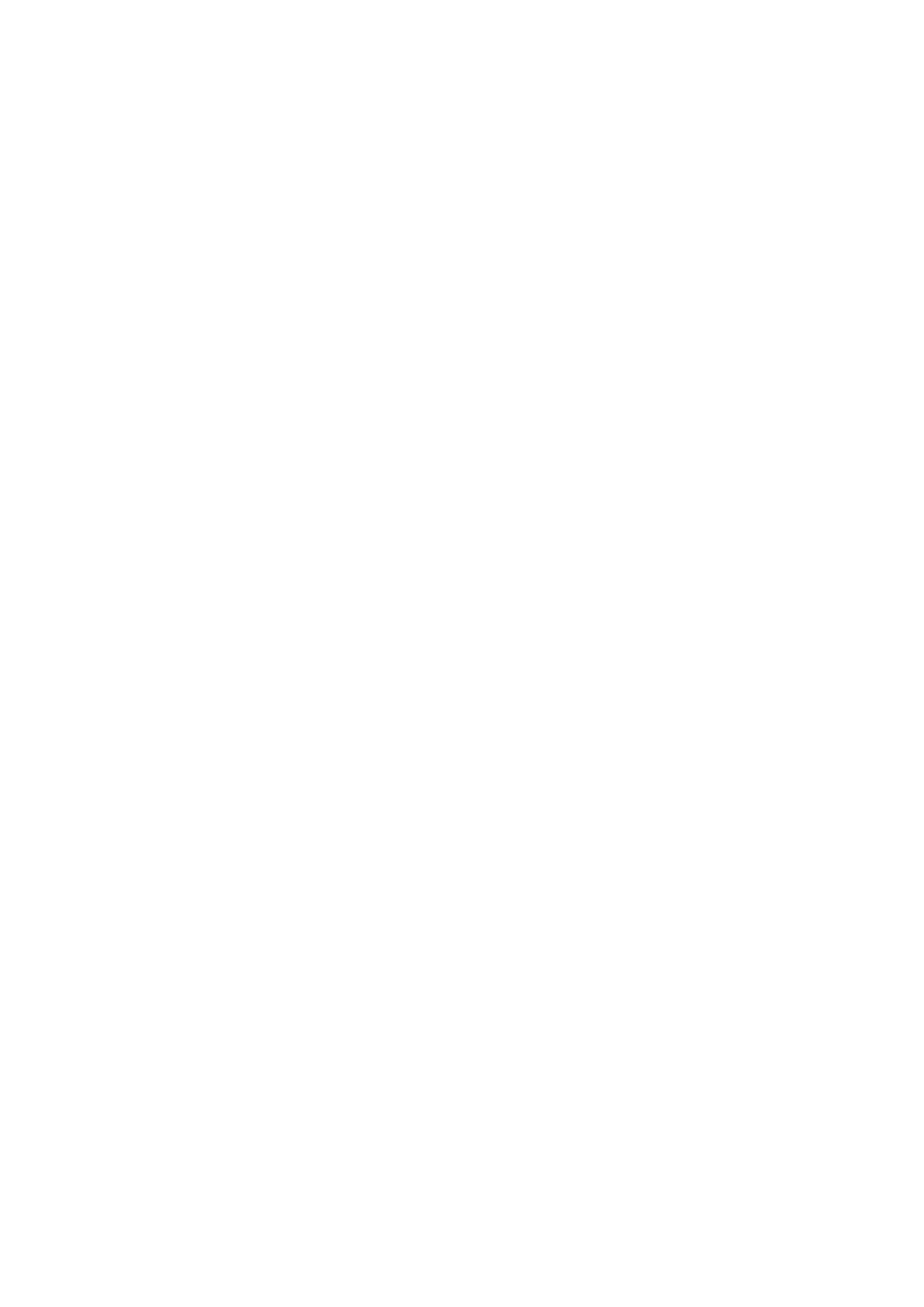# Western Australia

# **Commercial Arbitration Act 2012**

# **Contents**

# **Part 1A — Preliminary**

| 1A. | Short title                                           | $\overline{c}$ |
|-----|-------------------------------------------------------|----------------|
| 1B. | Commencement                                          | $\overline{c}$ |
| 1C. | Paramount object of Act                               | $\frac{2}{3}$  |
| 1D. | Explanation of origin and structure of Act            |                |
| 1E. | Act to bind Crown                                     | $\overline{3}$ |
|     | <b>Part 1 — General provisions</b>                    |                |
| 1.  | Scope of application (cf. Model Law Art 1)            | 4              |
| 2.  | Definitions and rules of interpretation (cf. Model    |                |
|     | Law Art 2)                                            | 5              |
| 2A. | International origin and general principles (cf.      |                |
|     | Model Law Art 2A)                                     | 7              |
| 3.  | Receipt of written communications (cf. Model Law      |                |
|     | Art $3)$                                              | 8              |
| 4.  | Waiver of right to object (cf. Model Law Art 4)       | 9              |
| 5.  | Extent of court intervention (cf. Model Law Art 5)    | 9              |
| 6.  | Court for certain functions of arbitration assistance |                |
|     | and supervision (cf. Model Law Art 6)                 | 9              |
|     | Part 2 — Arbitration agreement                        |                |
| 7.  | Definition and form of arbitration agreement (cf.     |                |
|     | Model Law Art 7)                                      | 11             |
| 8.  | Arbitration agreement and substantive claim before    |                |
|     | court (cf. Model Law Art 8)                           | 12             |
| 9.  | Arbitration agreement and interim measures by         |                |
|     | court (cf. Model Law Art 9)                           | 12             |
|     |                                                       |                |

As at 14 Apr 2022 Version 00-c0-00 page i Published on www.legislation.wa.gov.au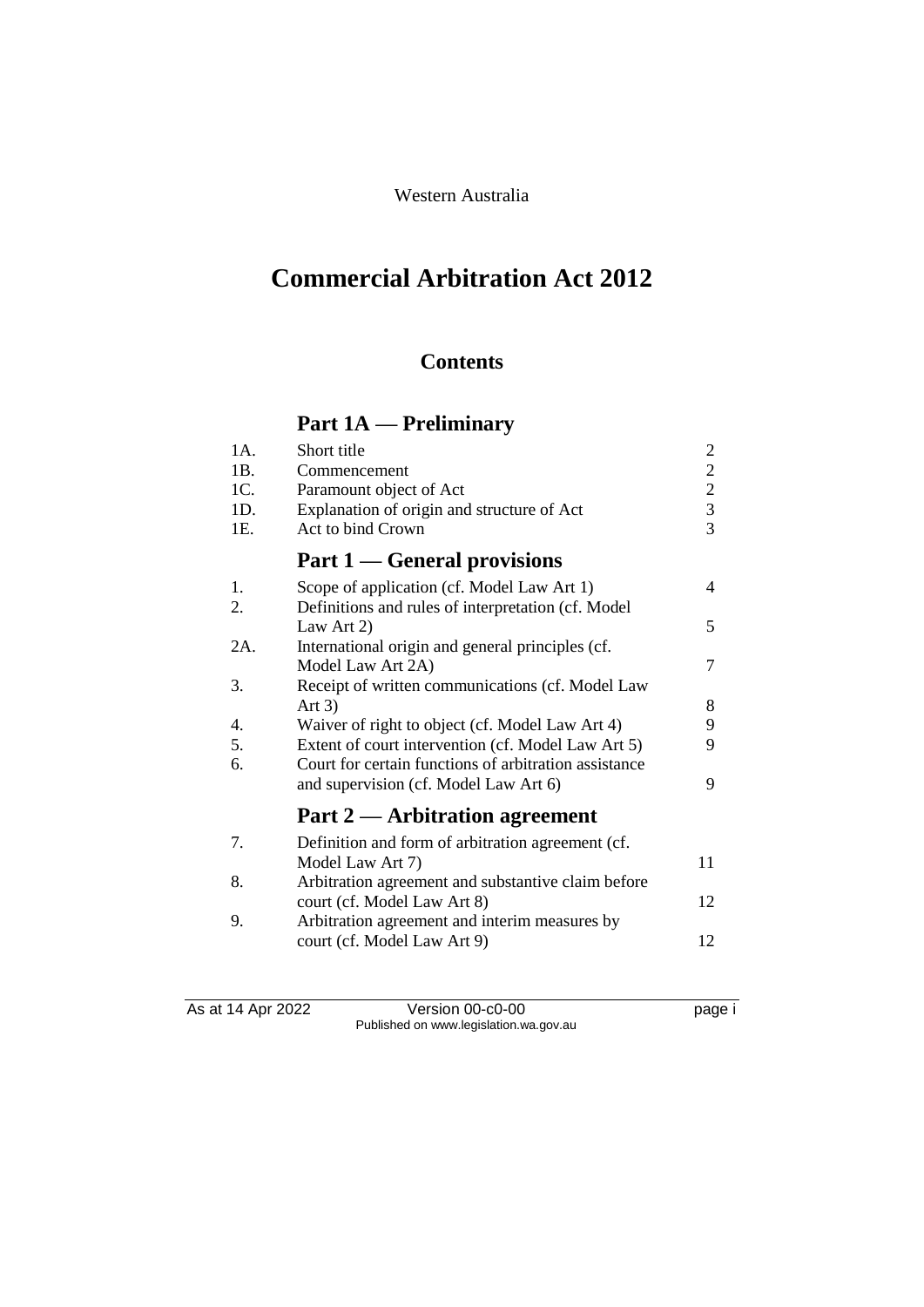#### **Contents**

# **Part 3 — Composition of arbitral tribunal**

| 10.<br>11. | Number of arbitrators (cf. Model Law Art 10)<br>Appointment of arbitrators (cf. Model Law Art 11) | 13<br>13 |
|------------|---------------------------------------------------------------------------------------------------|----------|
| 12.        | Grounds for challenge (cf. Model Law Art 12)                                                      | 15       |
| 13.        | Challenge procedure (cf. Model Law Art 13)                                                        | 16       |
| 14.        | Failure or impossibility to act (cf. Model Law Art                                                |          |
|            | 14)                                                                                               | 16       |
| 15.        | Appointment of substitute arbitrator (cf. Model<br>Law Art 15)                                    | 17       |
|            | Part 4 — Jurisdiction of arbitral                                                                 |          |
|            | tribunal                                                                                          |          |
| 16.        | Competence of arbitral tribunal to rule on its                                                    |          |
|            | jurisdiction (cf. Model Law Art 16)                                                               | 18       |
|            | <b>Part 4A — Interim measures</b>                                                                 |          |
|            | Division 1 — Interim measures                                                                     |          |
| 17.        | Power of arbitral tribunal to order interim                                                       |          |
|            | measures (cf. Model Law Art 17)                                                                   | 20       |
| 17A.       | Conditions for granting interim measures (cf.                                                     |          |
|            | Model Law Art 17A)                                                                                | 21       |
|            | Division 2 — Preliminary orders                                                                   |          |
| 17B.       | (Not used)                                                                                        | 21       |
| 17C.       | (Not used)                                                                                        | 22       |
|            | Division $3$ — Provisions applicable to interim                                                   |          |
|            | measures                                                                                          |          |
| 17D.       | Modification, suspension, termination (cf. Model                                                  |          |
|            | Law Art 17D)                                                                                      | 22       |
| 17E.       | Provision of security (cf. Model Law Art 17E)                                                     | 22       |
| 17F.       | Disclosure (cf. Model Law Art 17F)                                                                | 22       |
| 17G.       | Costs and damages (cf. Model Law Art 17G)                                                         | 23       |
|            | Division 4 – Recognition and enforcement of                                                       |          |
|            | interim measures                                                                                  |          |
| 17H.       | Recognition and enforcement (cf. Model Law Art                                                    | 23       |
| 17I.       | 17H)<br>Grounds for refusing recognition or enforcement                                           |          |
|            | (cf. Model Law Art 17I)                                                                           | 24       |
|            |                                                                                                   |          |
|            |                                                                                                   |          |

page ii Version 00-c0-00 As at 14 Apr 2022 Published on www.legislation.wa.gov.au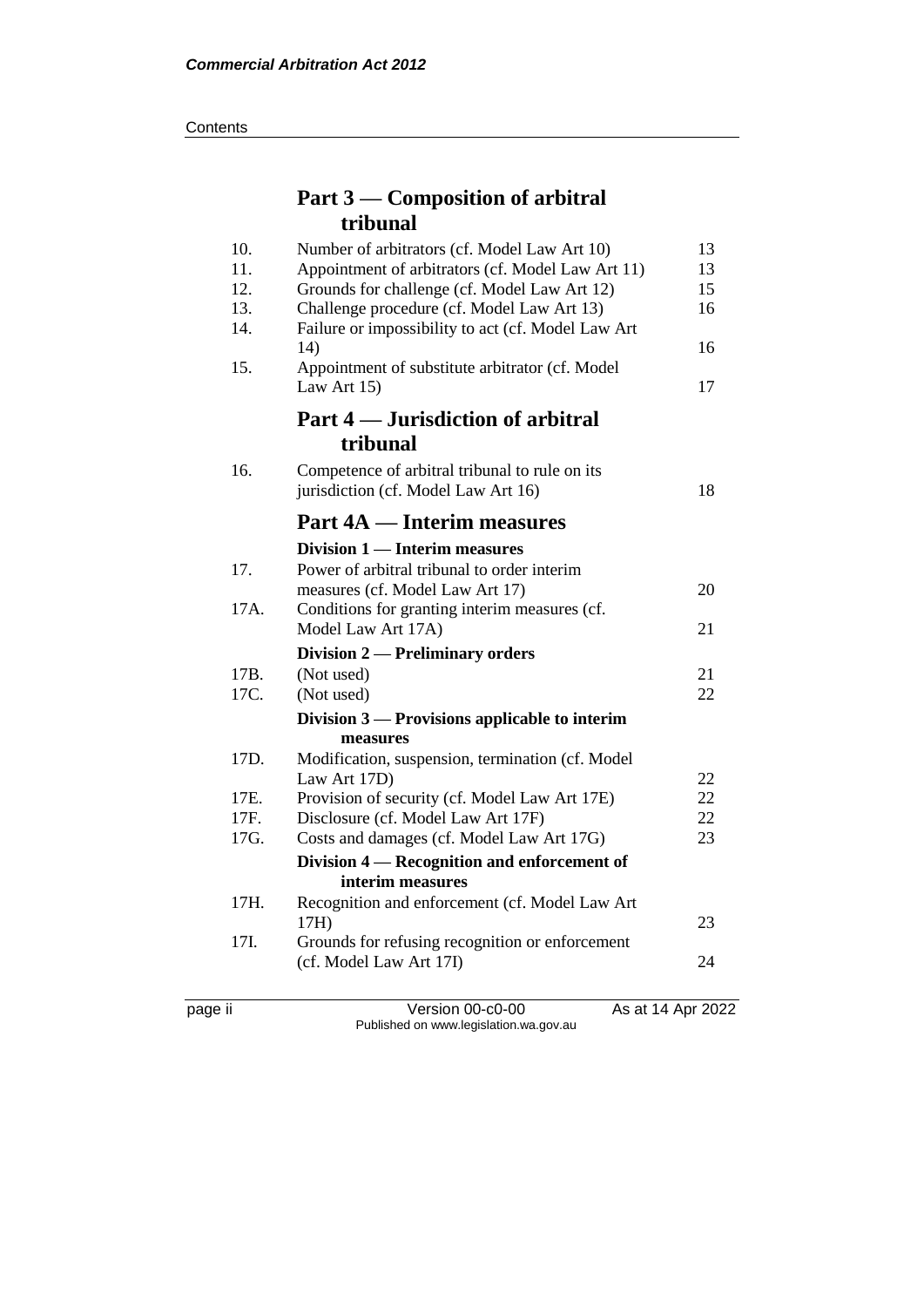|             | Division 5 — Court-ordered interim measures                                                   |          |
|-------------|-----------------------------------------------------------------------------------------------|----------|
| 17J.        | Court-ordered interim measures (cf. Model Law                                                 |          |
|             | Art $17J$                                                                                     | 25       |
|             | Part 5 — Conduct of arbitral                                                                  |          |
|             | proceedings                                                                                   |          |
| 18.         | Equal treatment of parties (cf. Model Law Art 18)                                             | 26       |
| 19.         | Determination of rules of procedure (cf. Model                                                |          |
|             | Law Art 19)                                                                                   | 26       |
| 20.         | Place of arbitration (cf. Model Law Art 20)                                                   | 27       |
| 21.         | Commencement of arbitral proceedings (cf. Model                                               |          |
|             | Law Art 21)                                                                                   | 27       |
| 22.         | Language (cf. Model Law Art 22)                                                               | 27       |
| 23.         | Statements of claim and defence (cf. Model Law                                                |          |
|             | Art 23)                                                                                       | 28       |
| 24.         | Hearings and written proceedings (cf. Model Law                                               |          |
|             | Art 24)                                                                                       | 29       |
| 24A.        | Representation                                                                                | 29       |
| 24B.<br>25. | General duties of parties                                                                     | 30<br>30 |
| 26.         | Default of a party (cf. Model Law Art 25)<br>Expert appointed by arbitral tribunal (cf. Model |          |
|             | Law Art 26)                                                                                   | 31       |
| 27.         | Court assistance in taking evidence (cf. Model Law                                            |          |
|             | Art 27)                                                                                       | 32       |
| 27A.        | Parties may obtain subpoenas                                                                  | 32       |
| 27B.        | Refusal or failure to attend before arbitral tribunal                                         |          |
|             | or to produce document                                                                        | 33       |
| 27C.        | Consolidation of arbitral proceedings                                                         | 34       |
| 27D.        | Power of arbitrator to act as mediator, conciliator                                           |          |
|             | or other non-arbitral intermediary                                                            | 36       |
| 27E.        | Disclosure of confidential information                                                        | 38       |
| 27F.        | Circumstances in which confidential information                                               |          |
|             | may be disclosed                                                                              | 39       |
| 27G.        | Arbitral tribunal may allow disclosure of                                                     |          |
|             | confidential information in certain circumstances                                             | 40       |
| 27H.        | The Court may prohibit disclosure of confidential                                             |          |
|             | information in certain circumstances                                                          | 40       |
| 27I.        | The Court may allow disclosure of confidential                                                |          |
|             | information in certain circumstances                                                          | 41       |

As at 14 Apr 2022 Version 00-c0-00 page iii Published on www.legislation.wa.gov.au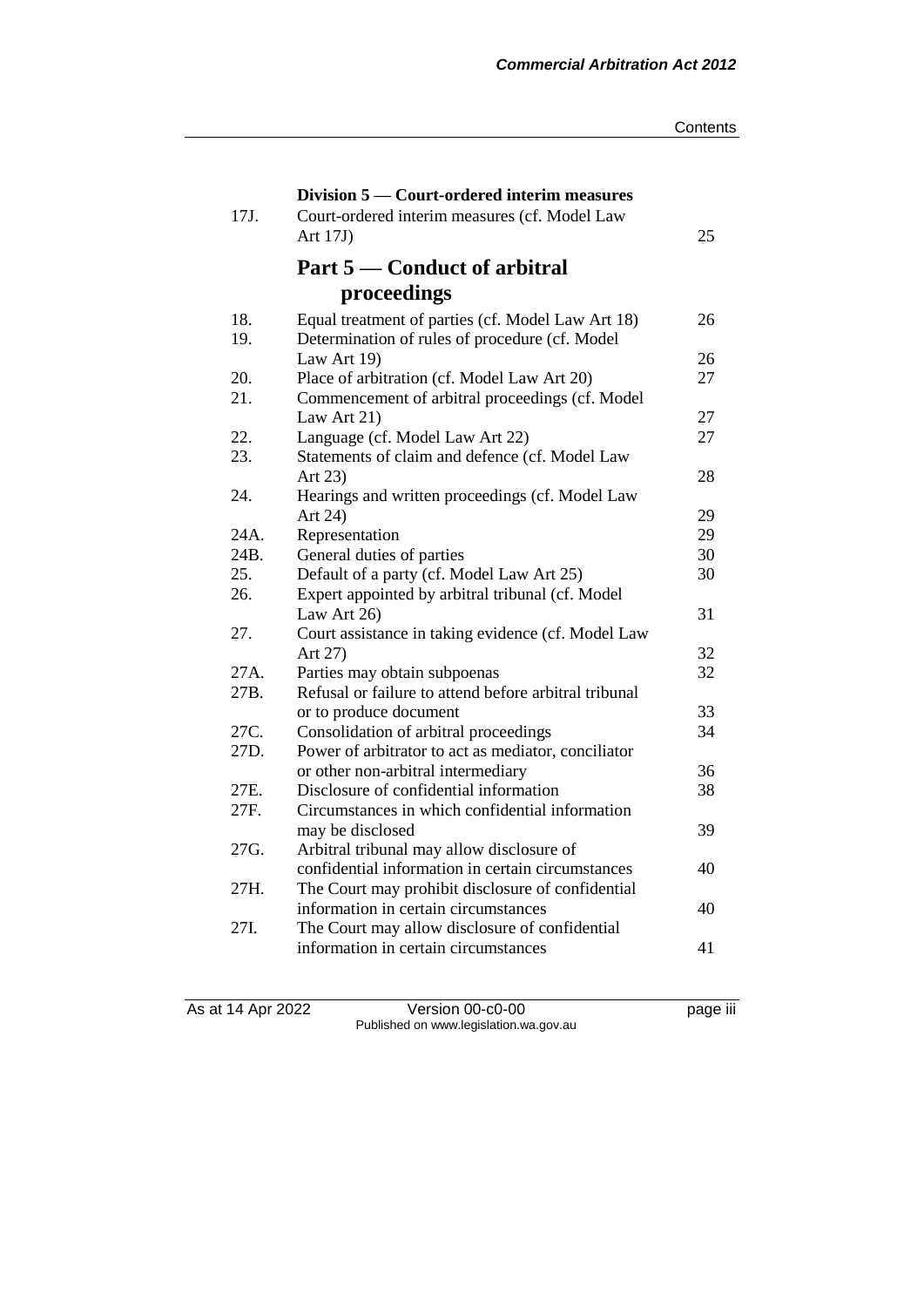#### **Contents**

| 27J. | Determination of preliminary point of law by the<br>Court         | 42 |
|------|-------------------------------------------------------------------|----|
|      | Part 6 — Making of award and                                      |    |
|      | termination of proceedings                                        |    |
| 28.  | Rules applicable to substance of dispute (cf. Model               |    |
|      | Law Art 28)                                                       | 43 |
| 29.  | Decision-making by panel of arbitrators (cf. Model<br>Law Art 29) | 43 |
| 30.  | Settlement (cf. Model Law Art 30)                                 | 44 |
| 31.  | Form and contents of award (cf. Model Law Art                     |    |
|      | 31)                                                               | 44 |
| 32.  | Termination of proceedings (cf. Model Law Art<br>32)              | 44 |
| 33.  | Correction and interpretation of award; additional                |    |
|      | award (cf. Model Law Art 33)                                      | 45 |
| 33A. | Specific performance                                              | 46 |
| 33B. | Costs                                                             | 46 |
| 33C. | Application of Legal Profession Act 2008                          | 47 |
| 33D. | Costs of abortive arbitration                                     | 48 |
| 33E. | Interest up to making of award                                    | 48 |
| 33F. | Interest on debt under award                                      | 49 |
|      | Part 7 — Recourse against award                                   |    |
| 34.  | Application for setting aside as exclusive recourse               |    |
|      | against arbitral award (cf. Model Law Art 34)                     | 50 |
| 34A. | Appeals against awards                                            | 51 |
|      | Part 8 — Recognition and                                          |    |
|      | enforcement of awards                                             |    |
| 35.  | Recognition and enforcement (cf. Model Law Art                    |    |
|      | 35)                                                               | 54 |
| 36.  | Grounds for refusing recognition or enforcement                   |    |
|      | (cf. Model Law Art 36)                                            | 54 |
|      | <b>Part 9 — Miscellaneous</b>                                     |    |
| 37.  | Death of party                                                    | 56 |
| 38.  | Interpleader                                                      | 56 |
| 39.  | Immunity                                                          | 56 |
|      |                                                                   |    |

page iv Version 00-c0-00 As at 14 Apr 2022 Published on www.legislation.wa.gov.au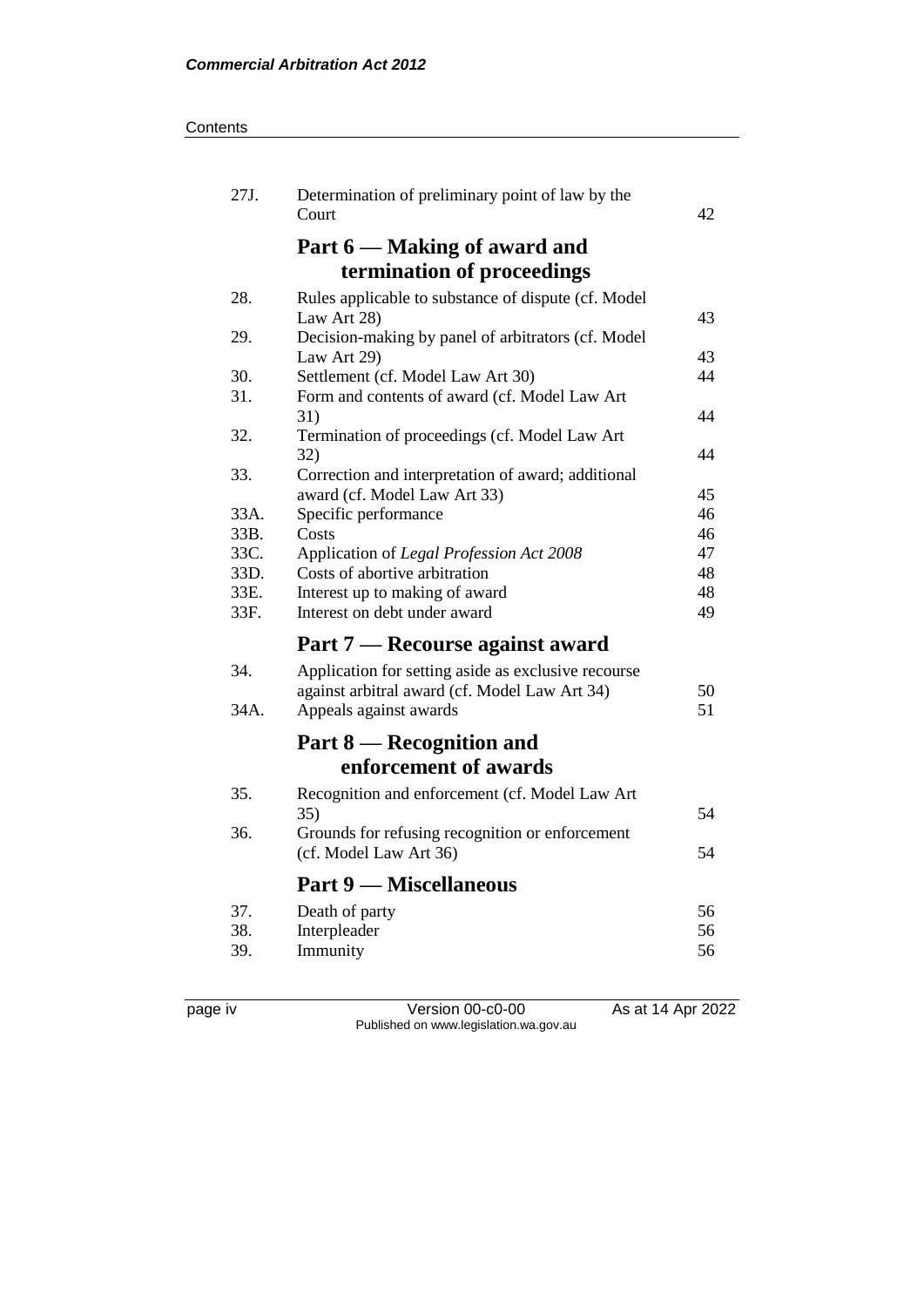#### **Contents**

| 40. | Court rules                              | 57 |
|-----|------------------------------------------|----|
| 41. | Regulations                              | 57 |
|     | Part 10 — Transitional                   |    |
| 42. | <b>Transitional regulations</b>          | 59 |
| 43. | Savings and transitional provisions      | 60 |
|     | Part 11 — Repeal and amendments          |    |
|     | Division $1 -$ Repeal                    |    |
| 44. | Commercial Arbitration Act 1985 repealed | 61 |
|     | Division 2 — Amendments                  |    |
| 45. | Acts amended                             | 61 |
|     | <b>Notes</b>                             |    |
|     | Compilation table                        | 65 |
|     | Uncommenced provisions table             | 65 |
|     |                                          |    |

**Defined terms**

As at 14 Apr 2022 Version 00-c0-00 page v Published on www.legislation.wa.gov.au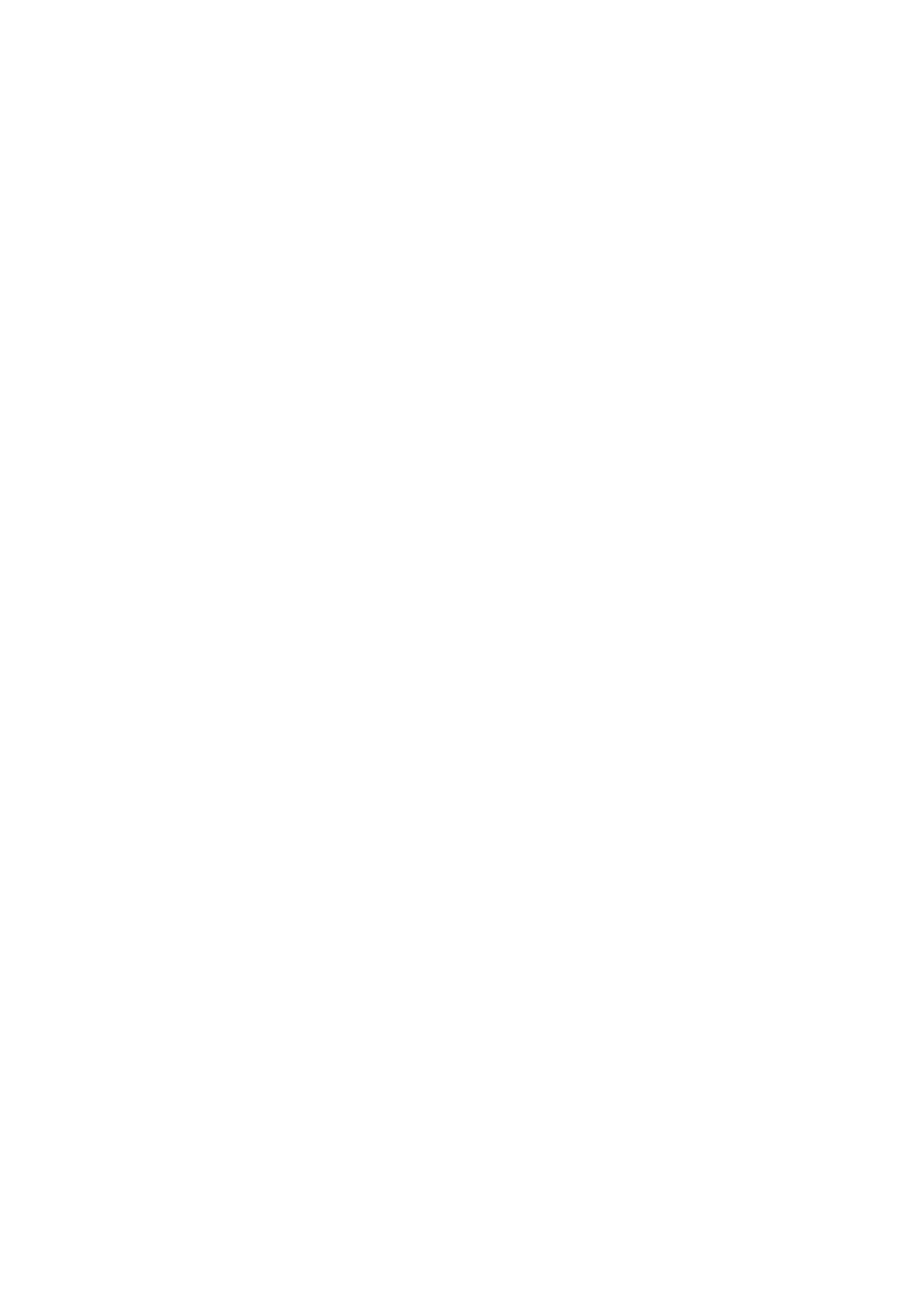Western Australia

# **Commercial Arbitration Act 2012**

**An Act relating to the conduct of commercial arbitrations, to repeal the** *Commercial Arbitration Act 1985* **and for other purposes.**

The Parliament of Western Australia enacts as follows:

As at 14 Apr 2022 Version 00-c0-00 Page 1 Published on www.legislation.wa.gov.au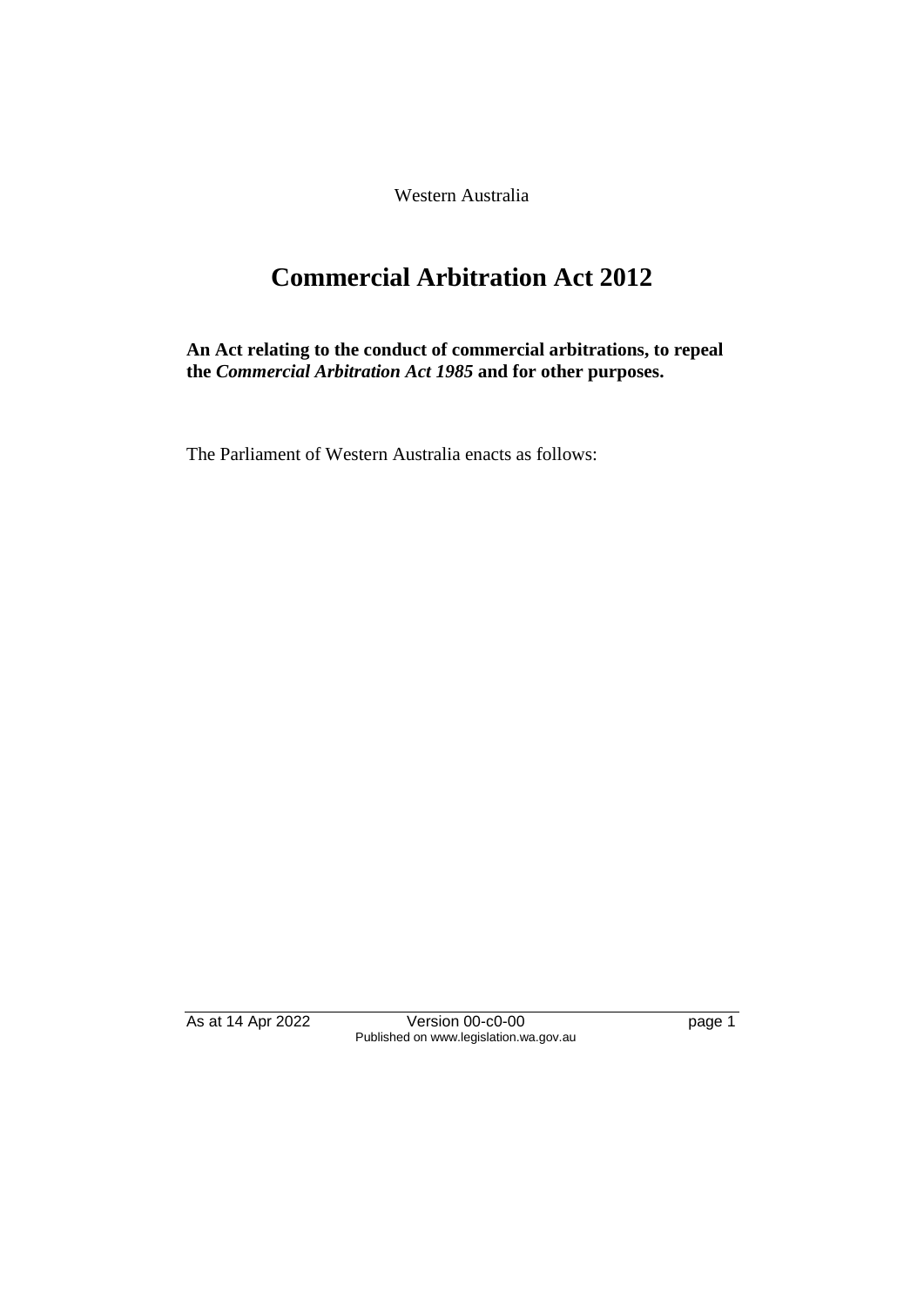**s. 1A**

# **Part 1A — Preliminary**

### **1A. Short title**

This is the *Commercial Arbitration Act 2012*.

### **1B. Commencement**

This Act comes into operation as follows —

- (a) sections  $1A$  and  $1B$  on the day on which this Act receives the Royal Assent;
- (b) the rest of the Act on a day fixed by proclamation, and different days may be fixed for different provisions.

# **1C. Paramount object of Act**

- (1) The paramount object of this Act is to facilitate the fair and final resolution of commercial disputes by impartial arbitral tribunals without unnecessary delay or expense.
- (2) This Act aims to achieve its paramount object by
	- (a) enabling parties to agree about how their commercial disputes are to be resolved (subject to subsection (3) and such safeguards as are necessary in the public interest); and
	- (b) providing arbitration procedures that enable commercial disputes to be resolved in a cost effective manner, informally and quickly.
- (3) This Act must be interpreted, and the functions of an arbitral tribunal must be exercised, so that (as far as practicable) the paramount object of this Act is achieved.
- (4) Subsection (3) does not affect the application of the *Interpretation Act 1984* section 18 for the purposes of interpreting this Act.

page 2 **Version 00-c0-00** As at 14 Apr 2022 Published on www.legislation.wa.gov.au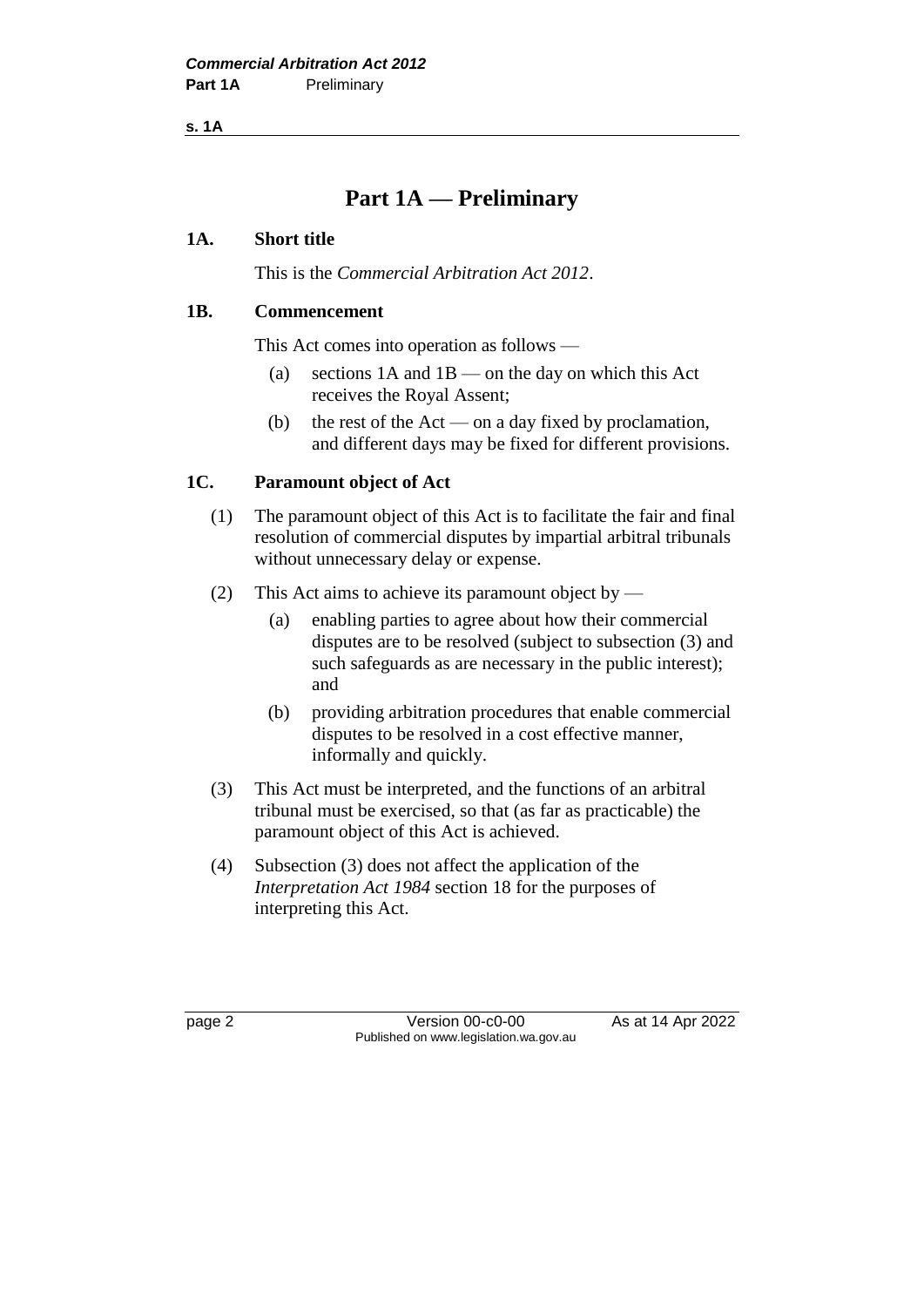#### **1D. Explanation of origin and structure of Act**

- (1) Sections of this Act that contain a reference to the "Model Law" in the heading are substantially the same as the provisions of the UNCITRAL Model Law on International Commercial Arbitration (as adopted by the United Nations Commission on International Trade Law on 21 June 1985 with amendments as adopted by that Commission in 2006) so as to be as uniform as possible with the UNCITRAL Model Law.
- (2) Some changes have been made to those provisions of the Act based on the UNCITRAL Model Law to amend or supplement the provisions in their application to domestic arbitrations in Western Australia or to accommodate modern drafting styles and conventions (for example, provisions are drafted in gender neutral terms and archaisms are replaced with modern alternatives).
- (3) Notes draw attention to substantive changes.
- (4) The original numbering of the "articles" of the UNCITRAL Model Law has been retained but converted to references to "sections" and articles containing more than one sentence have been re-formatted into subsections. There are a number of additional provisions to those based on the UNCITRAL Model Law.
- (5) This section does not affect the interpretation or application of this Act.

#### **1E. Act to bind Crown**

This Act binds the State and, so far as the legislative power of the State permits, the Crown in all its other capacities.

Note for this section:

There is no equivalent to this section in the Model Law.

As at 14 Apr 2022 Version 00-c0-00 Page 3 Published on www.legislation.wa.gov.au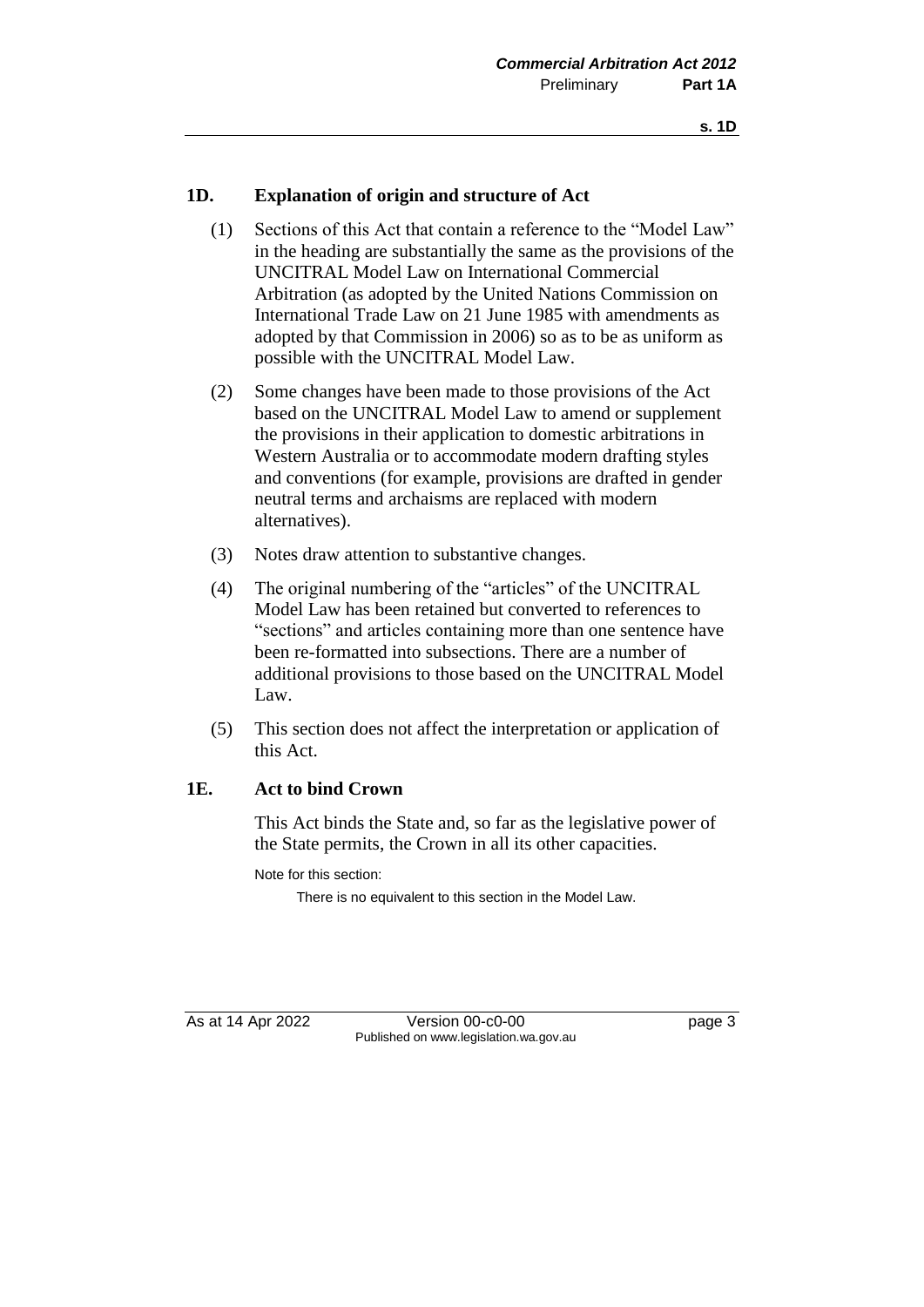# **Part 1 — General provisions**

### **1. Scope of application (cf. Model Law Art 1)**

(1) This Act applies to domestic commercial arbitrations.

Note for this subsection:

The *International Arbitration Act 1974* of the Commonwealth covers international commercial arbitrations and the enforcement of foreign arbitral awards.

- (2) The provisions of this Act, except sections 8, 9, 17H, 17I, 17J, 35 and 36, apply only if the place of arbitration is in Western Australia.
- (3) An arbitration is *domestic* if
	- (a) the parties to an arbitration agreement have, at the time of the conclusion of that agreement, their places of business in Australia; and
	- (b) the parties have (whether in the arbitration agreement or in any other document in writing) agreed that any dispute that has arisen or may arise between them is to be settled by arbitration; and
	- (c) it is not an arbitration to which the Model Law (as given effect by the *International Arbitration Act 1974* (Commonwealth)) applies.
- (4) For the purposes of subsection  $(3)$ 
	- (a) if a party has more than one place of business, the place of business is that which has the closest relationship to the arbitration agreement; and
	- (b) if a party does not have a place of business, reference is to be made to the party's habitual residence.
- (5) This Act does not affect any other Act by virtue of which certain disputes may not be submitted to arbitration or may be submitted to arbitration only according to provisions other than those of this Act.

page 4 Version 00-c0-00 As at 14 Apr 2022 Published on www.legislation.wa.gov.au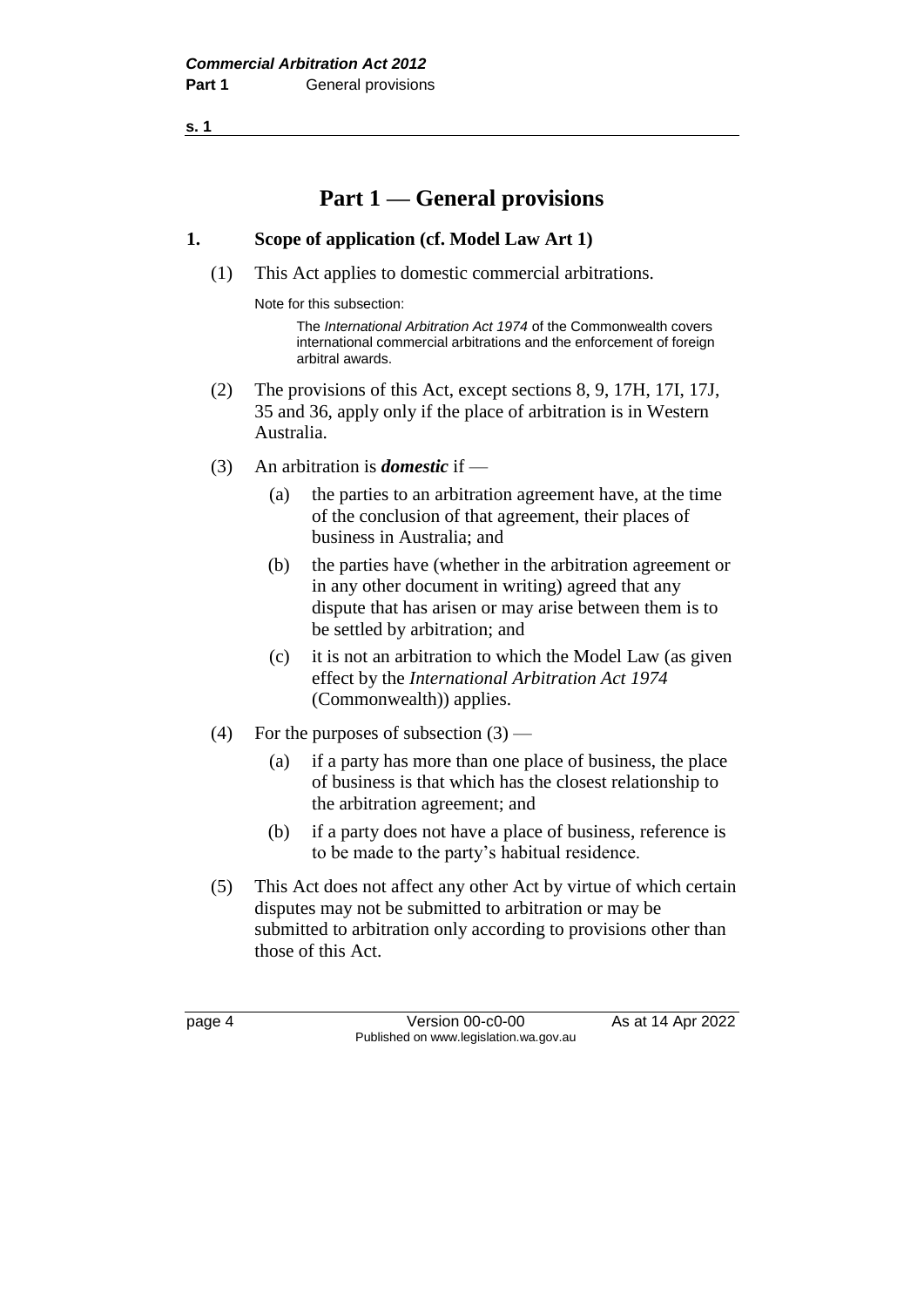- (6) Subject to subsection (5), this Act applies to arbitrations provided for in any other Act as if —
	- (a) the other Act were an arbitration agreement; and
	- (b) the arbitration were pursuant to an arbitration agreement; and
	- (c) the parties to the dispute which, by virtue of the other Act, is referred to arbitration were the parties to the arbitration agreement,

except in so far as the other Act otherwise indicates or requires.

Model Law Note for this section:

The term "commercial" should be given a wide interpretation so as to cover matters arising from all relationships of a commercial nature, whether contractual or not. Relationships of a commercial nature include, but are not limited to, the following transactions: any trade transaction for the supply or exchange of goods or services; distribution agreement; commercial representation or agency; factoring; leasing; construction of works; consulting; engineering; licensing; investment; financing; banking; insurance; exploitation agreement or concession; joint venture and other forms of industrial or business co-operation; carriage of goods or passengers by air, sea, rail or road.

Note for this section:

This section differs from the Model Law to the extent necessary to apply Art 1 as incorporated in this Act to domestic commercial arbitrations.

# **2. Definitions and rules of interpretation (cf. Model Law Art 2)**

 $(1)$  In this Act —

*arbitral tribunal* means a sole arbitrator or a panel of arbitrators;

*arbitration* means any domestic commercial arbitration whether or not administered by a permanent arbitral institution;

*arbitration agreement* has the meaning given in section 7;

*confidential information*, in relation to arbitral proceedings, means information that relates to the arbitral proceedings or to

As at 14 Apr 2022 Version 00-c0-00 page 5 Published on www.legislation.wa.gov.au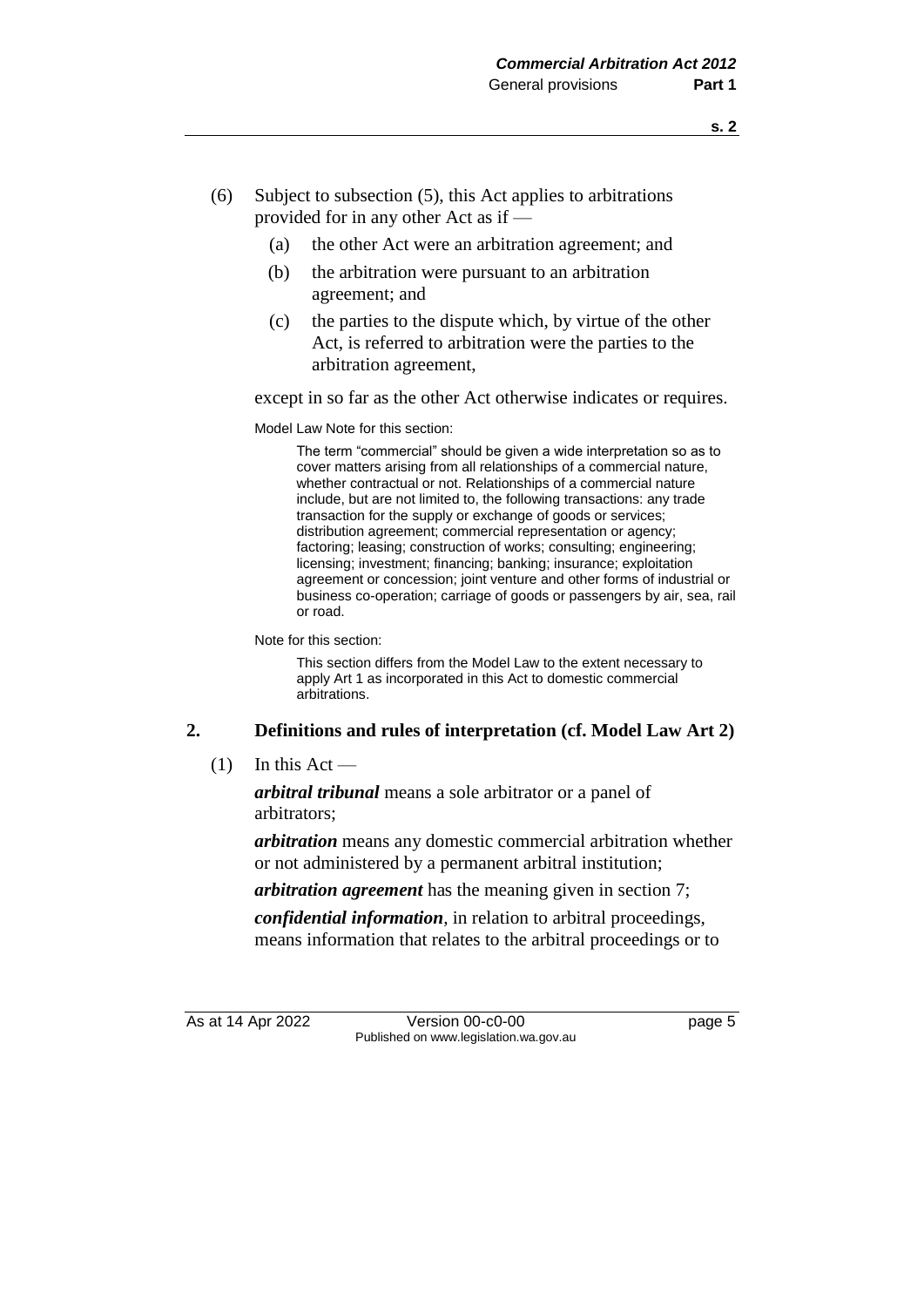an award made in those proceedings and includes the following —

- (a) the statement of claim, statement of defence and all other pleadings, submissions, statements or other information supplied to the arbitral tribunal by a party;
- (b) any information supplied by a party to another party in compliance with a direction of the arbitral tribunal;
- (c) any evidence (whether documentary or otherwise) supplied to the arbitral tribunal;
- (d) any notes made by the arbitral tribunal of oral evidence or submissions given before the arbitral tribunal;
- (e) any transcript of oral evidence or submissions given before the arbitral tribunal;
- (f) any rulings of the arbitral tribunal;
- (g) any award of the arbitral tribunal;

*disclose*, in relation to confidential information, includes publishing or communicating or otherwise supplying the confidential information;

*domestic commercial arbitration* has the meaning given in section  $1(3)$ ;

*exercise* a function includes perform a duty;

*interim measure* has the meaning given in section 17(2);

*Model Law* means the UNCITRAL Model Law on International Commercial Arbitration (as adopted by the United Nations Commission on International Trade Law on 21 June 1985, and as amended by the United Nations Commission on International Trade Law on 7 July 2006);

*party* means a party to an arbitration agreement and includes —

- (a) any person claiming through or under a party to the arbitration agreement; and
- (b) in any case where an arbitration does not involve all of the parties to the arbitration agreement, those parties to

**s. 2**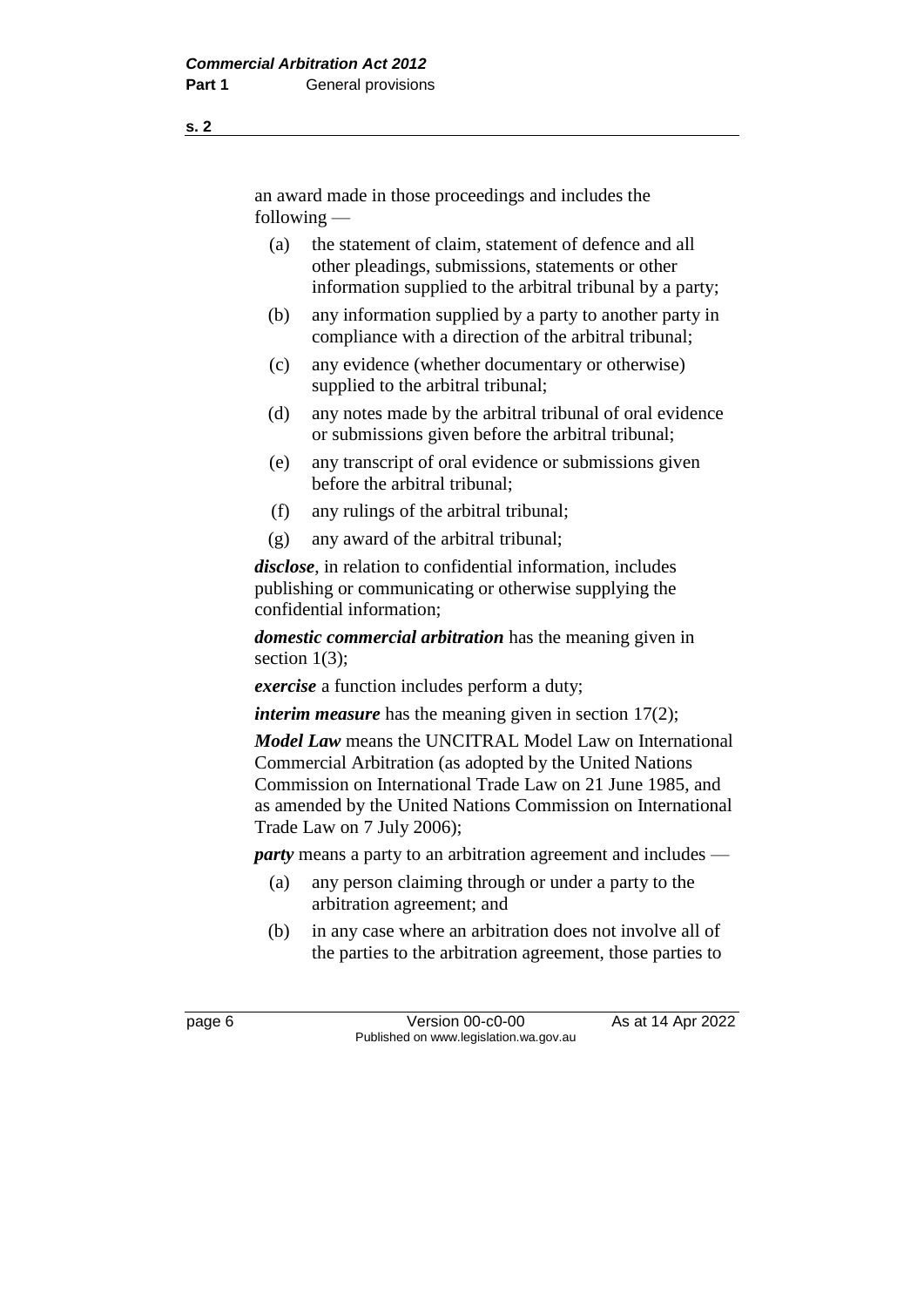the arbitration agreement who are parties to the arbitration;

*the Court* means, subject to section 6(2), the Supreme Court.

Note for this subsection:

The definitions of *arbitration agreement*, *confidential information*, *disclose*, *domestic commercial arbitration*, *exercise*, *interim measure*, *Model Law*, *party* and *the Court* are not included in the Model Law

- (2) Where a provision of this Act, except section 28, leaves the parties free to determine a certain issue, such freedom includes the right of the parties to authorise a third party, including an institution, to make that determination.
- (3) Where a provision of this Act refers to the fact that the parties have agreed or that they may agree or in any other way refers to an agreement of the parties, such agreement includes any arbitration rules referred to in that agreement.
- (4) Where a provision of this Act, other than sections  $25(1)(a)$ and 32(2)(a), refers to a claim, it also applies to a counter-claim, and where it refers to a defence, it also applies to a defence to such counter-claim.
- (5) Notes (other than the Model Law note to section 1) included in this Act do not form part of this Act.

Note for this subsection:

This provision is not included in the Model Law.

#### **2A. International origin and general principles (cf. Model Law Art 2A)**

- (1) Subject to section 1C, in the interpretation of this Act, regard is to be had to the need to promote so far as practicable uniformity between the application of this Act to domestic commercial arbitrations and the application of the provisions of the Model Law (as given effect by the *International Arbitration Act 1974* (Commonwealth)) to international commercial arbitrations and the observance of good faith.
- $(2)$  ………

As at 14 Apr 2022 Version 00-c0-00 Page 7 Published on www.legislation.wa.gov.au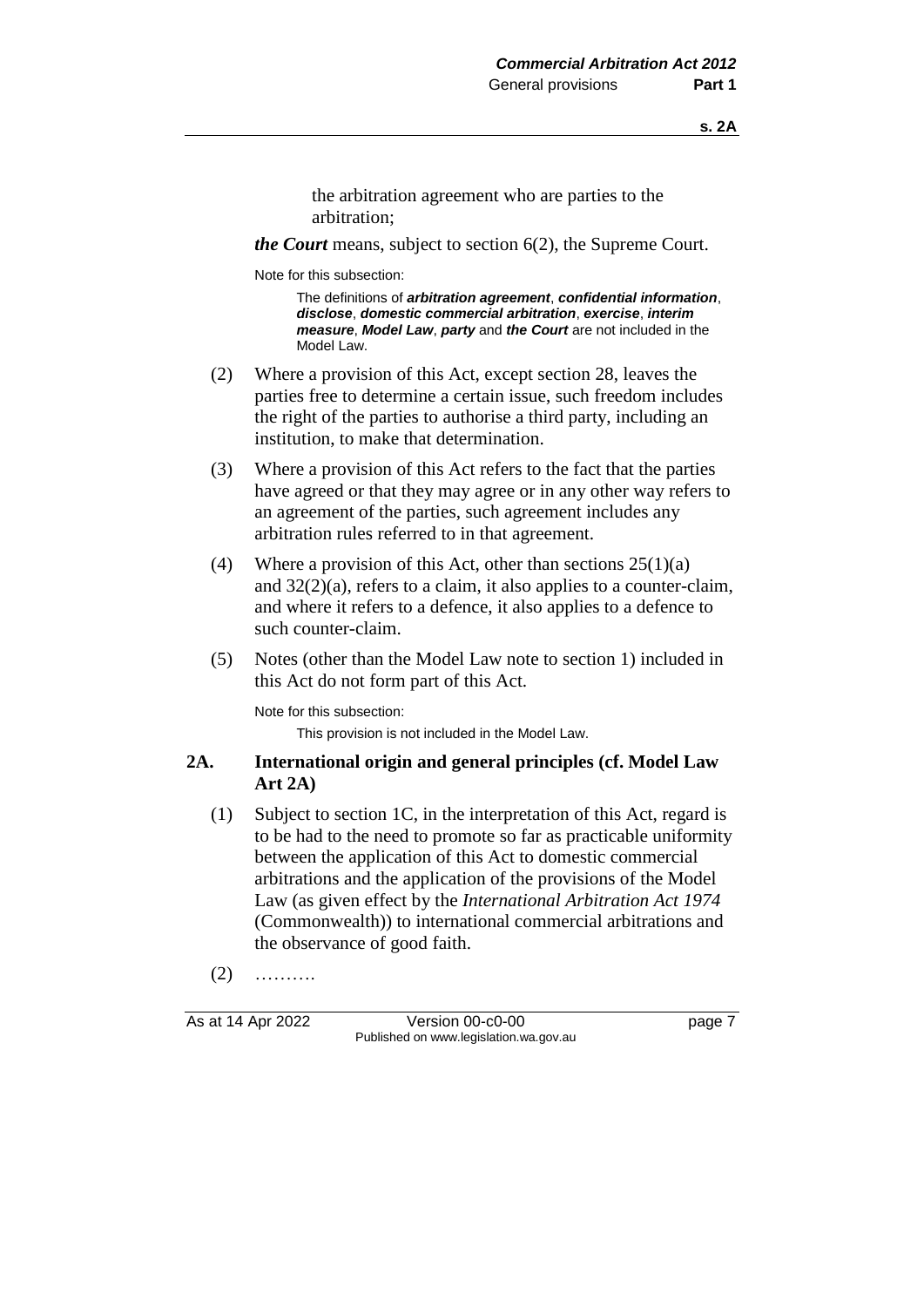### (3) Without limiting subsection (1), in interpreting this Act, reference may be made to the documents relating to the Model Law of —

- (a) the United Nations Commission on International Trade Law; and
- (b) its working groups for the preparation of the Model Law.
- (4) Subsection (3) does not affect the application of the *Interpretation Act 1984* section 19 for the purposes of interpreting this Act.

Note for this section:

This section differs from the Model Law. Art 2A(1) has been changed as a consequence of the application of the Act to domestic (instead of international) commercial arbitrations. Art 2A(2) is omitted because it is covered by the provision referred to in section 1C(4). Subsections (3) and (4) reflect section 17 of the *International Arbitration Act 1974* of the Commonwealth.

# **3. Receipt of written communications (cf. Model Law Art 3)**

- (1) Unless otherwise agreed by the parties
	- (a) any written communication is taken to be received if  $-$ 
		- (i) it is delivered to the addressee personally; or
		- (ii) it is delivered at the addressee's place of business, habitual residence or mailing address; or
		- (iii) if none of these can be found after making a reasonable inquiry, it is delivered to the addressee's last-known place of business, habitual residence or mailing address by registered letter or any other means which provides a record of the attempt to deliver it;

and

(b) the communication is taken to have been received on the day it is so delivered.

page 8 **Version 00-c0-00** As at 14 Apr 2022 Published on www.legislation.wa.gov.au

**s. 3**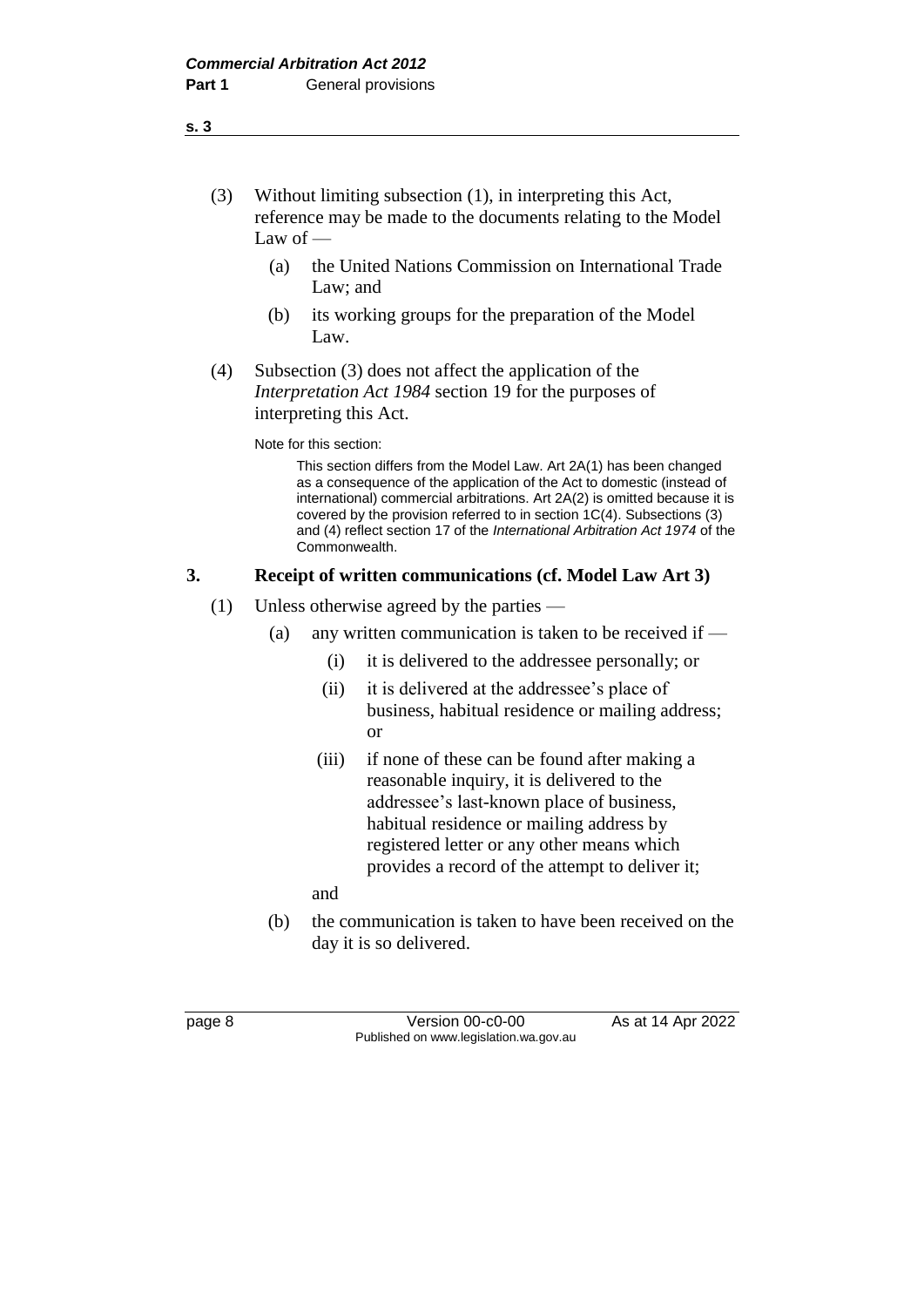(2) The provisions of this section do not apply to communications in court proceedings.

# **4. Waiver of right to object (cf. Model Law Art 4)**

A party who knows that any provision of this Act from which the parties may derogate or any requirement under the arbitration agreement has not been complied with and yet proceeds with the arbitration without stating the party's objection to such non-compliance without undue delay or, if a time-limit is provided for stating the party's objection, within such period of time, is taken to have waived the party's right to object.

# **5. Extent of court intervention (cf. Model Law Art 5)**

In matters governed by this Act, no court must intervene except where so provided by this Act.

#### **6. Court for certain functions of arbitration assistance and supervision (cf. Model Law Art 6)**

- (1) The functions referred to in sections  $11(3)$  and  $(4)$ ,  $13(4)$ ,  $14(2)$ , 16(9), 17H to 17J, 19(6), 27 to 27B, 27H to 27J, 33D, 34 and 34A are, subject to subsection (2), to be performed by the Supreme Court.
- $(2)$  If
	- (a) an arbitration agreement provides that the District Court or the Magistrates Court is to have jurisdiction under this Act; or
	- (b) the parties to an arbitration agreement have agreed in writing that the District Court or the Magistrates Court is to have jurisdiction under this Act and that agreement is in force,

As at 14 Apr 2022 Version 00-c0-00 Page 9 Published on www.legislation.wa.gov.au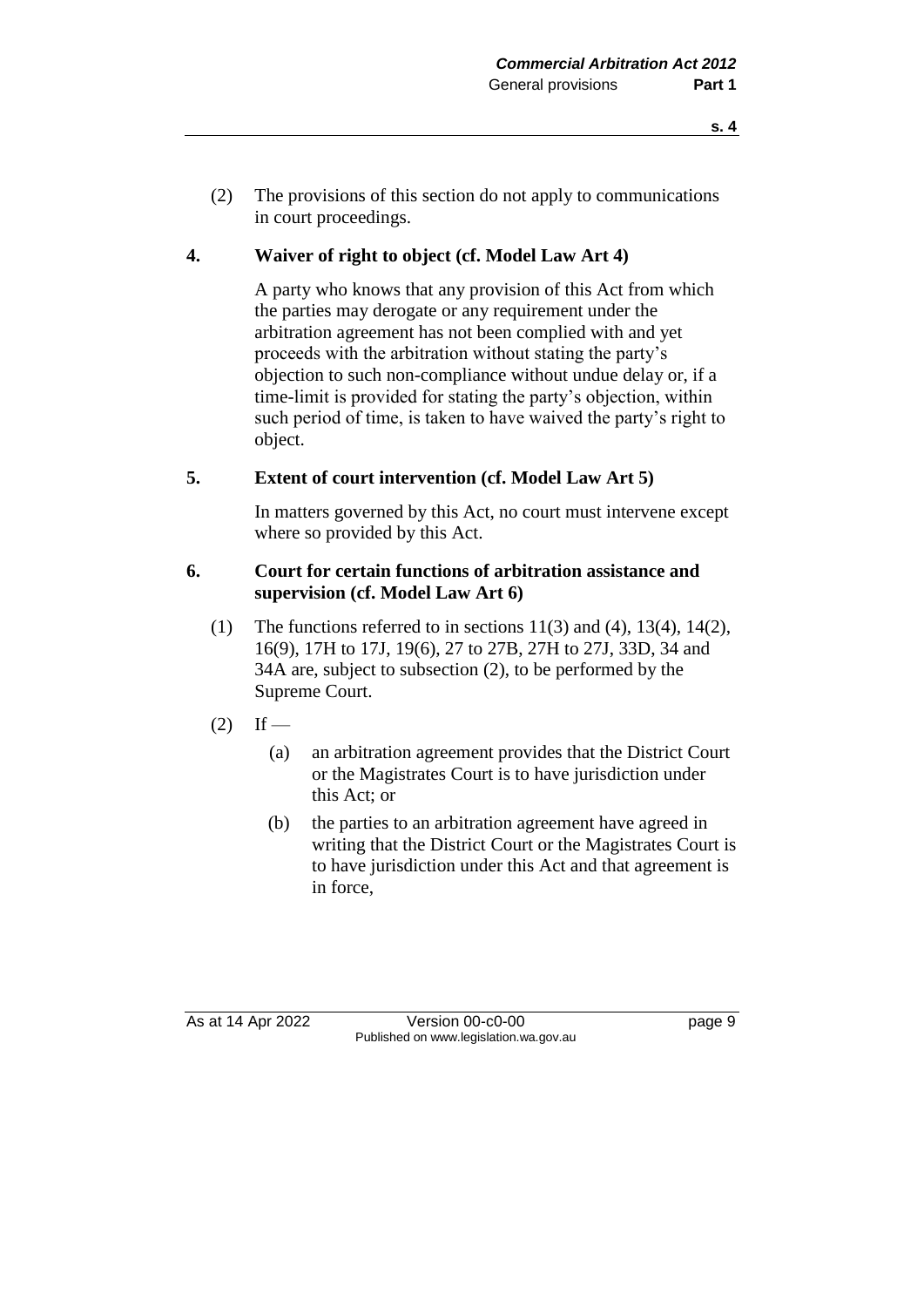the functions are to be performed, in relation to that agreement, by the District Court or the Magistrates Court, as the case requires.

Note for this section:

This section differs from the Model Law to the extent that it relates to functions conferred on the Court with respect to domestic commercial arbitrations that are not referred to in the Model Law.

page 10 Version 00-c0-00 As at 14 Apr 2022 Published on www.legislation.wa.gov.au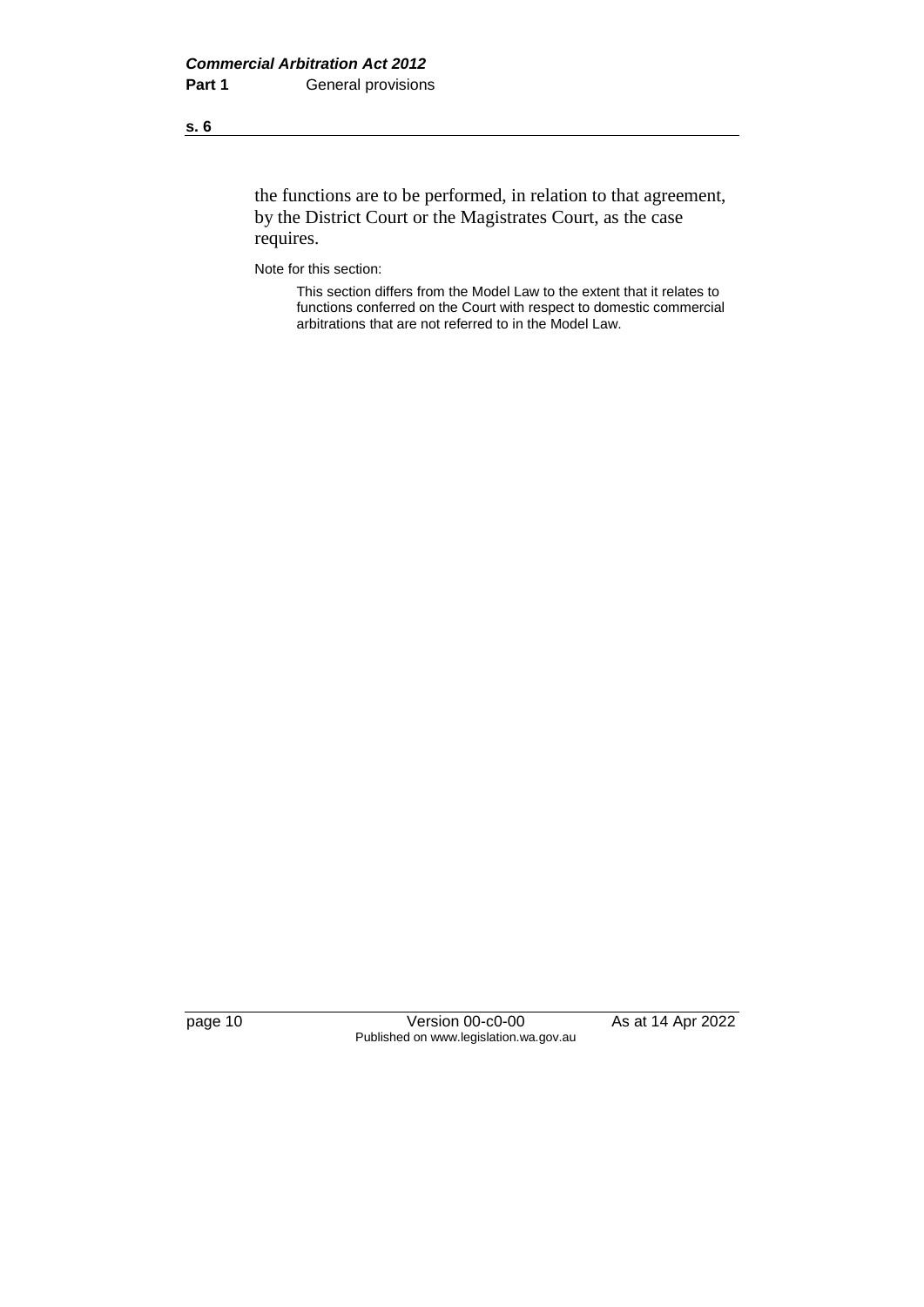# **Part 2 — Arbitration agreement**

### **7. Definition and form of arbitration agreement (cf. Model Law Art 7)**

- (1) An *arbitration agreement* is an agreement by the parties to submit to arbitration all or certain disputes which have arisen or which may arise between them in respect of a defined legal relationship, whether contractual or not.
- (2) An arbitration agreement may be in the form of an arbitration clause in a contract or in the form of a separate agreement.
- (3) The arbitration agreement must be in writing.
- (4) An arbitration agreement is in writing if its content is recorded in any form, whether or not the arbitration agreement or contract has been concluded orally, by conduct, or by other means.
- (5) The requirement that an arbitration agreement be in writing is met by an electronic communication if the information contained in it is accessible so as to be useable for subsequent reference.
- $(6)$  In this section —

*data message* means information generated, sent, received or stored by electronic, magnetic, optical or similar means, including, but not limited to, electronic data interchange (EDI), electronic mail, telegram, telex or telecopy;

*electronic communication* means any communication that the parties make by means of data messages.

- (7) Furthermore, an arbitration agreement is in writing if it is contained in an exchange of statements of claim and defence in which the existence of an agreement is alleged by one party and not denied by the other.
- (8) The reference in a contract to any document containing an arbitration clause constitutes an arbitration agreement in writing,

As at 14 Apr 2022 Version 00-c0-00 page 11 Published on www.legislation.wa.gov.au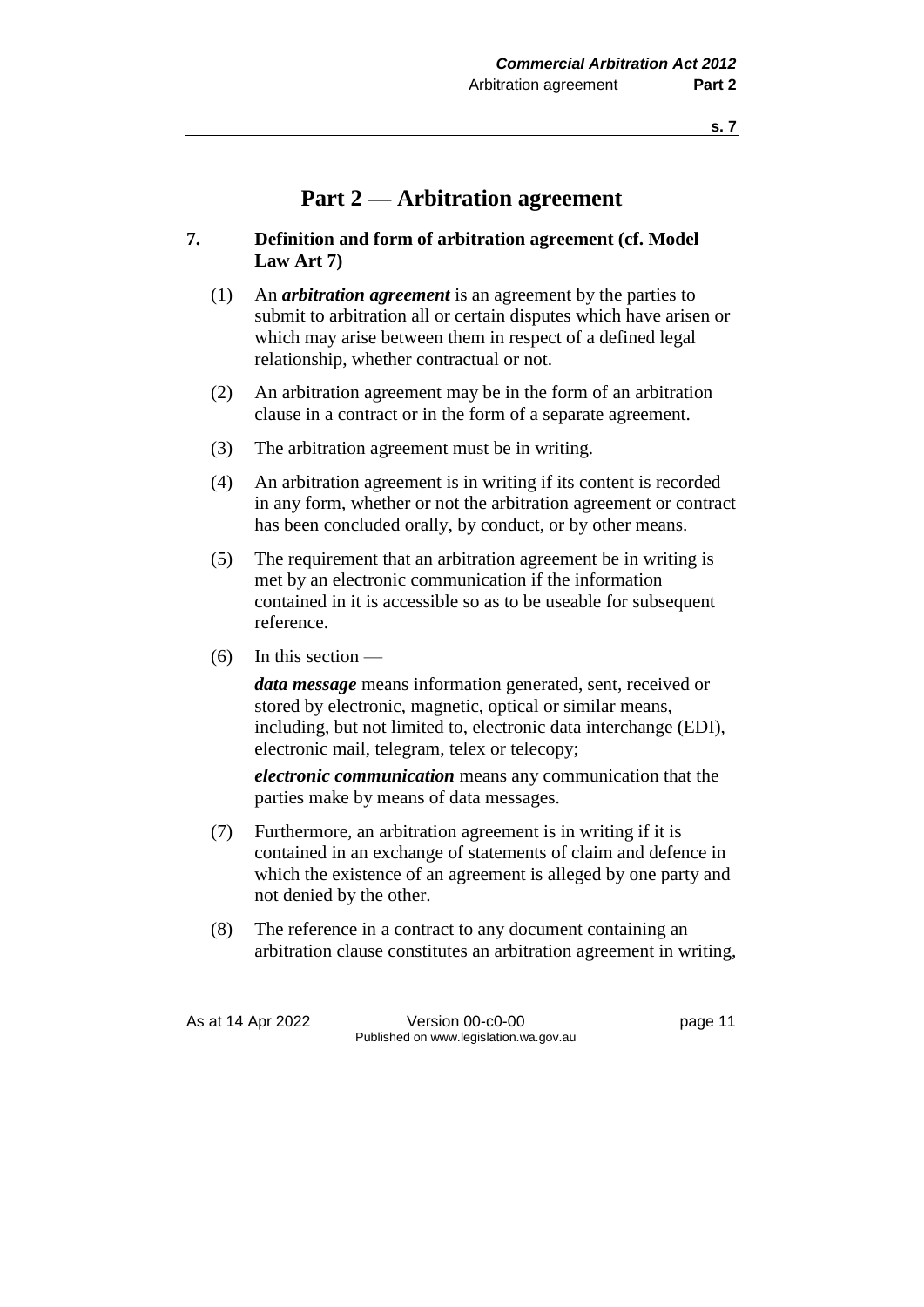provided that the reference is such as to make that clause part of the contract.

Note for this section:

This section is substantially the same as Option 1 set out in Art 7 of the Model Law.

### **8. Arbitration agreement and substantive claim before court (cf. Model Law Art 8)**

- (1) A court before which an action is brought in a matter which is the subject of an arbitration agreement must, if a party so requests not later than when submitting the party's first statement on the substance of the dispute, refer the parties to arbitration unless it finds that the agreement is null and void, inoperative or incapable of being performed.
- (2) Where an action referred to in subsection (1) has been brought, arbitral proceedings may nevertheless be commenced or continued, and an award may be made, while the issue is pending before the court.

# **9. Arbitration agreement and interim measures by court (cf. Model Law Art 9)**

It is not incompatible with an arbitration agreement for a party to request, before or during arbitral proceedings, from a court an interim measure of protection and for a court to grant the measure.

**s. 8**

page 12 **Version 00-c0-00** As at 14 Apr 2022 Published on www.legislation.wa.gov.au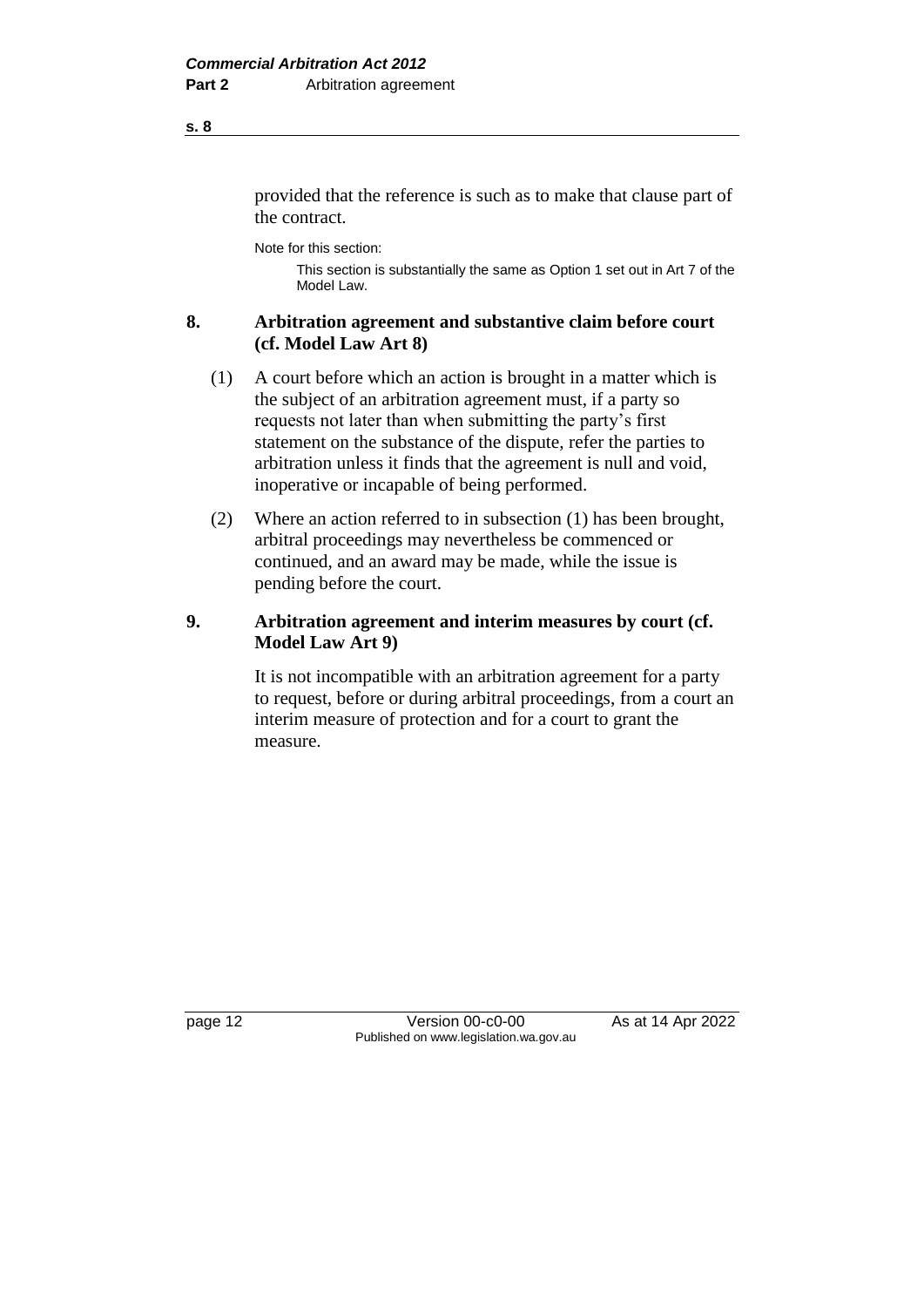# **Part 3 — Composition of arbitral tribunal**

#### **10. Number of arbitrators (cf. Model Law Art 10)**

- (1) The parties are free to determine the number of arbitrators.
- (2) Failing such determination, the number of arbitrators is to be one.

Note for this section:

Subsection (2) differs from Art 10(2) of the Model Law, which provides for 3 arbitrators if the parties do not determine the number of arbitrators.

#### **11. Appointment of arbitrators (cf. Model Law Art 11)**

 $(1)$  ………

Note for this subsection:

Art 11(1) of the Model Law (which provides that no person is precluded by nationality from acting as an arbitrator unless otherwise agreed by the parties) has been omitted.

- (2) The parties are free to agree on a procedure of appointing the arbitrator or arbitrators, subject to the provisions of subsections (4) and (5).
- (3) Failing such agreement
	- (a) in an arbitration with 3 arbitrators and 2 parties, each party is to appoint one arbitrator, and the 2 arbitrators so appointed are to appoint the third arbitrator; if a party fails to appoint the arbitrator within 30 days of receipt of a request to do so from the other party, or if the 2 arbitrators fail to agree on the third arbitrator within 30 days of their appointment, the appointment is to be made, on the request of a party, by the Court; and
	- (b) in an arbitration with a sole arbitrator, if the parties are unable to agree on the arbitrator, an arbitrator is to be appointed, on the request of a party, by the Court; and

As at 14 Apr 2022 Version 00-c0-00 page 13 Published on www.legislation.wa.gov.au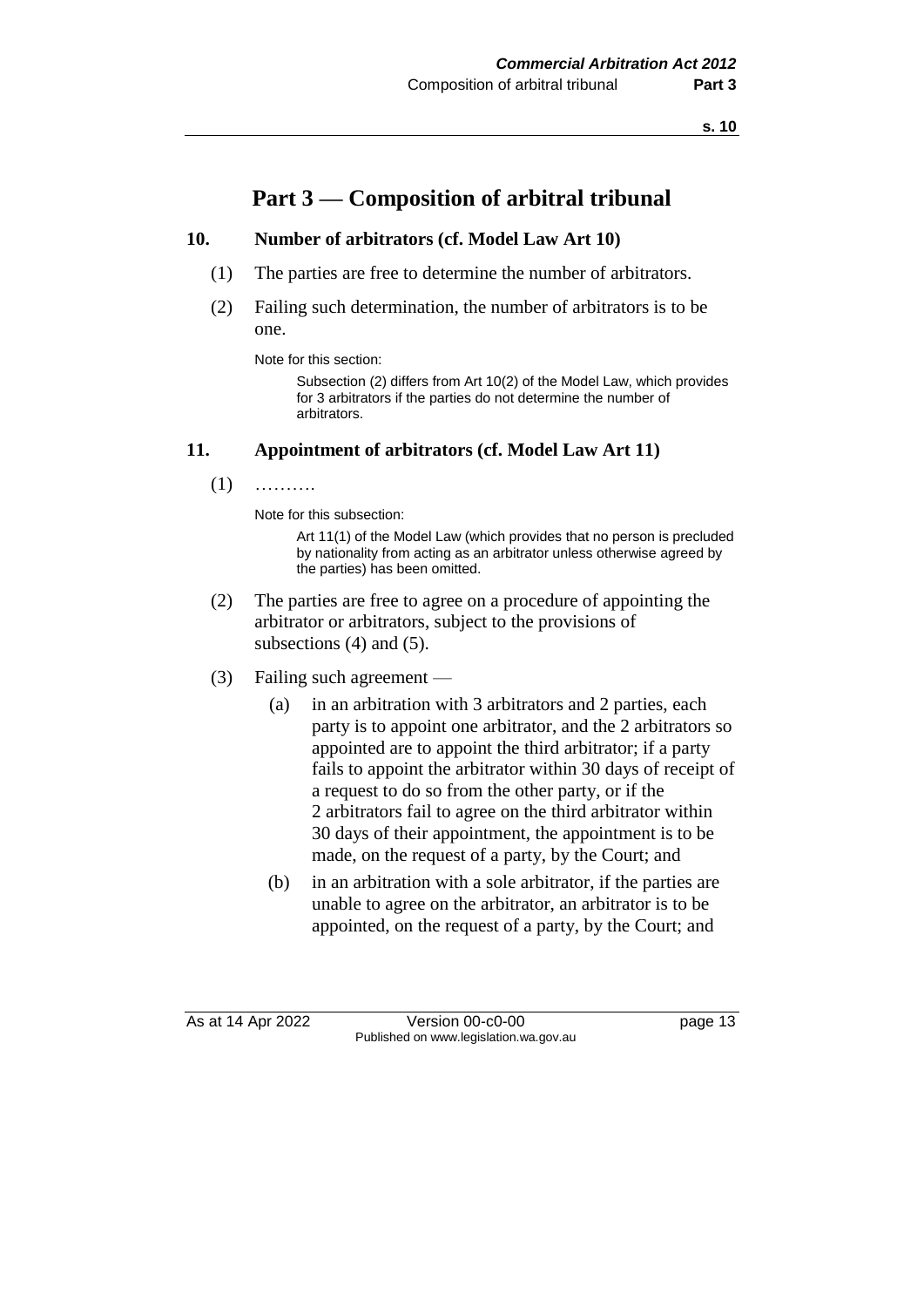- (c) in an arbitration with 2, 4 or more arbitrators or with 3 arbitrators and more than 2 parties, the appointment is to be made, at the request of a party, by the Court.
- (4) Where, under an appointment procedure agreed on by the parties —
	- (a) a party fails to act as required under the procedure; or
	- (b) the parties, or 2 or more arbitrators, are unable to reach an agreement expected of them under the procedure; or
	- (c) a third party, including an institution, fails to perform any function entrusted to it under the procedure,

any party may request the Court to take the necessary measure, unless the agreement on the appointment procedure provides other means for securing the appointment.

- (5) A decision within the limits of the Court's authority on a matter entrusted by subsection (3) or (4) to the Court is final.
- (6) The Court, in appointing an arbitrator, is to have due regard to any qualifications required of the arbitrator by the agreement of the parties and to such considerations as are likely to secure the appointment of an independent and impartial arbitrator.

Note for this section:

This section (other than subsections (3)(c), (5) and (6)) is substantially the same as Art 11 of the Model Law. Subsection (3)(c) is added to cover the contingency of the parties failing to agree on the procedure to appoint arbitrators in certain circumstances not covered by the Model Law as incorporated in this Act. It is based on clause 11(6) of Schedule 1 to the *Arbitration Act 1996* (NZ). Subsection (5) makes it clear that, although a decision of the Court is generally final, review of a decision of the Court that is not made within the limits of its powers and functions is not precluded. Subsection (6) does not include the requirement in Art 11(5) of the Model Law that the Court take into account the advisability of appointing an arbitrator of a nationality other than those of the parties in appointing a sole or third arbitrator as this is not relevant in the context of domestic commercial arbitrations.

page 14 Version 00-c0-00 As at 14 Apr 2022 Published on www.legislation.wa.gov.au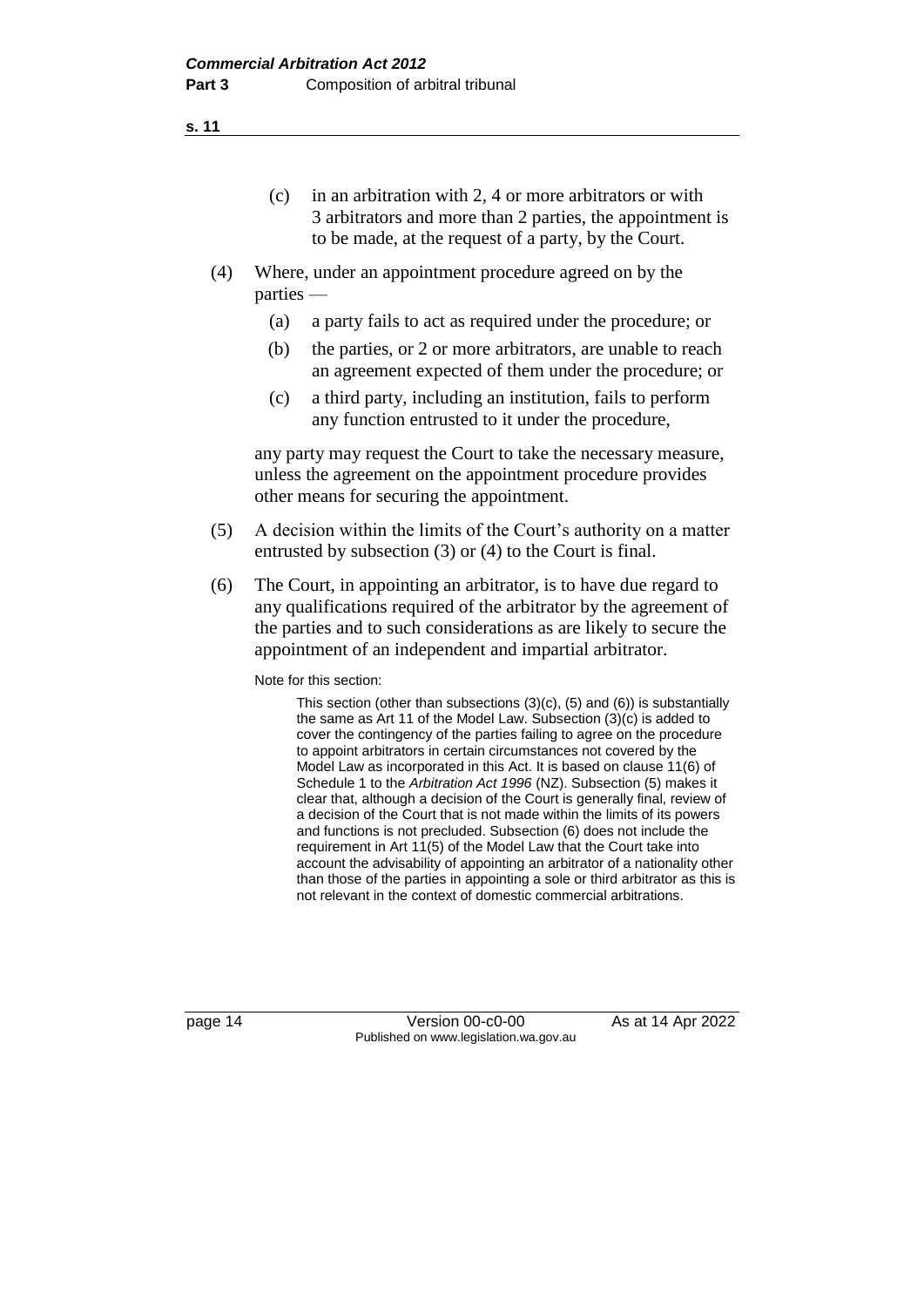#### **12. Grounds for challenge (cf. Model Law Art 12)**

- (1) When a person is approached in connection with the person's possible appointment as an arbitrator, the person must disclose any circumstances likely to give rise to justifiable doubts as to the person's impartiality or independence.
- (2) An arbitrator, from the time of the arbitrator's appointment and throughout the arbitral proceedings, must without delay disclose any circumstances of the kind referred to in subsection (1) to the parties unless they have already been informed of them by the arbitrator.
- (3) An arbitrator may be challenged only if circumstances exist that give rise to justifiable doubts as to the arbitrator's impartiality or independence, or if the arbitrator does not possess qualifications agreed to by the parties.
- (4) A party may challenge an arbitrator appointed by the party, or in whose appointment the party has participated, only for reasons of which the party becomes aware after the appointment has been made.
- (5) For the purposes of subsection (1), there are justifiable doubts as to the impartiality or independence of a person approached in connection with a possible appointment as arbitrator only if there is a real danger of bias on the part of the person in conducting the arbitration.
- (6) For the purposes of subsection (3), there are justifiable doubts as to the impartiality or independence of an arbitrator only if there is a real danger of bias on the part of the arbitrator in conducting the arbitration.

Note for this section:

This section (other than subsections (5) and (6)) is substantially the same as Art 12 of the Model Law. Subsections (5) and (6) provide that the test for whether there are justifiable doubts as to the impartiality or independence of a person or arbitrator is whether there is a real danger of bias.

As at 14 Apr 2022 Version 00-c0-00 page 15 Published on www.legislation.wa.gov.au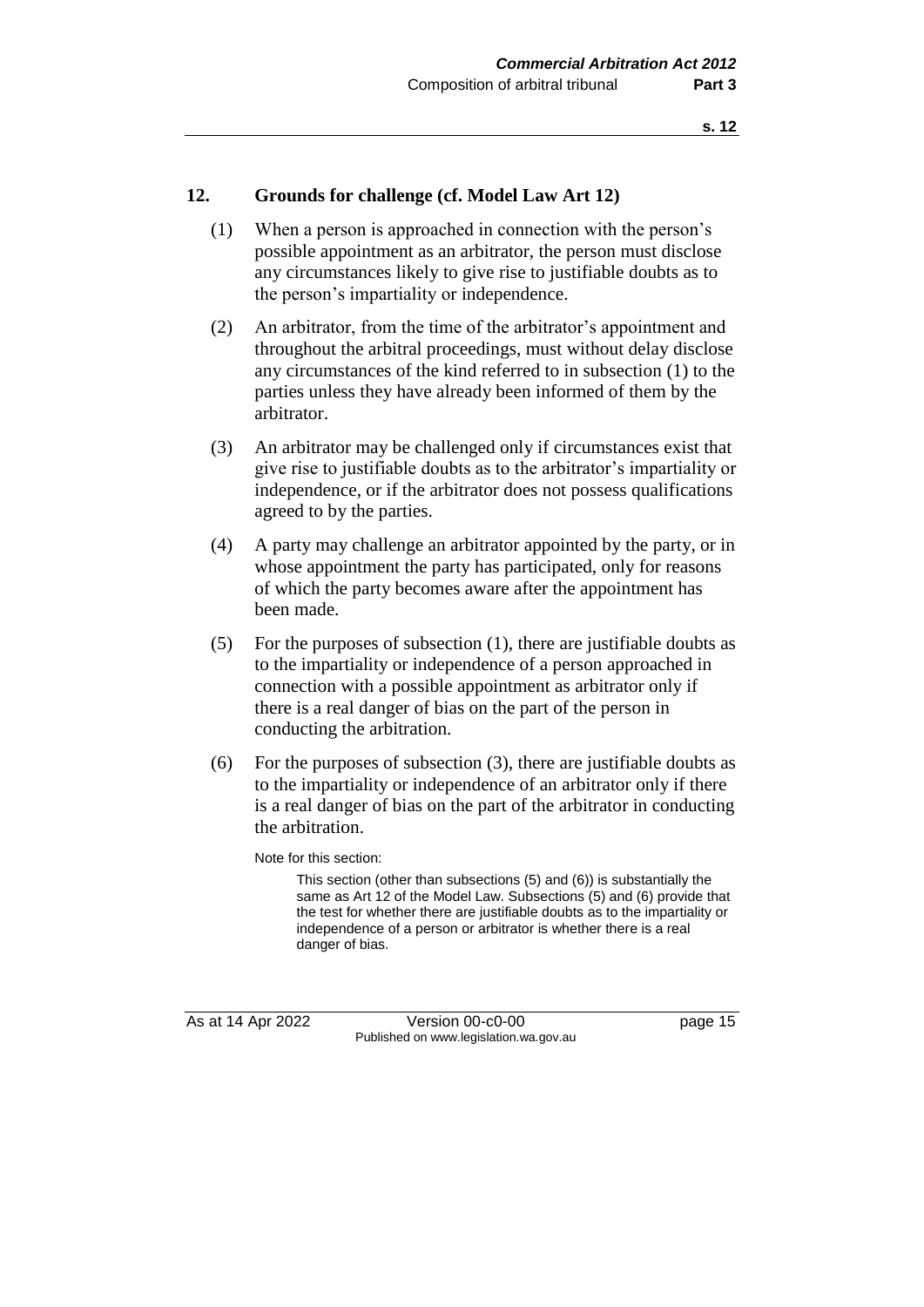#### **13. Challenge procedure (cf. Model Law Art 13)**

- (1) The parties are free to agree on a procedure for challenging an arbitrator, subject to subsection (4).
- (2) Failing such agreement, a party who intends to challenge an arbitrator must, within 15 days after becoming aware of the constitution of the arbitral tribunal or after becoming aware of any circumstance referred to in section 12(3), send a written statement of the reasons for the challenge to the arbitral tribunal.
- (3) Unless the challenged arbitrator withdraws from office or the other party agrees to the challenge, the arbitral tribunal must decide on the challenge.
- (4) If a challenge under any procedure agreed on by the parties or under the procedure of subsections (2) and (3) is not successful, the challenging party may request, within 30 days after having received notice of the decision rejecting the challenge, the Court to decide on the challenge.
- (5) A decision of the Court under subsection (4) that is within the limits of the authority of the Court is final.
- (6) While a request under subsection (4) is pending, the arbitral tribunal, including the challenged arbitrator, may continue the arbitral proceedings and make an award.

Note for this section:

Section 13 (other than subsection (5)) is substantially the same as Art 13 of the Model Law. Subsection (5) makes it clear that, although a decision of the Court is generally final, review of a decision of the Court that is not made within the limits of its powers and functions is not precluded.

#### **14. Failure or impossibility to act (cf. Model Law Art 14)**

(1) If an arbitrator becomes in law or in fact unable to perform the arbitrator's functions or for other reasons fails to act without undue delay, the arbitrator's mandate terminates if the arbitrator withdraws from office or if the parties agree on the termination.

page 16 Version 00-c0-00 As at 14 Apr 2022 Published on www.legislation.wa.gov.au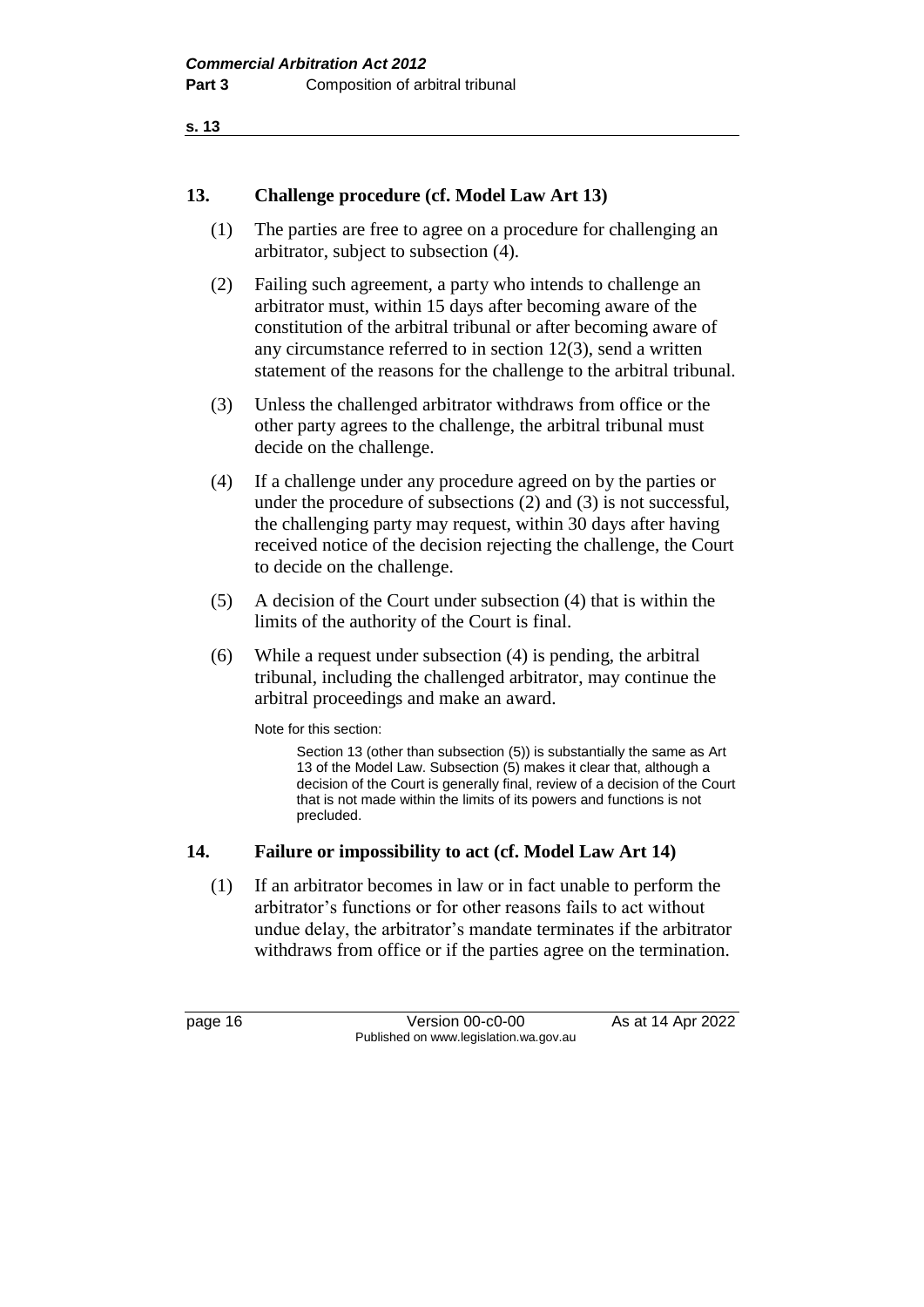- (2) Otherwise, if a controversy remains concerning any of these grounds, any party may request the Court to decide on the termination of the mandate.
- (3) A decision of the Court under subsection (2) that is within the limits of the authority of the Court is final.
- (4) If, under this section or section 13(3), an arbitrator withdraws from office or a party agrees to the termination of the mandate of an arbitrator, this does not imply acceptance of the validity of any ground referred to in this section or section 12(3).

Note for this section:

Section 14 (other than subsection (3)) is substantially the same as Art 14 of the Model Law. Subsection (3) makes it clear that, although a decision of the Court is generally final, review of a decision of the Court that is not made within the limits of its powers and functions is not precluded.

#### **15. Appointment of substitute arbitrator (cf. Model Law Art 15)**

Where the mandate of an arbitrator terminates under section 13 or 14 or because of the arbitrator's withdrawal from office for any other reason or because of the revocation of the arbitrator's mandate by agreement of the parties or in any other case of termination of the arbitrator's mandate, a substitute arbitrator must be appointed according to the rules that were applicable to the appointment of the arbitrator being replaced.

As at 14 Apr 2022 Version 00-c0-00 Published on www.legislation.wa.gov.au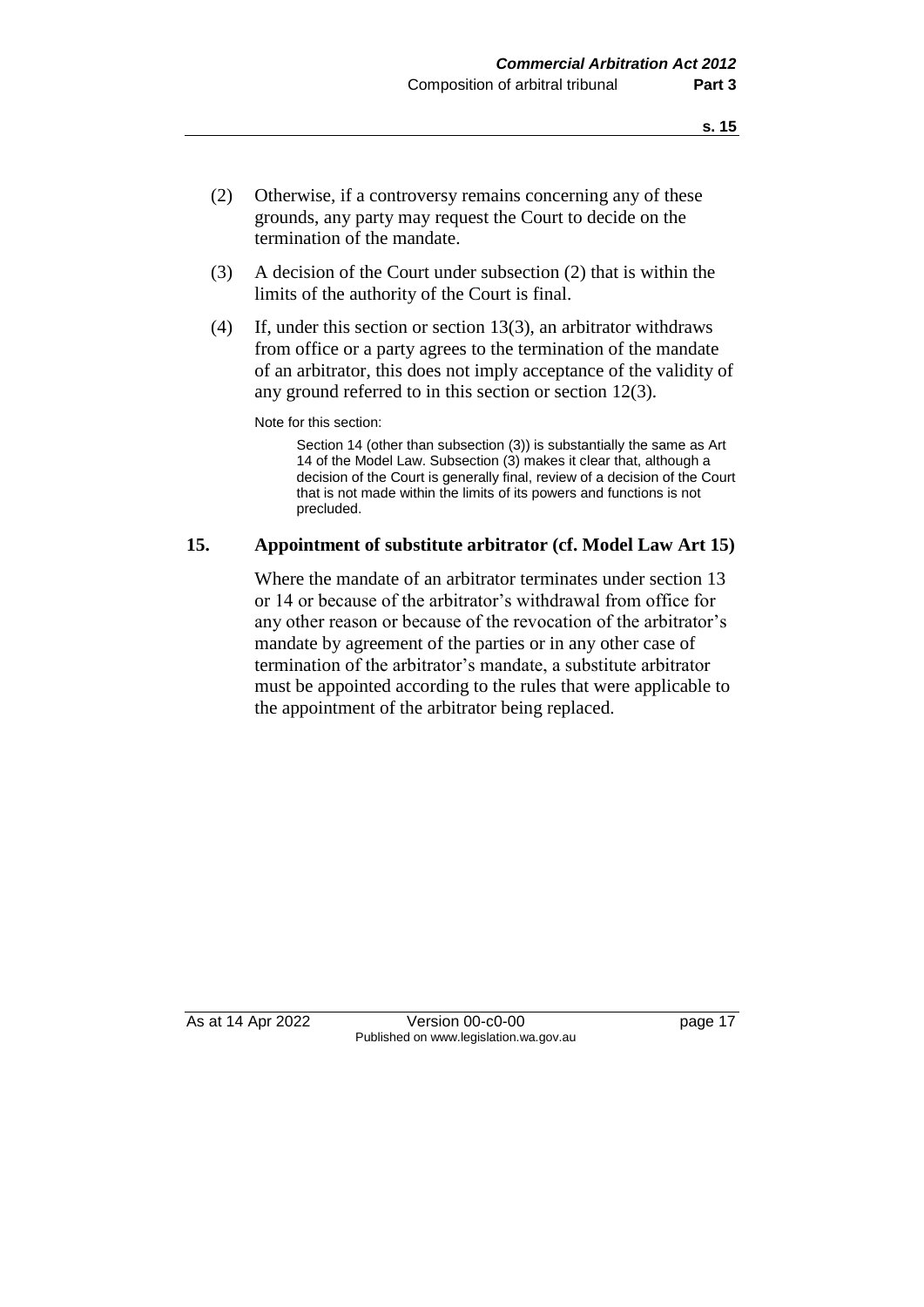# **Part 4 — Jurisdiction of arbitral tribunal**

#### **16. Competence of arbitral tribunal to rule on its jurisdiction (cf. Model Law Art 16)**

- (1) The arbitral tribunal may rule on its own jurisdiction, including any objections with respect to the existence or validity of the arbitration agreement.
- (2) For that purpose, an arbitration clause which forms part of a contract is to be treated as an agreement independent of the other terms of the contract.
- (3) A decision by the arbitral tribunal that the contract is null and void does not of itself entail the invalidity of the arbitration clause.

Note for this subsection:

The Model Law provides that such a decision does not "ipso jure" entail the invalidity of the arbitration clause.

- (4) A plea that the arbitral tribunal does not have jurisdiction must be raised not later than the submission of the statement of defence.
- (5) A party is not precluded from raising such a plea by the fact that the party has appointed, or participated in the appointment of, an arbitrator.
- (6) A plea that the arbitral tribunal is exceeding the scope of its authority must be raised as soon as the matter alleged to be beyond the scope of its authority is raised during the arbitral proceedings.
- (7) The arbitral tribunal may, in the case of a plea referred to in subsection (4) or (6), admit a later plea if it considers the delay justified.
- (8) The arbitral tribunal may rule on a plea referred to in subsection (4) or (6) either as a preliminary question or in an award on the merits.

page 18 **Version 00-c0-00** As at 14 Apr 2022 Published on www.legislation.wa.gov.au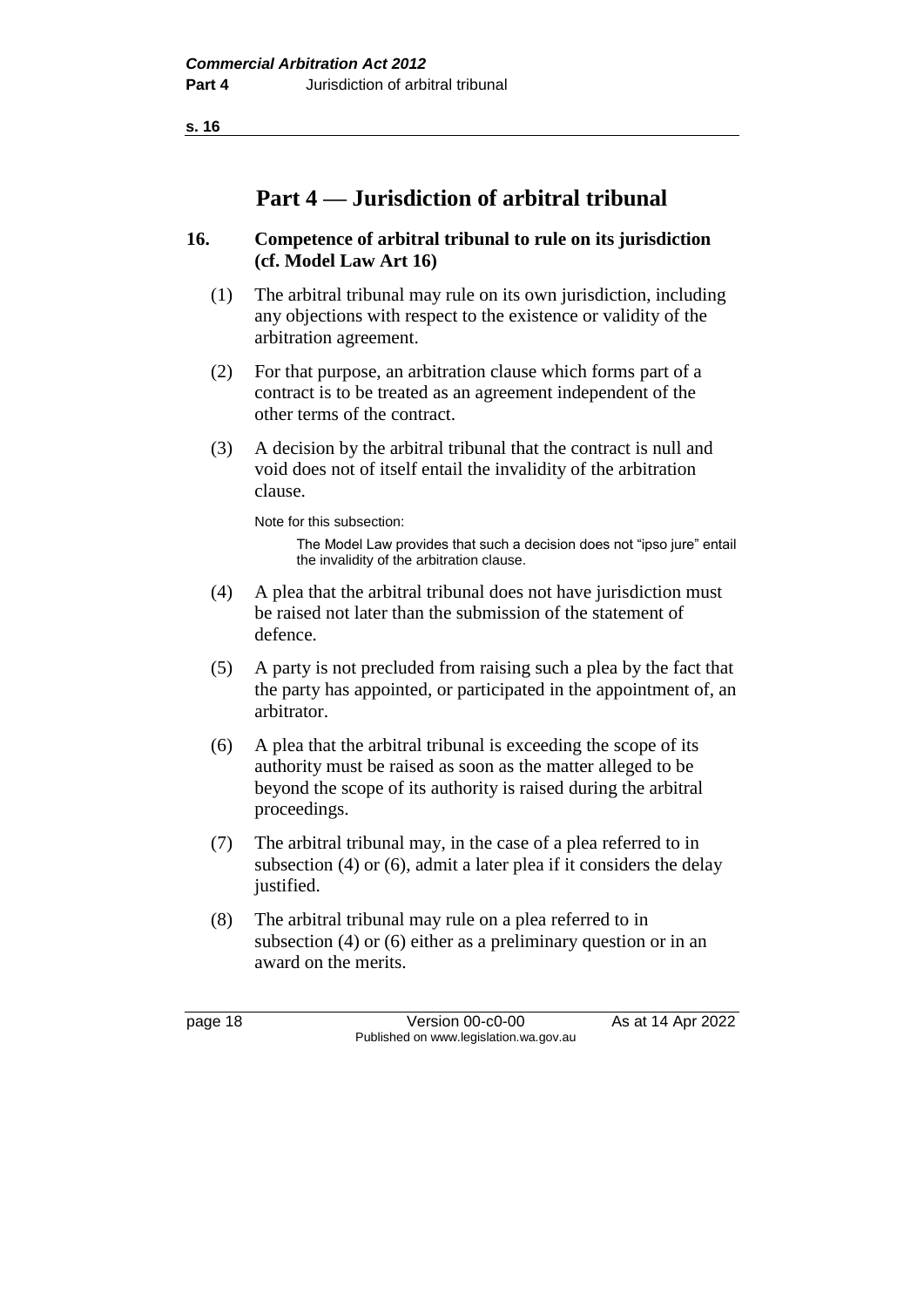- (9) If the arbitral tribunal rules as a preliminary question that it has jurisdiction, any party may request, within 30 days after having received notice of that ruling, the Court to decide the matter.
- (10) A decision of the Court under subsection (9) that is within the limits of the authority of the Court is final.
- (11) While a request under subsection (9) is pending, the arbitral tribunal may continue the arbitral proceedings and make an award.

Note for this section:

Section 16 (other than subsection (10)) is substantially the same as Art 16 of the Model Law. Subsection (10) makes it clear that, although a decision of the Court is generally final, review of a decision of the Court that is not made within the limits of its powers and functions is not precluded.

As at 14 Apr 2022 Version 00-c0-00 page 19 Published on www.legislation.wa.gov.au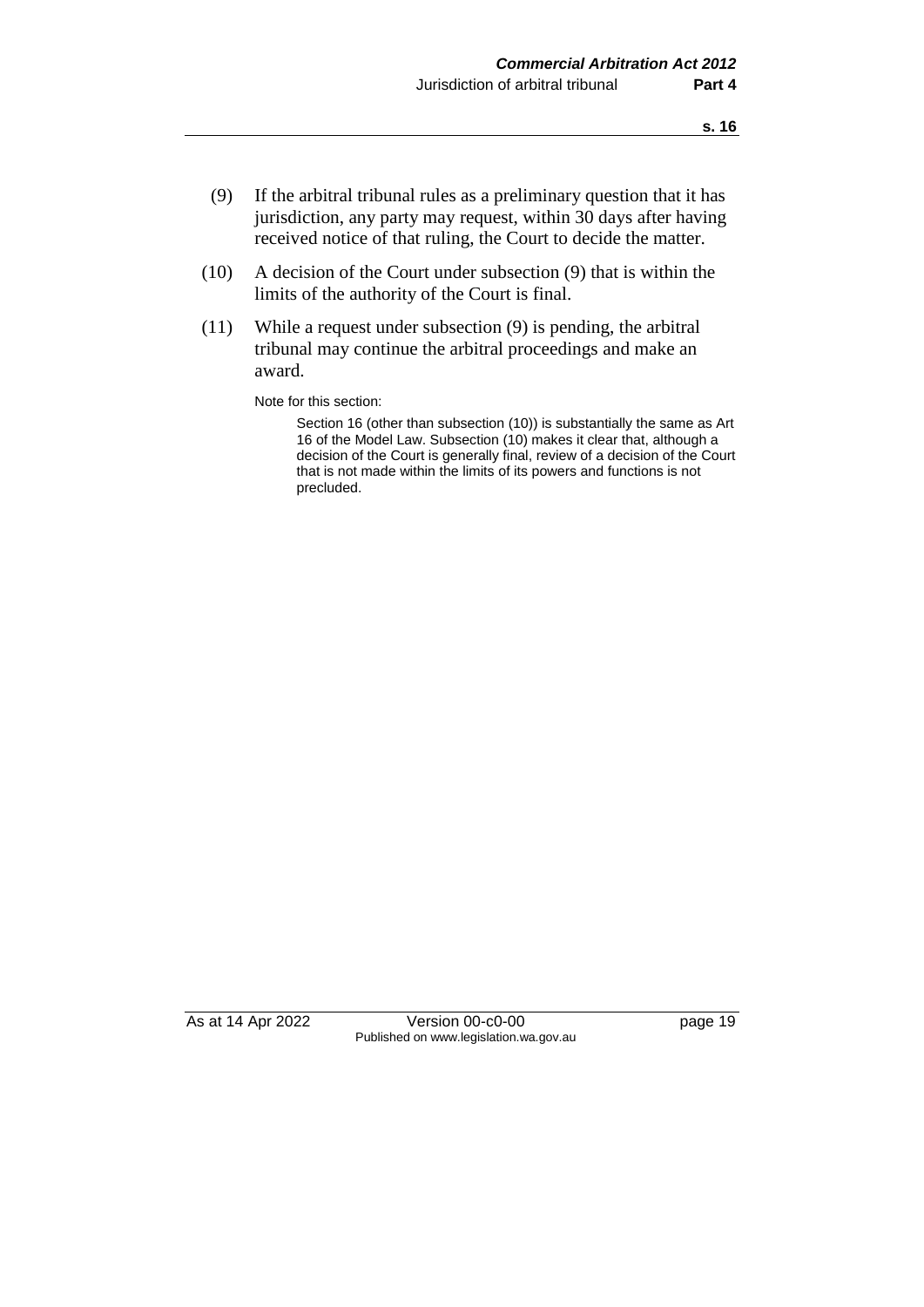# **Part 4A — Interim measures**

#### **Division 1 — Interim measures**

#### **17. Power of arbitral tribunal to order interim measures (cf. Model Law Art 17)**

- (1) Unless otherwise agreed by the parties, the arbitral tribunal may, at the request of a party, grant interim measures.
- (2) An *interim measure* is any temporary measure, whether in the form of an award or in another form, by which, at any time prior to the issuance of the award by which the dispute is finally decided, the arbitral tribunal orders a party to —
	- (a) maintain or restore the status quo pending determination of the dispute; or
	- (b) take action that would prevent, or refrain from taking action that is likely to cause, current or imminent harm or prejudice to the arbitral process itself; or
	- (c) provide a means of preserving assets out of which a subsequent award may be satisfied; or
	- (d) preserve evidence that may be relevant and material to the resolution of the dispute.
- (3) Without limiting subsection (2), the arbitral tribunal may make orders with respect to any of the following —
	- (a) security for costs;
	- (b) discovery of documents and interrogatories;
	- (c) giving of evidence by affidavit;
	- (d) the inspection of any property which is or forms part of the subject matter of the dispute;
	- (e) the taking of photographs of any property which is or forms part of the subject matter of the dispute;
	- (f) samples to be taken from, or any observation to be made of or experiment conducted on, any property which is or forms part of the subject matter of the dispute;

page 20 **Version 00-c0-00** As at 14 Apr 2022 Published on www.legislation.wa.gov.au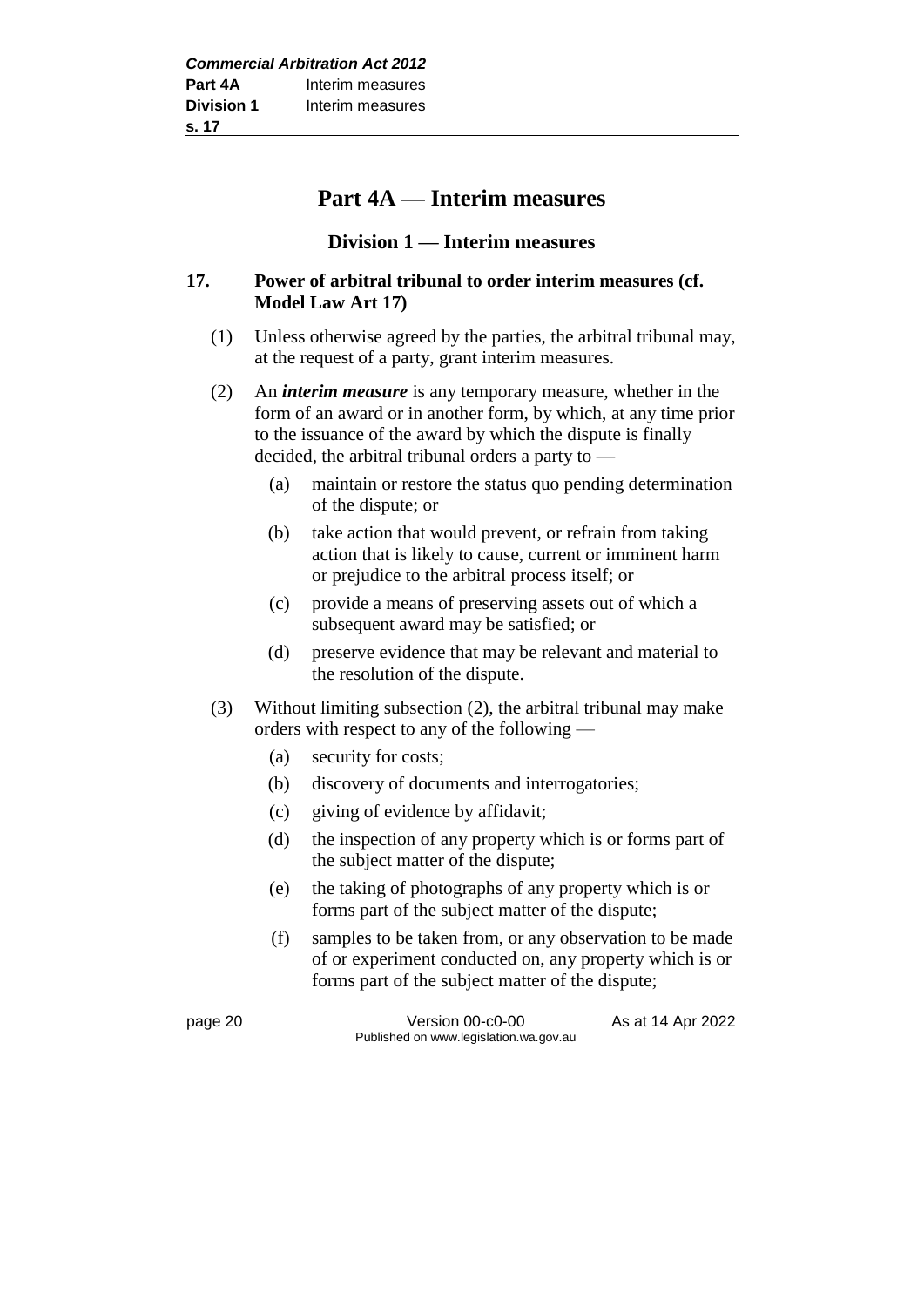(g) dividing, recording and strictly enforcing the time allocated for a hearing between the parties (a *stop clock* arbitration).

Note for this section:

Subsections (1) and (2) are substantially the same as Art 17 of the Model Law. There is no equivalent to subsection (3) in the Model Law.

#### **17A. Conditions for granting interim measures (cf. Model Law Art 17A)**

- (1) The party requesting an interim measure under section  $17(2)(a)$ , (b) or (c) must satisfy the arbitral tribunal that —
	- (a) harm not adequately reparable by an award of damages is likely to result if the measure is not ordered, and that harm substantially outweighs the harm that is likely to result to the party against whom the measure is directed if the measure is granted; and
	- (b) there is a reasonable possibility that the requesting party will succeed on the merits of the claim.
- (2) The determination on the possibility referred to in subsection (1)(b) does not affect the discretion of the arbitral tribunal in making any subsequent determination.
- (3) With regard to a request for an interim measure under section  $17(2)(d)$ , the requirements in subsection  $(1)(a)$  and  $(b)$ and subsection (2) apply only to the extent the arbitral tribunal considers appropriate.

# **Division 2 — Preliminary orders**

#### **17B. (Not used)**

Note for this section:

Art 17B of the Model Law, which provides for ex parte requests for interim measures together with applications for preliminary orders directing parties not to frustrate the interim measures, has been omitted.

As at 14 Apr 2022 Version 00-c0-00 page 21 Published on www.legislation.wa.gov.au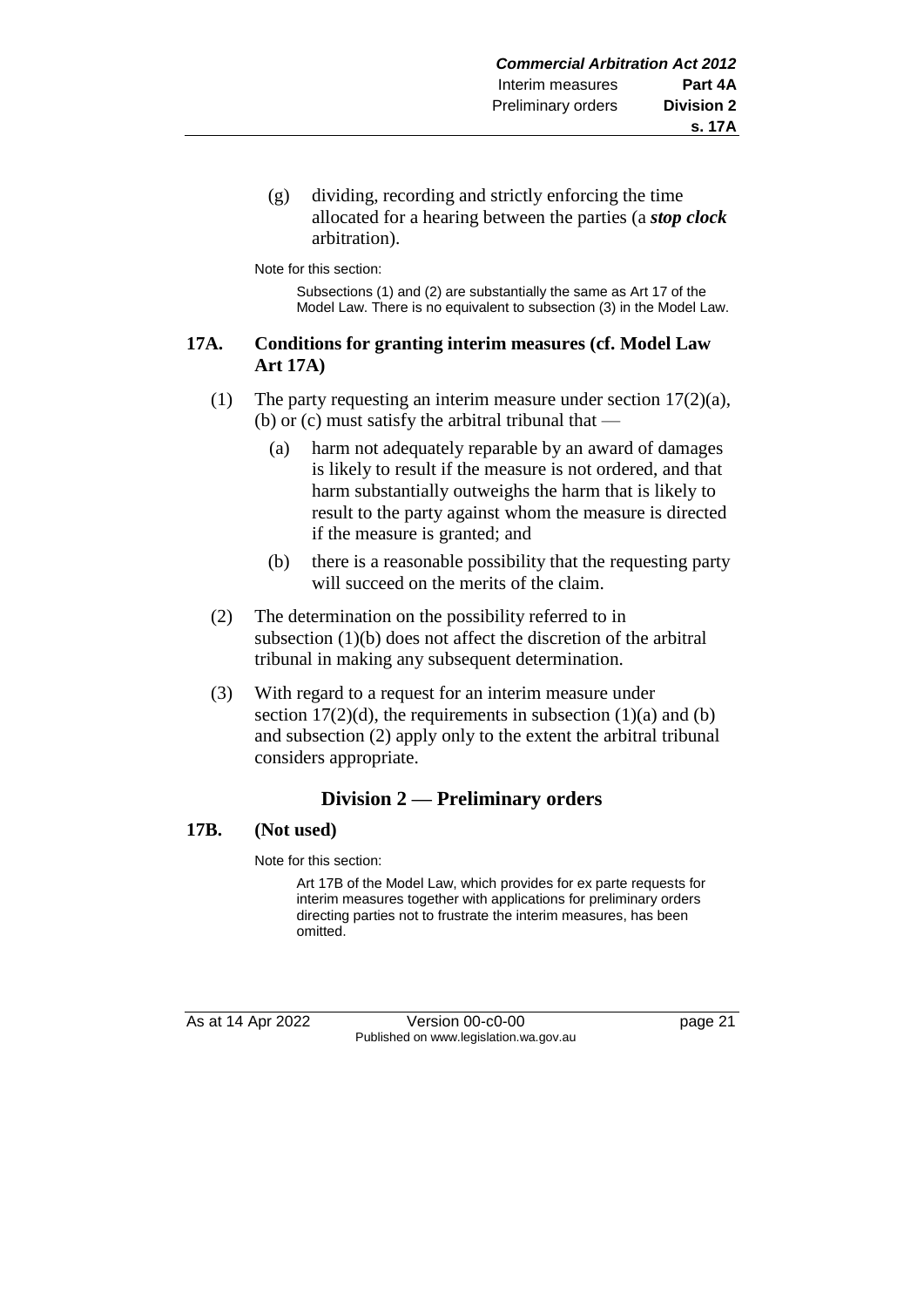#### **17C. (Not used)**

Note for this section:

Art 17C of the Model Law, which contains safeguards for the party against whom a preliminary order is directed under Art 17B, is omitted as a consequence of the omission of Art 17B.

# **Division 3 — Provisions applicable to interim measures**

#### **17D. Modification, suspension, termination (cf. Model Law Art 17D)**

The arbitral tribunal may modify, suspend or terminate an interim measure it has granted, on application of any party or, in exceptional circumstances and on prior notice to the parties, on the arbitral tribunal's own initiative.

Note for this section:

This section is substantially the same as Art 17D of the Model Law but contains no reference to preliminary orders as a consequence of this Act not including an equivalent of Arts 17B and 17C of the Model Law.

#### **17E. Provision of security (cf. Model Law Art 17E)**

- (1) The arbitral tribunal may require the party requesting an interim measure to provide appropriate security in connection with the measure.
- $(2)$  ………

Note for this section:

Subsection (1) is the same as Art 17E(1) of the Model Law. Art 17E(2) is omitted as a consequence of this Act not including equivalents to Arts 17B and 17C of the Model Law.

#### **17F. Disclosure (cf. Model Law Art 17F)**

- (1) The arbitral tribunal may require any party promptly to disclose any material change in the circumstances on the basis of which the measure was requested or granted.
- $(2)$  ………

page 22 Version 00-c0-00 As at 14 Apr 2022 Published on www.legislation.wa.gov.au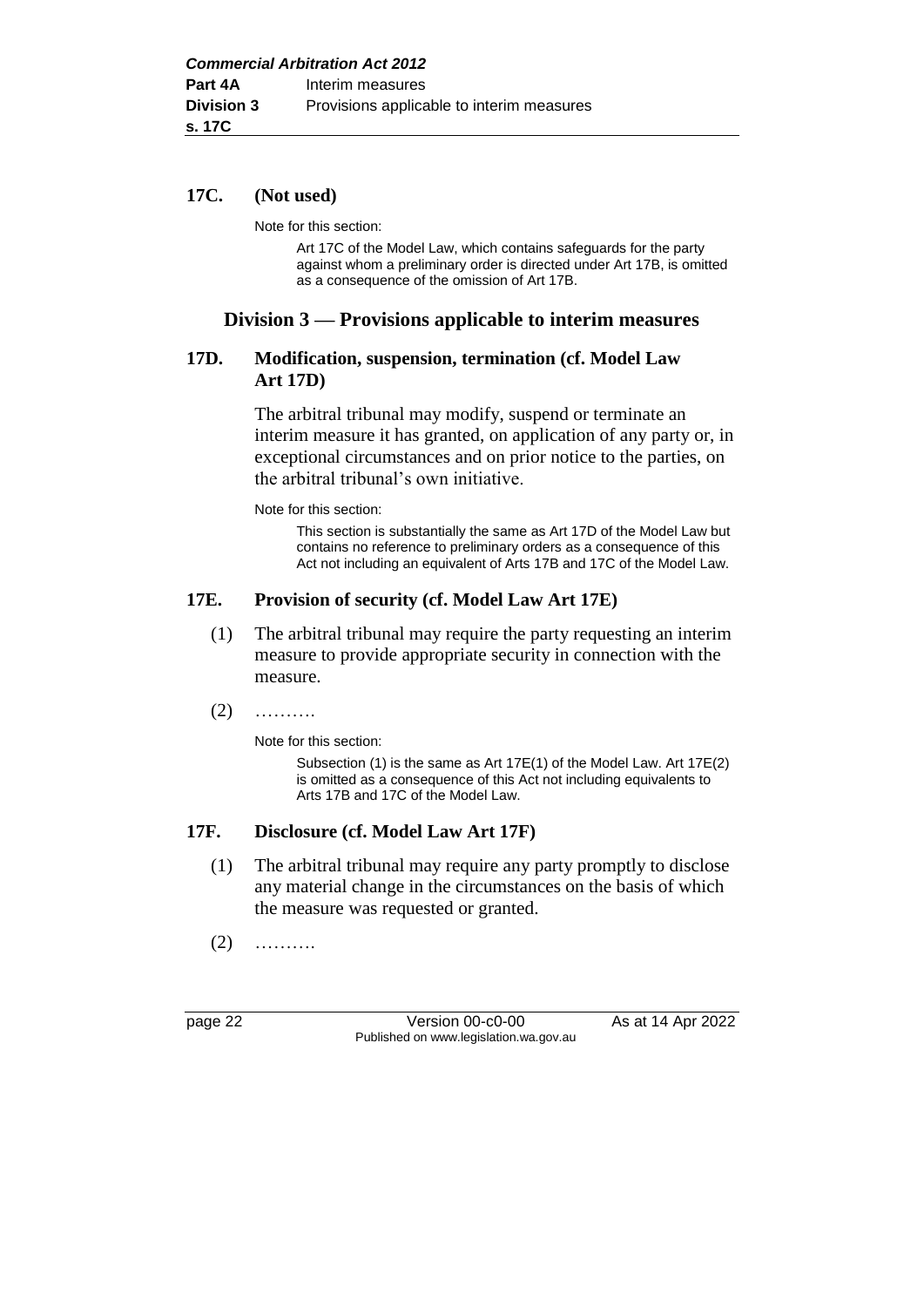Note for this section:

Subsection (1) is the same as Art 17F(1) of the Model Law. Art 17F(2) is omitted as a consequence of this Act not including equivalents to Arts 17B and 17C of the Model Law.

### **17G. Costs and damages (cf. Model Law Art 17G)**

- (1) The party requesting an interim measure is liable for any costs and damages caused by the measure to any party if the arbitral tribunal later determines that, in the circumstances, the measure should not have been granted.
- (2) The arbitral tribunal may award such costs and damages at any point during the proceedings.

Note for this section:

This section is substantially the same as Art 17G of the Model Law but the reference to applications for preliminary orders is omitted as a consequence of this Act not including equivalents to Arts 17B and 17C of the Model Law.

# **Division 4 — Recognition and enforcement of interim measures**

#### **17H. Recognition and enforcement (cf. Model Law Art 17H)**

- (1) An interim measure issued by an arbitral tribunal under the law of this State is to be recognised as binding and, unless otherwise provided by the arbitral tribunal, enforced on application to the Court, subject to the provisions of section 17I.
- (2) An interim measure issued by an arbitral tribunal under the law of another State or Territory is to be recognised as binding in this State and, unless otherwise provided by the arbitral tribunal, enforced on application to the Court, irrespective of the State or Territory in which it was issued, subject to the provisions of section 17I.
- (3) The party who is seeking or has obtained recognition or enforcement of an interim measure must promptly inform the Court of any termination, suspension or modification of that interim measure.
- (4) The Court may, if it considers it proper, order the requesting party to provide appropriate security if the arbitral tribunal has

As at 14 Apr 2022 Version 00-c0-00 page 23 Published on www.legislation.wa.gov.au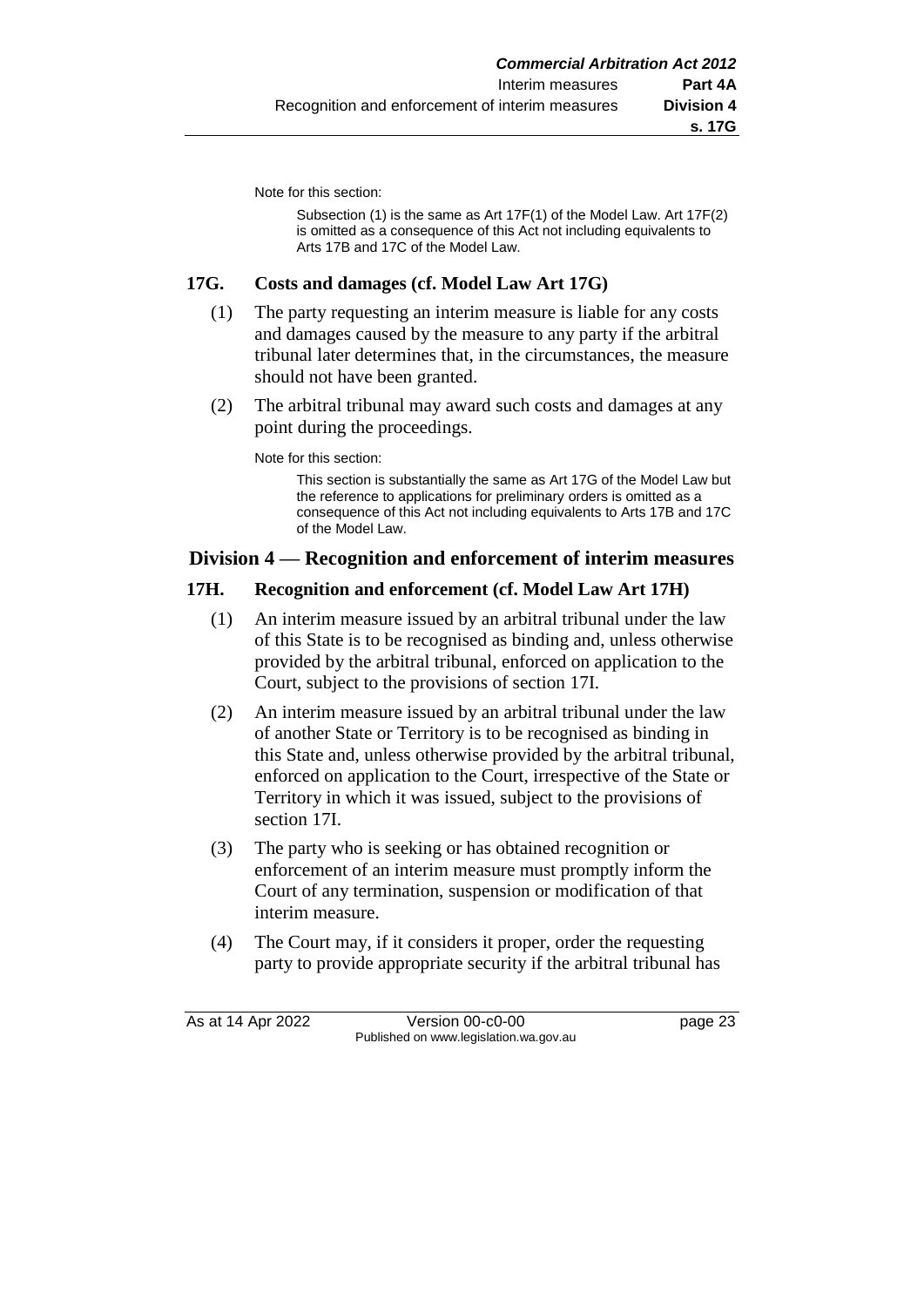not already made a determination with respect to security or where such a decision is necessary to protect the rights of third parties.

Note for this section:

This section differs from Art 17H of the Model Law to the extent necessary to apply Art 17H as incorporated in this Act in the context of domestic commercial arbitrations.

#### **17I. Grounds for refusing recognition or enforcement (cf. Model Law Art 17I)**

- (1) Recognition or enforcement of an interim measure may be refused only —
	- (a) at the request of the party against whom it is invoked if the Court is satisfied that —
		- (i) such a refusal is warranted on the grounds set out in section  $36(1)(a)(i)$ , (ii), (iii) or (iv); or
		- (ii) the arbitral tribunal's decision with respect to the provision of security in connection with the interim measure issued by the arbitral tribunal has not been complied with; or
		- (iii) the interim measure has been terminated or suspended by the arbitral tribunal or, where so empowered, by the court of the State or Territory in which the arbitration takes place or under the law of which that interim measure was granted;
		- or
	- (b) if the Court finds that
		- (i) the interim measure is incompatible with the powers conferred on the Court unless the Court decides to reformulate the interim measure to the extent necessary to adapt it to its own powers and procedures for the purposes of enforcing that interim measure and without modifying its substance; or

page 24 Version 00-c0-00 As at 14 Apr 2022 Published on www.legislation.wa.gov.au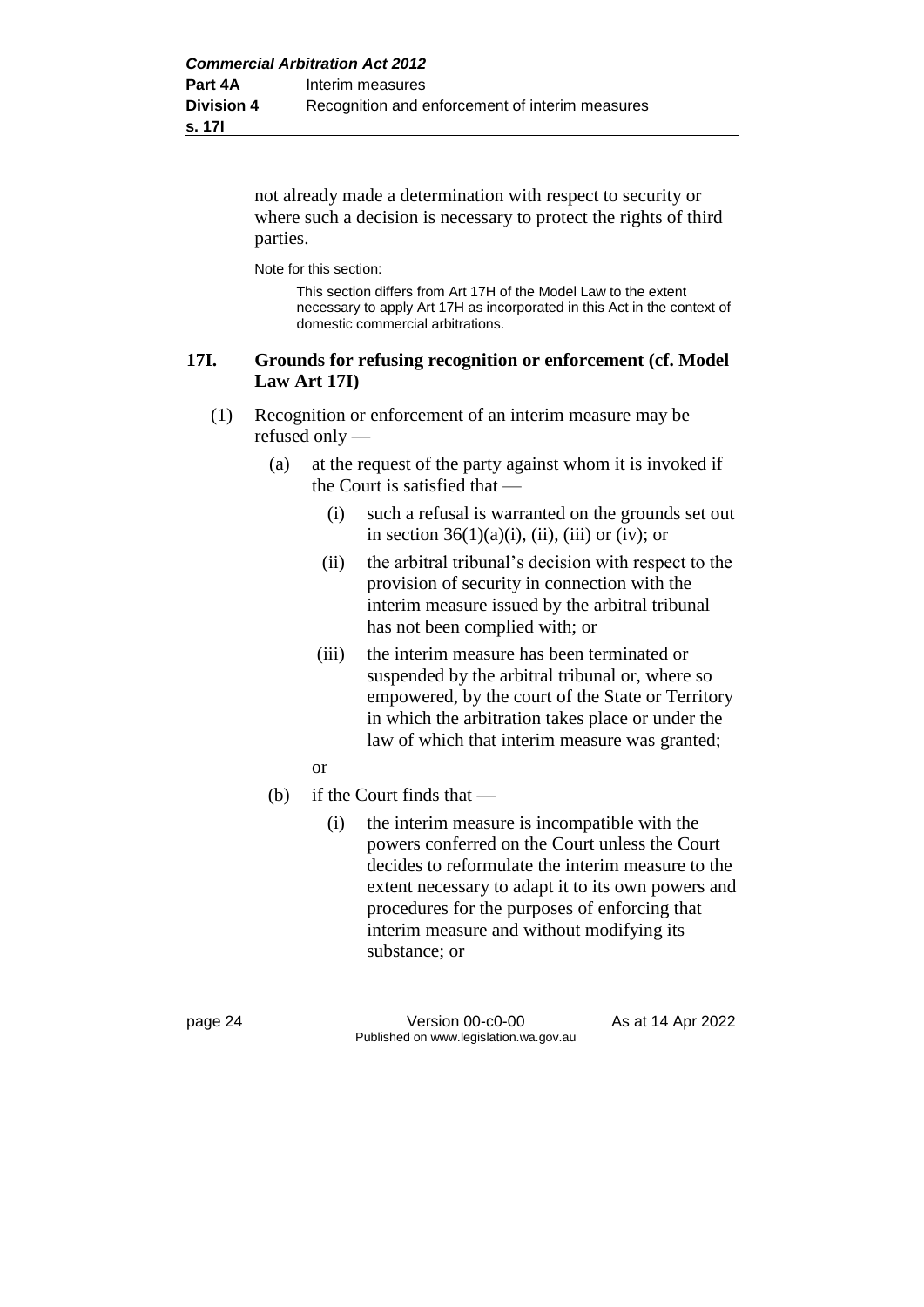- (ii) any of the grounds set out in section  $36(1)(b)(i)$ or (ii) apply to the recognition and enforcement of the interim measure.
- (2) Any determination made by the Court on any ground in subsection (1) is effective only for the purposes of the application to recognise and enforce the interim measure.
- (3) The Court must not, in making a determination with respect to the recognition or enforcement sought, undertake a review of the substance of the interim measure.

Note for this section:

This section is substantially the same as Art 17I of the Model Law but has been modified to the extent necessary to apply Art 17I as incorporated in this Act in the context of domestic commercial arbitrations.

# **Division 5 — Court-ordered interim measures**

#### **17J. Court-ordered interim measures (cf. Model Law Art 17J)**

- (1) The Court has the same power of issuing an interim measure in relation to arbitration proceedings as it has in relation to proceedings in courts.
- (2) The Court is to exercise the power in accordance with its own procedures taking into account the specific features of a domestic commercial arbitration.

Note for this section:

This section is substantially the same as Art 17J of the Model Law but has been modified to the extent necessary to apply Art 17J as incorporated in this Act in the context of domestic commercial arbitrations.

As at 14 Apr 2022 Version 00-c0-00 Published on www.legislation.wa.gov.au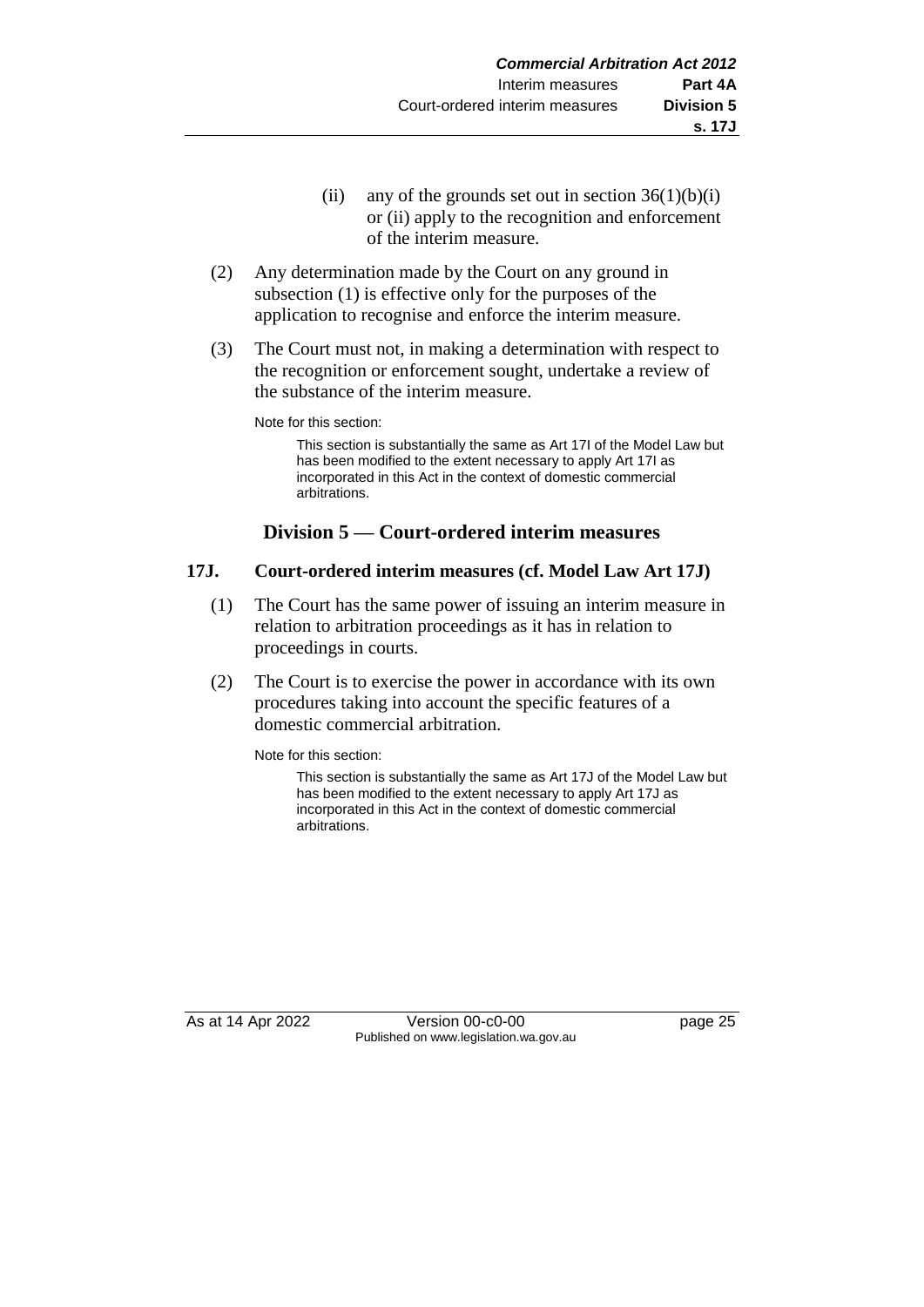# **Part 5 — Conduct of arbitral proceedings**

### **18. Equal treatment of parties (cf. Model Law Art 18)**

The parties must be treated with equality and each party must be given a reasonable opportunity of presenting the party's case.

Note for this section:

This section differs from the Model Law to the extent that it requires a party to be given a "reasonable", instead of "full", opportunity of presenting the party's case.

#### **19. Determination of rules of procedure (cf. Model Law Art 19)**

- (1) Subject to the provisions of this Act, the parties are free to agree on the procedure to be followed by the arbitral tribunal in conducting the proceedings.
- (2) Failing such agreement, the arbitral tribunal may, subject to the provisions of this Act, conduct the arbitration in such manner as it considers appropriate.
- (3) The power conferred on the arbitral tribunal includes the power to determine the admissibility, relevance, materiality and weight of any evidence.
- (4) The power conferred on the tribunal also includes the power to make orders or give directions for the examination of a party or witness on oath or affirmation.
- (5) For the purposes of the exercise of the power referred to in subsection (4), the arbitral tribunal may administer any necessary oath or take any necessary affirmation.
- (6) An order made or direction given by an arbitral tribunal in the course of arbitral proceedings is, by leave of the Court, enforceable in the same manner as if it were an order of the Court and, where leave is so given, judgment may be entered in terms of the order or direction.

page 26 Version 00-c0-00 As at 14 Apr 2022 Published on www.legislation.wa.gov.au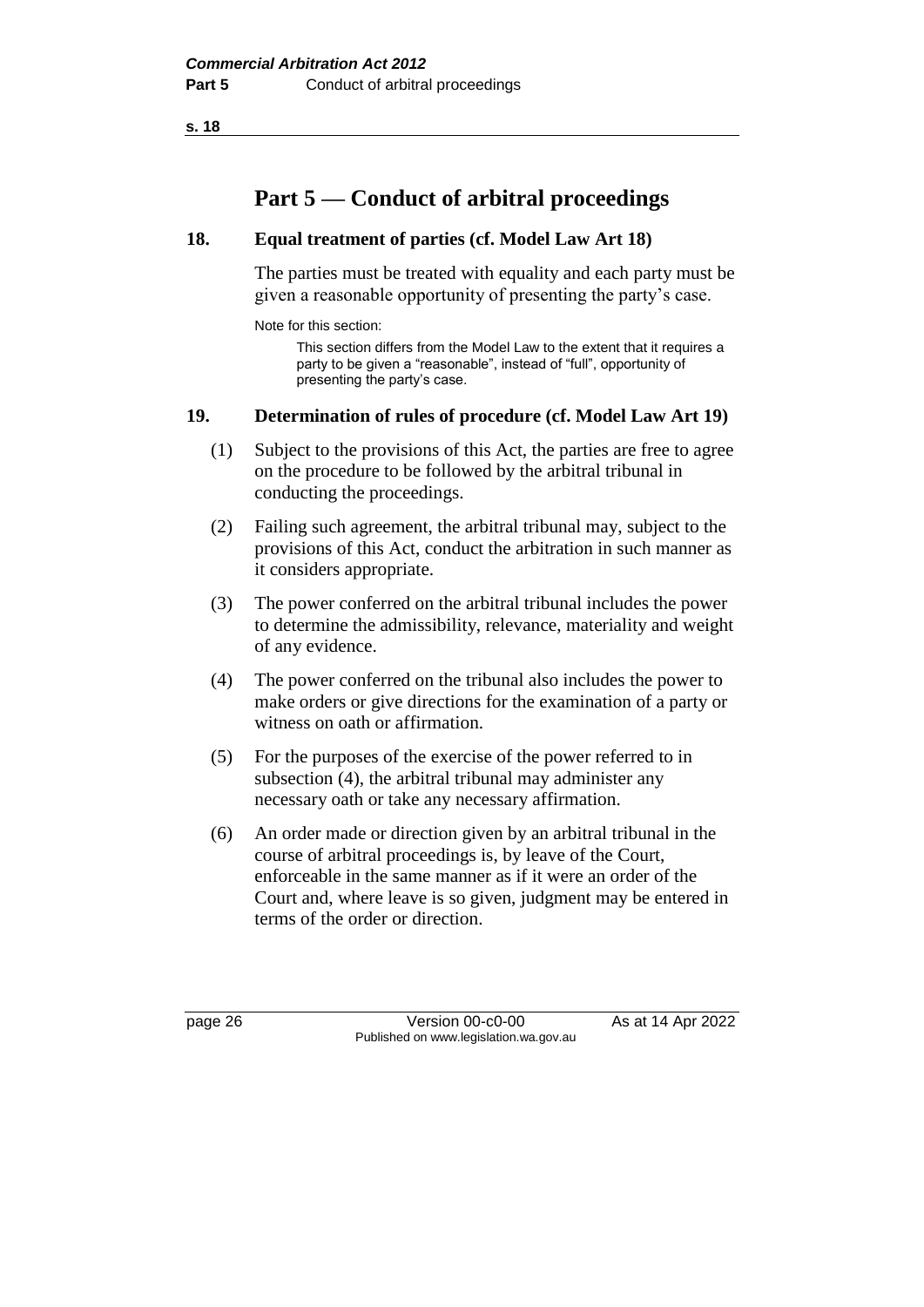Note for this section:

This section (other than subsections (4)–(6)) is substantially the same as Art 19 of the Model Law. Subsections (4)–(6) elaborate on the powers conferred on arbitral tribunals.

#### **20. Place of arbitration (cf. Model Law Art 20)**

- (1) The parties are free to agree on the place of arbitration.
- (2) Failing such agreement, the place of arbitration is to be determined by the arbitral tribunal having regard to the circumstances of the case, including the convenience of the parties.
- (3) Despite subsection (1), the arbitral tribunal may, unless otherwise agreed by the parties, meet at any place (whether or not in Western Australia) it considers appropriate for consultation among its members, for hearing witnesses, experts or the parties, or for inspection of goods, other property or documents.

# **21. Commencement of arbitral proceedings (cf. Model Law Art 21)**

Unless otherwise agreed by the parties, the arbitral proceedings in respect of a particular dispute commence on the date on which a request for that dispute to be referred to arbitration is received by the respondent.

# **22. Language (cf. Model Law Art 22)**

- (1) The parties are free to agree on the language or languages to be used in the arbitral proceedings.
- (2) Failing agreement as referred to in subsection (1), the arbitral tribunal is to determine the language or languages to be used in the proceedings.
- (3) This agreement or determination, unless otherwise specified in the agreement or determination, is to apply to any written

As at 14 Apr 2022 Version 00-c0-00 Page 27 Published on www.legislation.wa.gov.au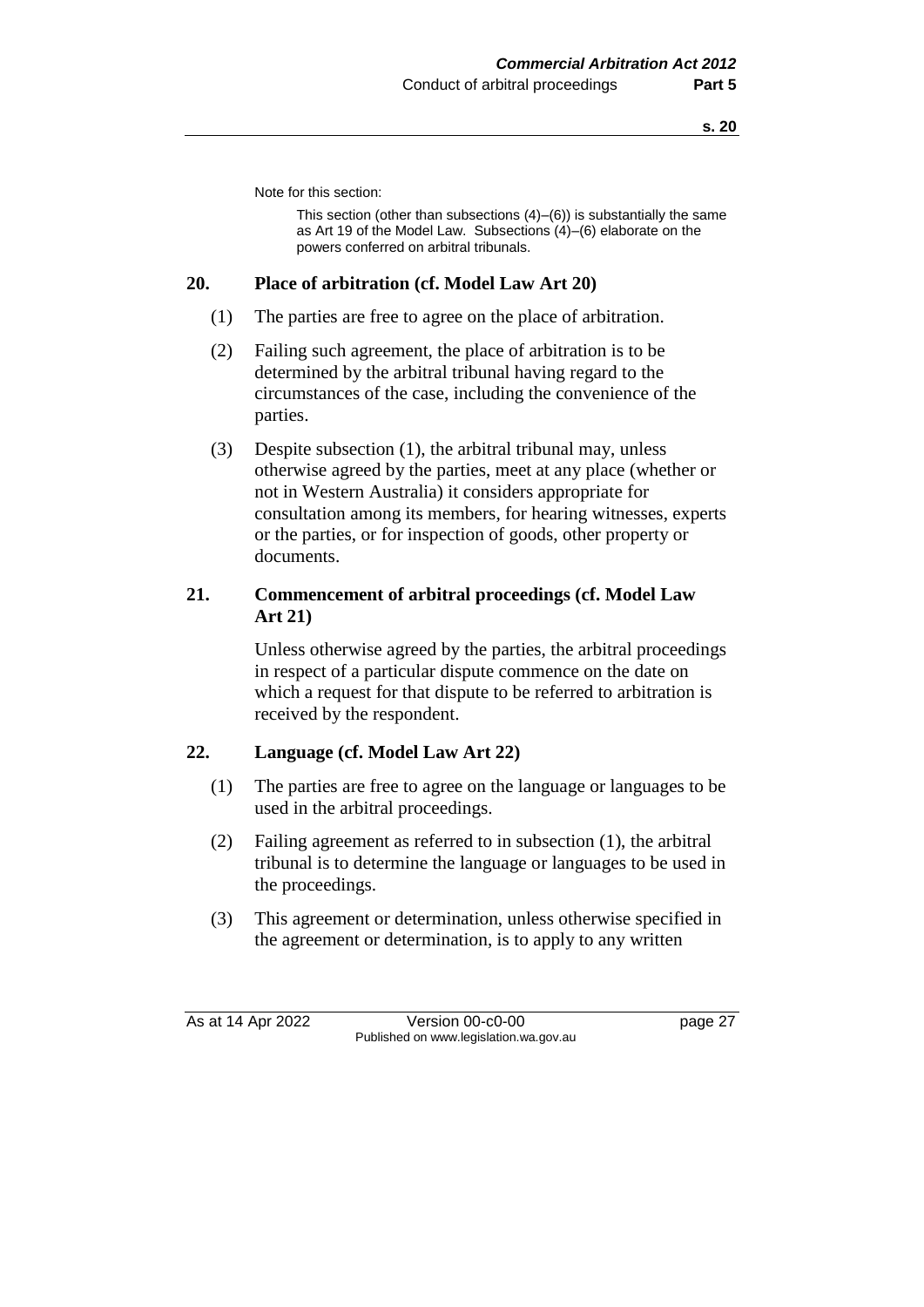statement by a party, any hearing and any award, decision or other communication by the arbitral tribunal.

(4) The arbitral tribunal may order that any documentary evidence is to be accompanied by a translation into the language or languages agreed on by the parties or determined by the arbitral tribunal.

#### **23. Statements of claim and defence (cf. Model Law Art 23)**

- (1) Subject to any contrary agreement of the parties or a direction of the arbitral tribunal, within the period of time agreed by the parties or determined by the arbitral tribunal, the claimant must state the facts supporting his or her claim, the points at issue and the relief or remedy sought, and the respondent must state the respondent's defence in respect of these particulars, unless the parties have otherwise agreed as to the required elements of such statements.
- (2) The parties may submit with their statements all documents they consider to be relevant or may add a reference to the documents or other evidence they will submit.
- (3) Unless otherwise agreed by the parties, either party may amend or supplement the party's claim or defence during the course of the arbitral proceedings, unless the arbitral tribunal considers it inappropriate to allow such amendment having regard to the delay in making it.
- (4) Subsection (1) does not require a statement by a claimant or respondent to be in a particular form.

Note for this section:

This section (other than subsections (1) and (4)) is substantially the same as Art 23 of the Model Law. Subsection (1) has effect subject to any contrary agreement of the parties or direction of the arbitral tribunal. Subsection (4) makes it clear that it is not necessary to use a particular form of statement of claim or defence.

**s. 23**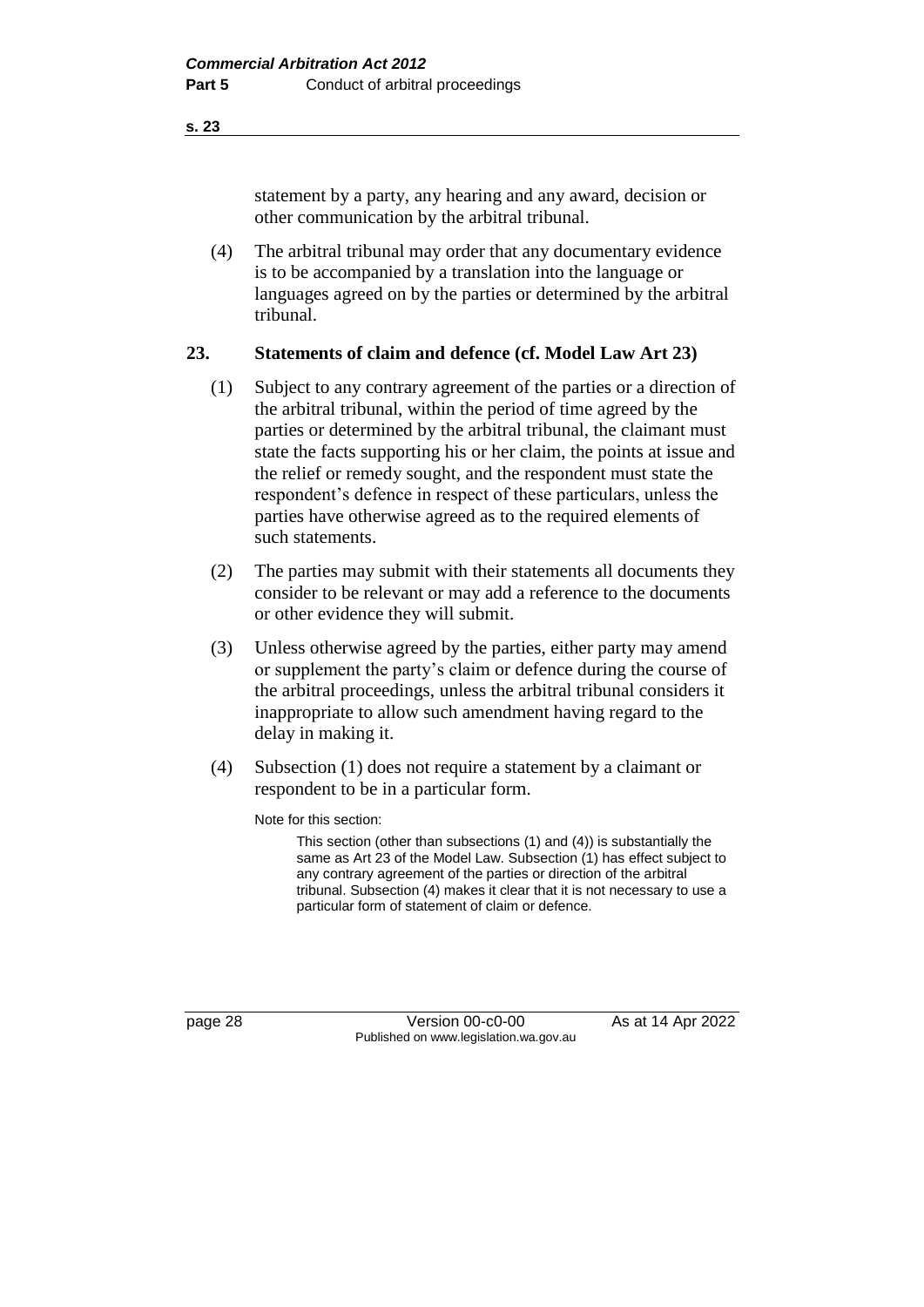### **24. Hearings and written proceedings (cf. Model Law Art 24)**

- (1) Subject to any contrary agreement by the parties, the arbitral tribunal is to decide whether to hold oral hearings for the presentation of evidence or for oral argument, or whether the proceedings are to be conducted on the basis of documents and other materials.
- (2) However, unless the parties have agreed that no hearings are to be held, the arbitral tribunal must hold such hearings at an appropriate stage of the proceedings, if so requested by a party.
- (3) The parties must be given sufficient advance notice of any hearing and of any meeting of the arbitral tribunal for the purposes of inspection of goods, other property or documents.
- (4) All statements, documents or other information supplied to the arbitral tribunal by one party must be communicated to the other party.
- (5) Also, any expert report or evidentiary document on which the arbitral tribunal may rely in making its decision must be communicated to the parties.

#### **24A. Representation**

- (1) The parties may appear or act in person, or may be represented by another person of their choice, in any oral hearings under section 24.
- (2) A person who is not admitted to practise as a legal practitioner in Western Australia does not commit an offence under or breach the provisions of the *Legal Profession Act 2008* or any other Act merely by representing a party in arbitral proceedings in this State.

Note for this section:

There is no equivalent of this section in the Model Law.

As at 14 Apr 2022 Version 00-c0-00 page 29 Published on www.legislation.wa.gov.au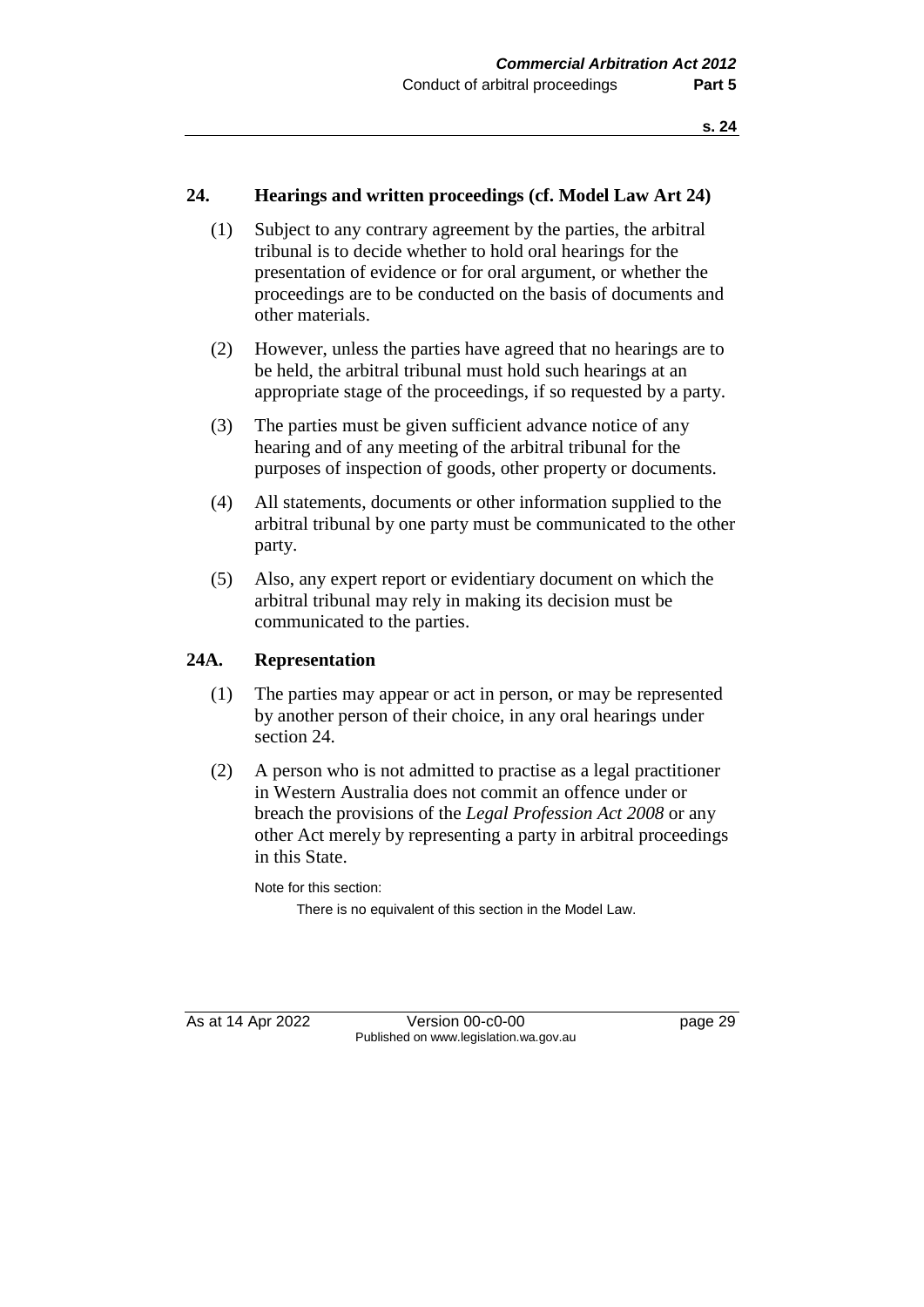**s. 24B**

#### **24B. General duties of parties**

- (1) The parties must do all things necessary for the proper and expeditious conduct of the arbitral proceedings.
- (2) Without limitation, the parties must
	- (a) comply without undue delay with any order or direction of the arbitral tribunal with respect to any procedural, evidentiary or other matter; and
	- (b) take without undue delay any necessary steps to obtain a decision (if required) of the Court with respect to any function conferred on the Court under section 6.
- (3) A party must not wilfully do or cause to be done any act to delay or prevent an award being made.

Note for this section:

There is no equivalent of this section in the Model Law.

#### **25. Default of a party (cf. Model Law Art 25)**

- (1) Unless otherwise agreed by the parties, if, without showing sufficient cause —
	- (a) the claimant fails to communicate the claimant's statement of claim in accordance with section 23(1), the arbitral tribunal may terminate the proceedings; or
	- (b) the respondent fails to communicate the respondent's statement of defence in accordance with section 23(1), the arbitral tribunal may continue the proceedings without treating such failure in itself as an admission of the claimant's allegations; or
	- (c) any party fails to appear at a hearing or to produce documentary evidence, the arbitral tribunal may continue the proceedings and make the award on the evidence before it.
- (2) Unless otherwise agreed by the parties, if a party fails to do any other thing necessary for the proper and expeditious conduct of the arbitration, the arbitral tribunal —

page 30 **Version 00-c0-00** As at 14 Apr 2022 Published on www.legislation.wa.gov.au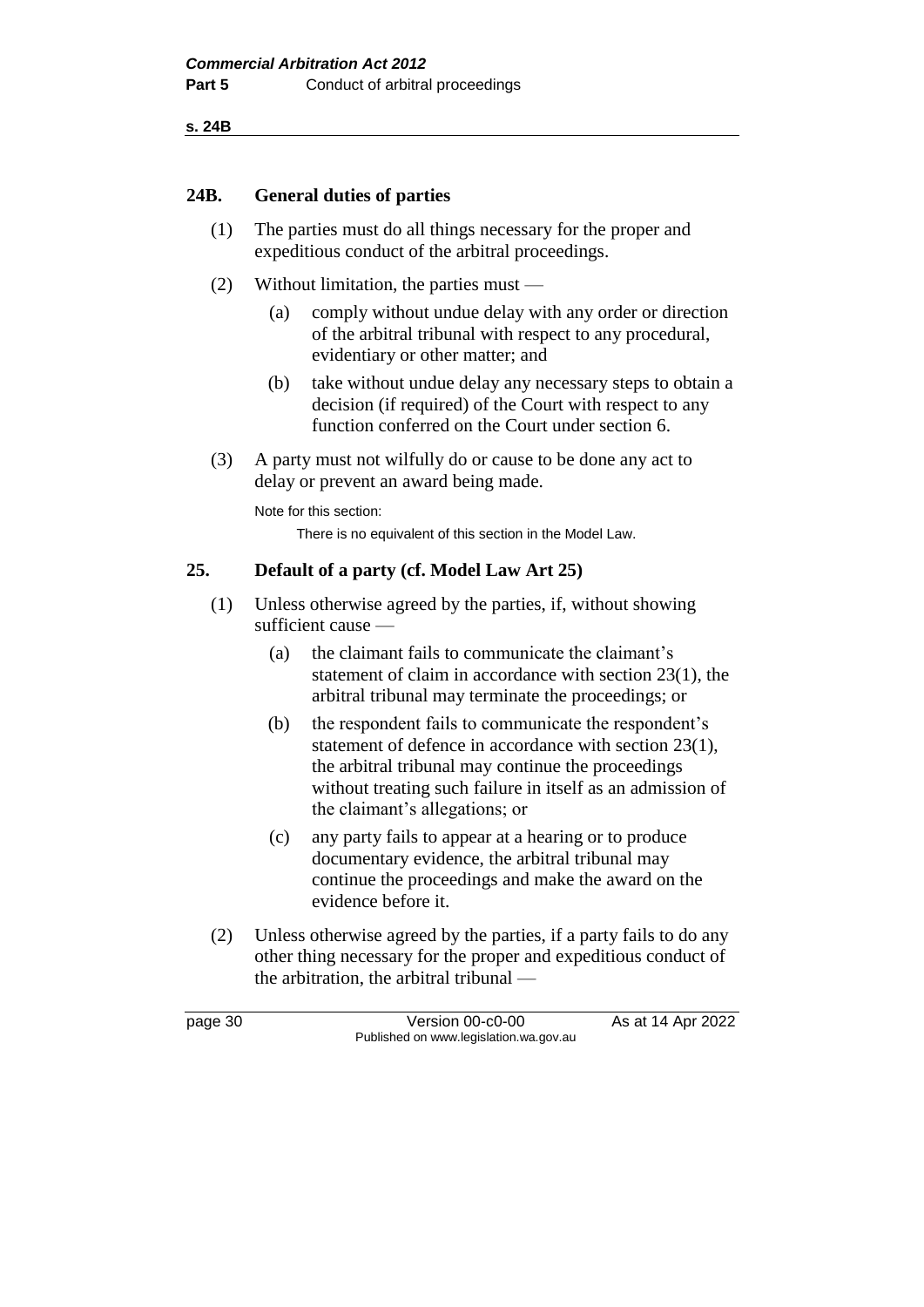- (a) if satisfied that there has been inordinate and inexcusable delay on the part of the claimant in pursuing the claim, may make an award dismissing the claim or may give directions (with or without conditions) for the speedy determination of the claim; or
- (b) if without sufficient cause a party fails to comply with any order or direction of the arbitral tribunal, may make an order requiring the party to comply with the terms of the earlier order or direction within the period specified by the arbitral tribunal (a *peremptory order*).
- (3) If a party fails to comply with a peremptory order, the arbitral tribunal may do any of the following —
	- (a) direct that the party in default is not to be entitled to rely on any allegation or material which was the subject matter of the peremptory order;
	- (b) draw such adverse inferences from the failure to comply as the circumstances justify;
	- (c) proceed to an award on the basis of any materials that have been properly provided to the arbitral tribunal;
	- (d) without limiting section 33B(4), in making an award give any direction or order that it thinks fit as to the payment of the costs of the arbitration incurred in consequence of the non-compliance.

Note for this section:

Subsection (1) is substantially the same as Art 25 of the Model Law. There are no equivalents to the other provisions of the section in the Model Law.

## **26. Expert appointed by arbitral tribunal (cf. Model Law Art 26)**

- (1) Unless otherwise agreed by the parties, the arbitral tribunal
	- (a) may appoint one or more experts to report to it on specific issues to be determined by the arbitral tribunal; and

As at 14 Apr 2022 Version 00-c0-00 Page 31 Published on www.legislation.wa.gov.au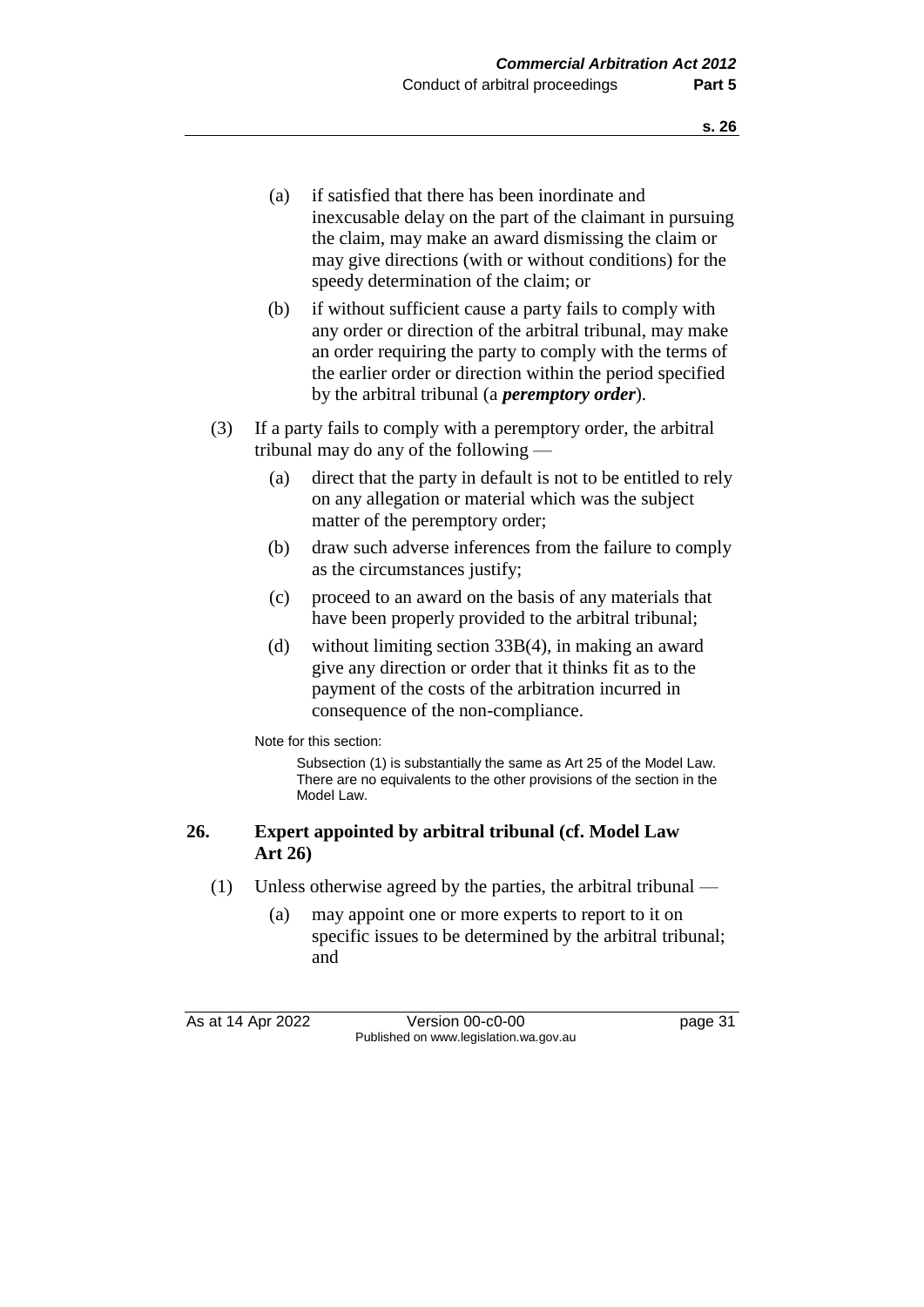**s. 27**

- (b) may require a party to give the expert any relevant information or to produce, or to provide access to, any relevant documents, goods or other property for the expert's inspection.
- (2) Unless otherwise agreed by the parties, if a party so requests or if the arbitral tribunal considers it necessary, the expert must, after delivery of the expert's written or oral report, participate in a hearing where the parties have the opportunity to put questions to the expert and present expert witnesses in order to testify on the points at issue.

## **27. Court assistance in taking evidence (cf. Model Law Art 27)**

- (1) The arbitral tribunal or a party with the approval of the arbitral tribunal may request from the Court assistance in taking evidence.
- (2) The Court may execute the request within its competence and subject to and in accordance with rules of court.

Note for this section:

This section is substantially the same as Art 27 of the Model Law but the reference to rules of court has been amended for consistency with sections 27A and 27B and a request for assistance may only be made to the Court, not any competent court.

## **27A. Parties may obtain subpoenas**

- (1) The Court may, on the application of any party, and subject to and in accordance with rules of court, issue a subpoena requiring a person —
	- (a) to attend for examination before the arbitral tribunal; or
	- (b) to produce to the arbitral tribunal the documents specified in the subpoena; or
	- (c) to do both of those things.
- (2) A party may only make an application to the Court under subsection (1) with the permission of the arbitral tribunal.

page 32 Version 00-c0-00 As at 14 Apr 2022 Published on www.legislation.wa.gov.au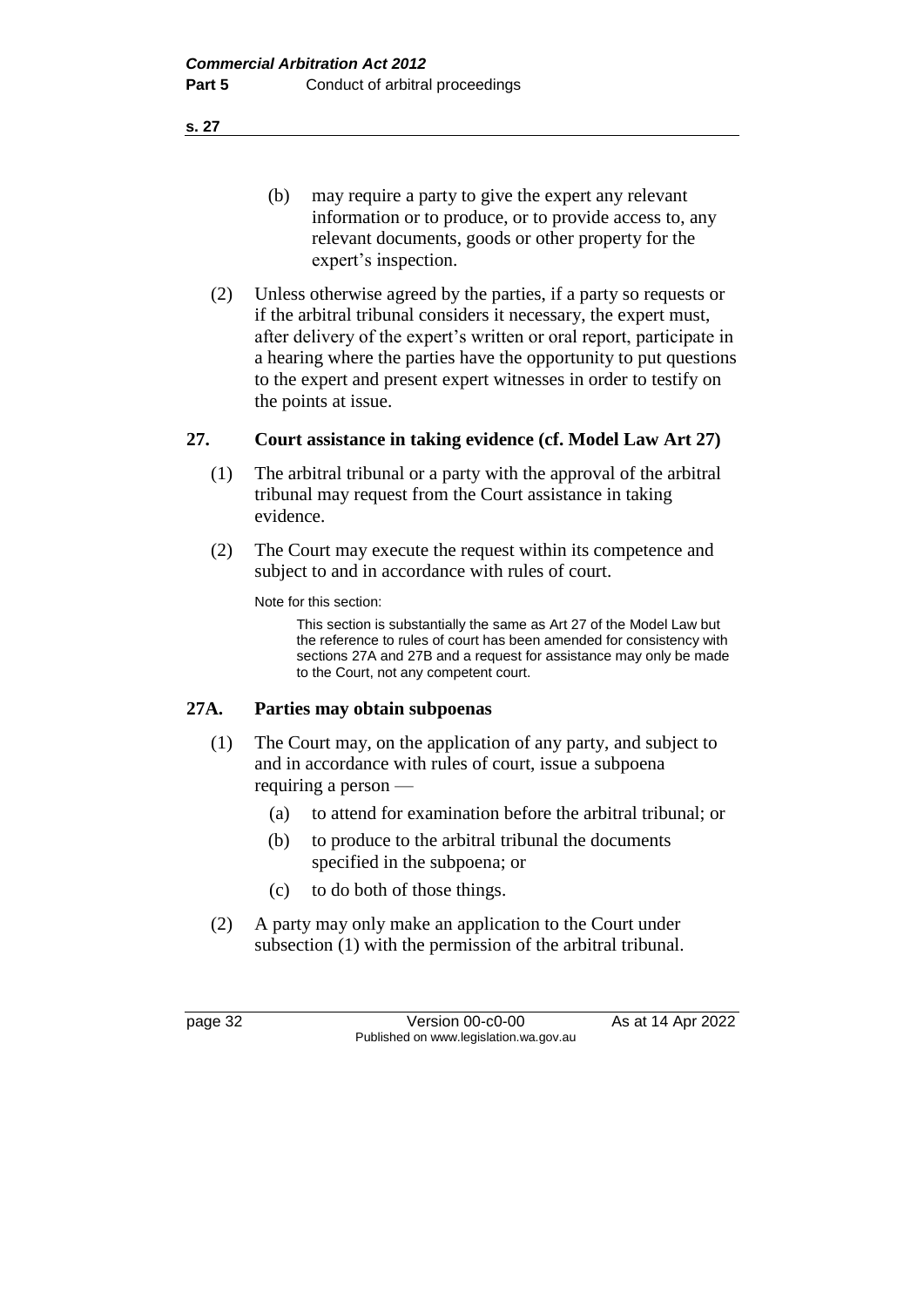(3) A person must not be compelled under any subpoena issued in accordance with subsection (1) to answer any question or produce any document that the person could not be compelled to answer or produce in a proceeding before the Court.

Note for this section:

There is no equivalent to this section in the Model Law.

## **27B. Refusal or failure to attend before arbitral tribunal or to produce document**

- (1) For the purposes of this section, a person is a *person in default* in relation to proceedings before an arbitral tribunal under an arbitration agreement if the person —
	- (a) refuses or fails to attend before the arbitral tribunal for examination when required under a subpoena or by the arbitral tribunal to do so; or
	- (b) refuses or fails to produce a document that the person is required under a subpoena or by the arbitral tribunal to produce; or
	- (c) when appearing as a witness before the arbitral tribunal —
		- (i) refuses or fails to take an oath or to make an affirmation or affidavit when required by the arbitral tribunal to do so; or
		- (ii) refuses or fails to answer a question that the witness is required by the arbitral tribunal to answer;
		- or
	- (d) refuses or fails to do any other thing which the arbitral tribunal may require.
- (2) Unless otherwise agreed by the parties, the Court may, on the application of a party or the arbitral tribunal, order a person in default to do any or all of the following —
	- (a) attend the Court to be examined as a witness;

As at 14 Apr 2022 Version 00-c0-00 page 33 Published on www.legislation.wa.gov.au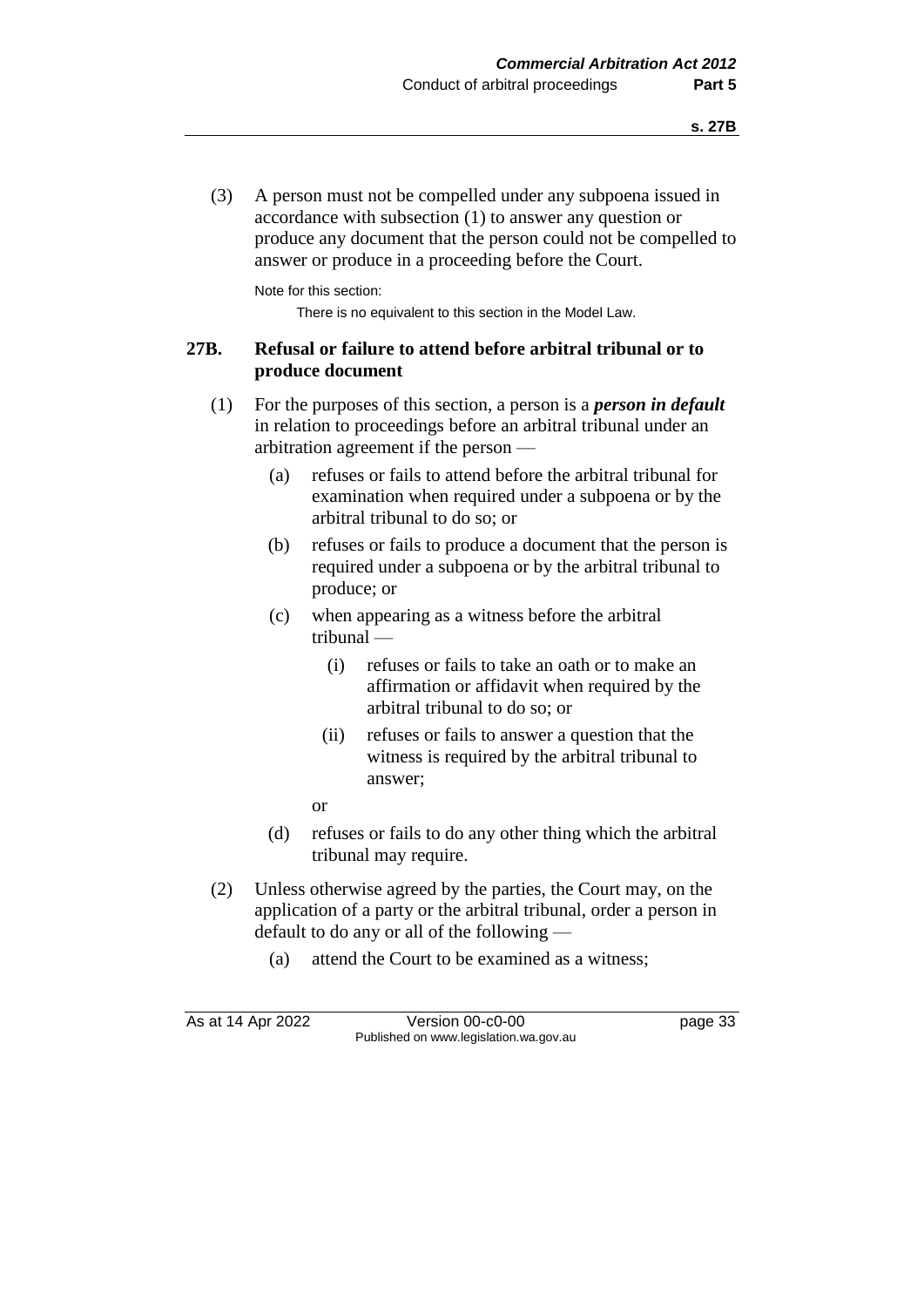**s. 27C**

- (b) produce the relevant document to the Court;
- (c) do the relevant thing.
- (3) A party may only make an application to the Court under subsection (2) with the permission of the arbitral tribunal.
- (4) The Court must not make an order under subsection (2) in relation to a person who is not a party to the arbitral proceedings unless —
	- (a) before the order is made, the person is given an opportunity to make representations to the Court; and
	- (b) the Court is satisfied that it is reasonable in all the circumstances to make the order.
- (5) A person must not be compelled under an order made under subsection (2) to answer any question or produce any document which the person could not be compelled to answer or produce in a proceeding before the Court.
- (6) If the Court makes an order under subsection (2), it may in addition make orders for the transmission to the arbitral tribunal of any of the following —
	- (a) a record of any evidence given under the order;
	- (b) any document produced under the order or a copy of any such document;
	- (c) particulars of any thing done under the order.
- (7) Any evidence, document or thing transmitted under subsection (6) is taken to have been given, produced or done (as the case requires) in the course of the arbitral proceedings.

Note for this section:

There is no equivalent of this section in the Model Law.

#### **27C. Consolidation of arbitral proceedings**

(1) Unless otherwise agreed by the parties, a party to arbitral proceedings may apply to the arbitral tribunal for an order under this section in relation to those proceedings and other arbitral

page 34 Version 00-c0-00 As at 14 Apr 2022 Published on www.legislation.wa.gov.au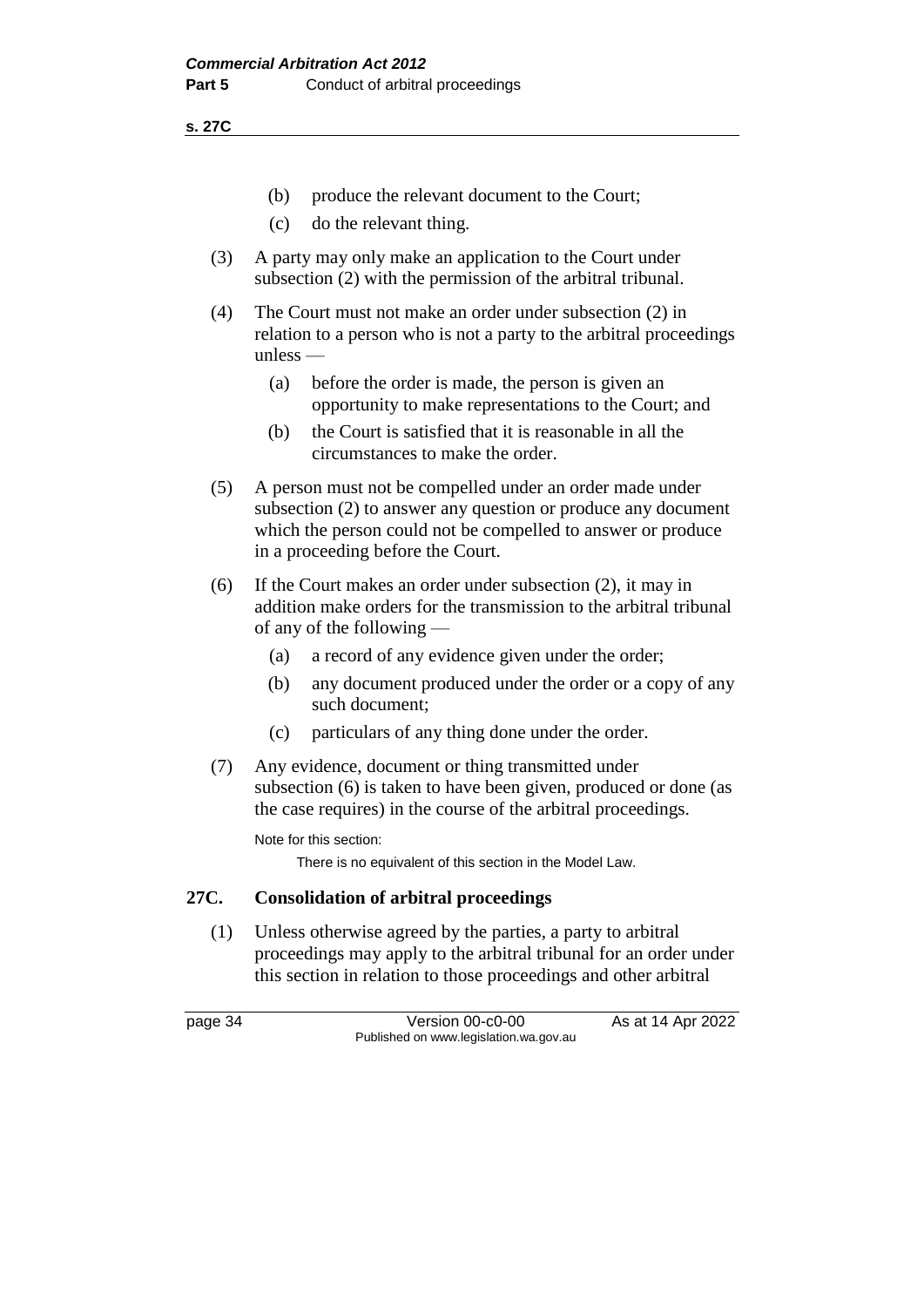proceedings (whether before that tribunal or another tribunal or other tribunals) on the ground that —

- (a) a common question of law or fact arises in all those proceedings; or
- (b) the rights to relief claimed in all those proceedings are in respect of, or arise out of, the same transaction or series of transactions; or
- (c) for some other reason specified in the application, it is desirable that an order be made under this section.
- (2) In this section, 2 or more arbitral proceedings that are the subject of an application under subsection (1) are called the *related proceedings*.
- (3) The following orders may be made under this section in relation to the related proceedings —
	- (a) that the proceedings be consolidated on terms specified in the order;
	- (b) that the proceedings be heard at the same time or in a sequence specified in the order;
	- (c) that any of the proceedings be stayed pending the determination of any of the other proceedings.
- (4) If all the related proceedings are being conducted by the same tribunal, the tribunal may make any order under this section that it thinks fit in relation to those proceedings and, if an order is made, the proceedings must be dealt with in accordance with the order.
- (5) If 2 or more arbitral tribunals are conducting the related proceedings —
	- (a) the tribunal that received the application must communicate the substance of the application to the other tribunals concerned; and
	- (b) the tribunals must, as soon as practicable, deliberate jointly on the application.

As at 14 Apr 2022 Version 00-c0-00 page 35 Published on www.legislation.wa.gov.au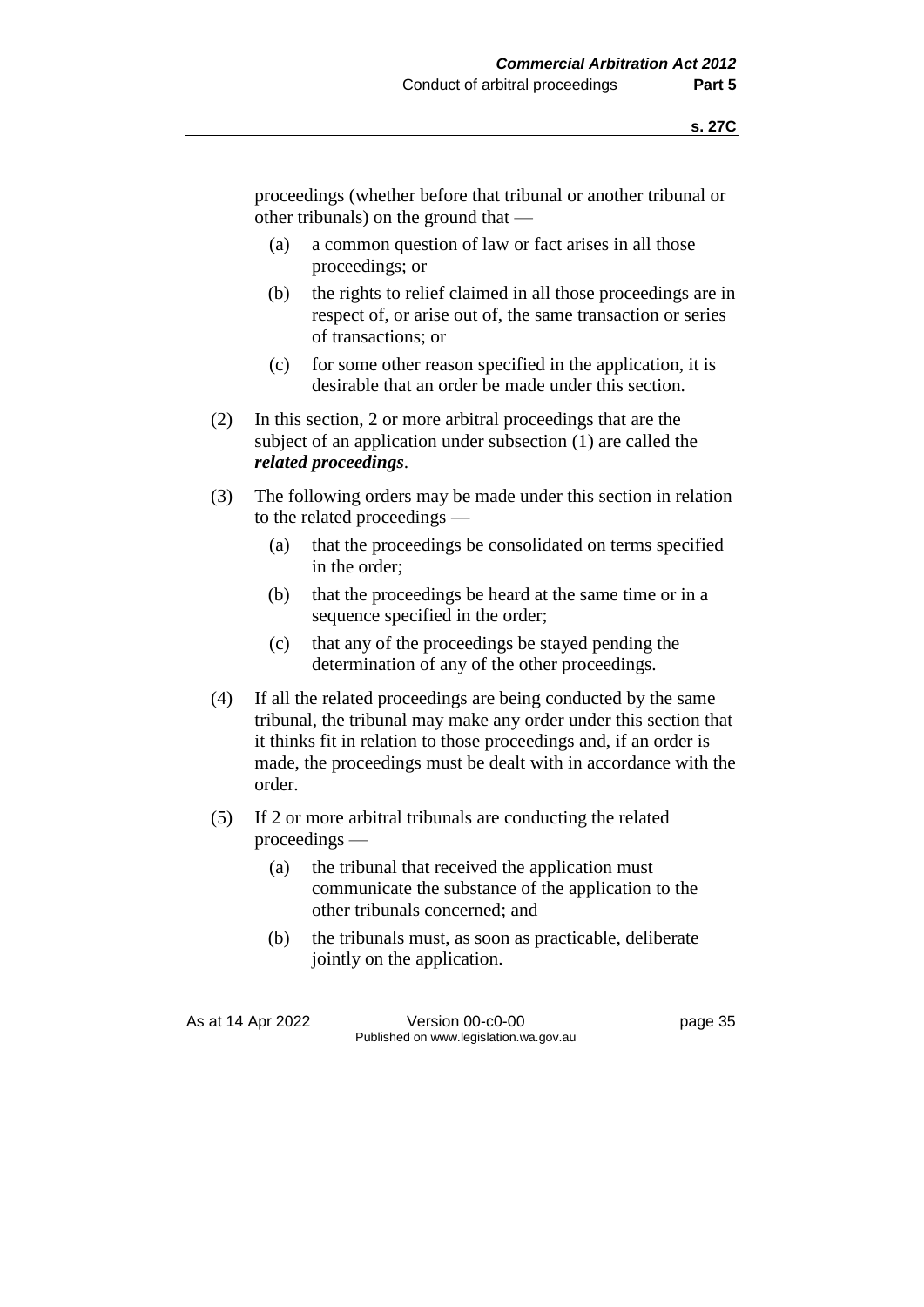**s. 27D**

- (6) If the tribunals agree, after deliberation on the application, that a particular order under this section should be made in relation to the related proceedings —
	- (a) the tribunals are to jointly make the order; and
	- (b) the related proceedings are to be dealt with in accordance with the order; and
	- (c) if the order is that the related proceedings be consolidated, the arbitrator or arbitrators for the purposes of the consolidated proceedings are to be appointed, in accordance with sections 10 and 11, from the members of the tribunals.
- (7) If the tribunals are unable to make an order under subsection (6), the related proceedings are to proceed as if no application has been made under subsection (1).
- (8) Before making an order under this section, the arbitral tribunal or tribunals concerned must take into account whether any party would or might suffer substantial hardship if the order were made.
- (9) This section does not prevent the parties to related proceedings from agreeing to consolidate them and taking such steps as are necessary to effect that consolidation.

Note for this section: There is no equivalent to this section in the Model Law.

## **27D. Power of arbitrator to act as mediator, conciliator or other non-arbitral intermediary**

- (1) An arbitrator may act as a mediator in proceedings relating to a dispute between the parties to an arbitration agreement (*mediation proceedings*) if —
	- (a) the arbitration agreement provides for the arbitrator to act as mediator in mediation proceedings (whether before or after proceeding to arbitration, and whether or not continuing with the arbitration); or

page 36 Version 00-c0-00 As at 14 Apr 2022 Published on www.legislation.wa.gov.au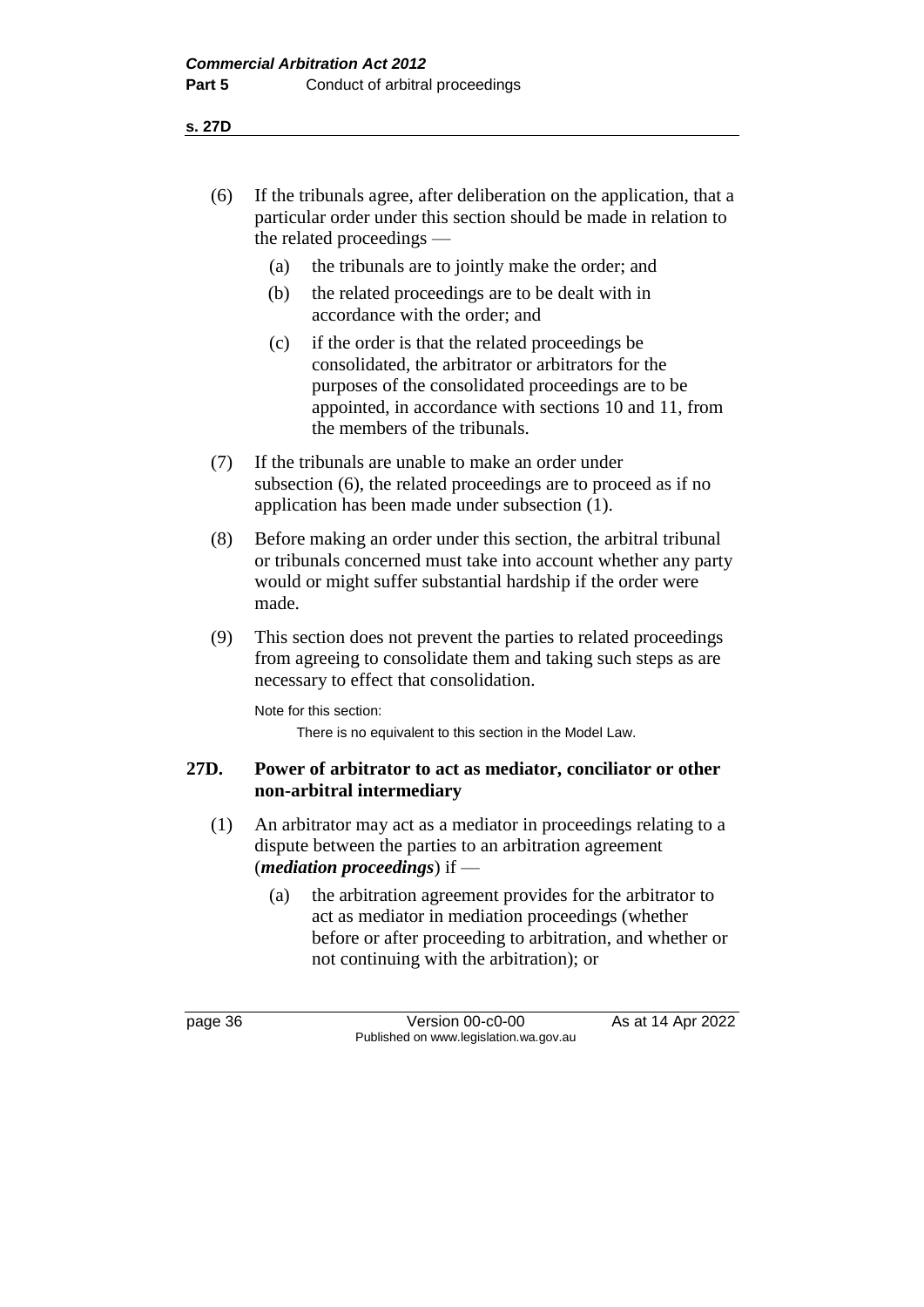- (b) each party has consented in writing to the arbitrator so acting.
- (2) An arbitrator acting as a mediator
	- (a) may communicate with the parties collectively or separately; and
	- (b) must treat information obtained by the arbitrator from a party with whom he or she communicates separately as confidential, unless that party otherwise agrees or unless the provisions of the arbitration agreement relating to mediation proceedings otherwise provide.
- (3) Mediation proceedings in relation to a dispute terminate if
	- (a) the parties to the dispute agree to terminate the proceedings; or
	- (b) any party to the dispute withdraws consent to the arbitrator acting as mediator in the proceedings; or
	- (c) the arbitrator terminates the proceedings.
- (4) An arbitrator who has acted as mediator in mediation proceedings that are terminated may not conduct subsequent arbitration proceedings in relation to the dispute without the written consent of all the parties to the arbitration given on or after the termination of the mediation proceedings.
- (5) If the parties consent under subsection (4), no objection may be taken to the conduct of subsequent arbitration proceedings by the arbitrator solely on the ground that he or she has acted previously as a mediator in accordance with this section.
- (6) If the parties do not consent under subsection (4), the arbitrator's mandate is taken to have been terminated under section 14 and a substitute arbitrator is to be appointed in accordance with section 15.
- (7) If confidential information is obtained from a party during mediation proceedings as referred to in subsection (2)(b) and the mediation proceedings terminate, the arbitrator must, before

As at 14 Apr 2022 Version 00-c0-00 page 37 Published on www.legislation.wa.gov.au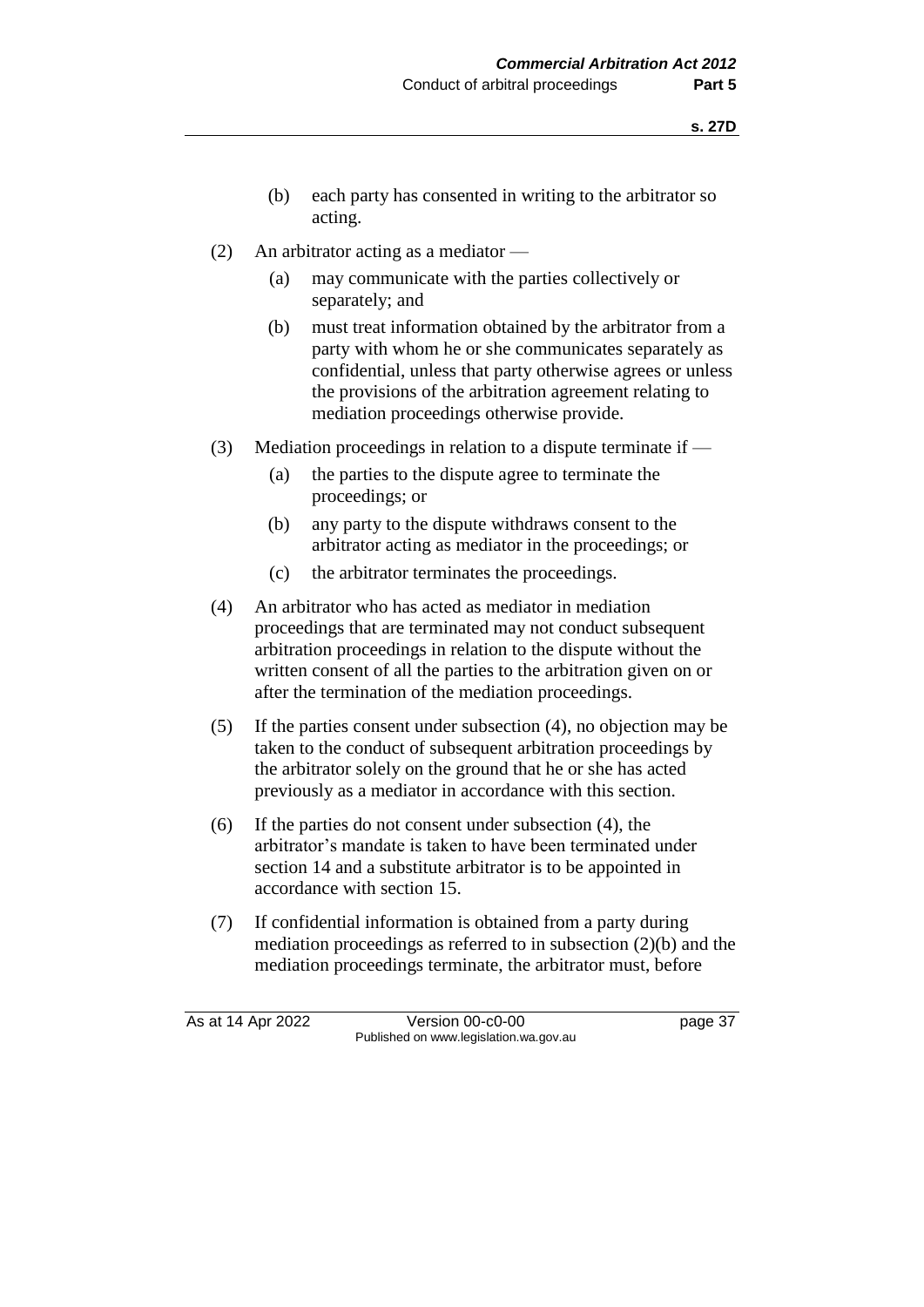#### **s. 27E**

conducting subsequent arbitration proceedings in relation to the dispute, disclose to all other parties to the arbitration proceedings so much of the information as the arbitrator considers material to the arbitration proceedings.

(8) In this section, a reference to a *mediator* includes a reference to a conciliator or other non-arbitral intermediary between parties.

Note for this section:

There is no equivalent of this section in the Model Law.

## **27E. Disclosure of confidential information**

- (1) The provisions of this section apply in arbitral proceedings unless otherwise agreed by the parties.
- (2) The parties must not disclose confidential information in relation to the arbitral proceedings unless —
	- (a) the disclosure is allowed under section 27F; or
	- (b) the disclosure is allowed under an order made under section 27G and no order is in force under section 27H prohibiting that disclosure; or
	- (c) the disclosure is allowed under an order made under section 27I.
- (3) An arbitral tribunal must not disclose confidential information in relation to the arbitral proceedings unless —
	- (a) the disclosure is allowed under section 27F; or
	- (b) the disclosure is allowed under an order made under section 27G and no order is in force under section 27H prohibiting that disclosure; or
	- (c) the disclosure is allowed under an order made under section 27I.

Note for this section:

There is no equivalent to this section in the Model Law.

page 38 Version 00-c0-00 As at 14 Apr 2022 Published on www.legislation.wa.gov.au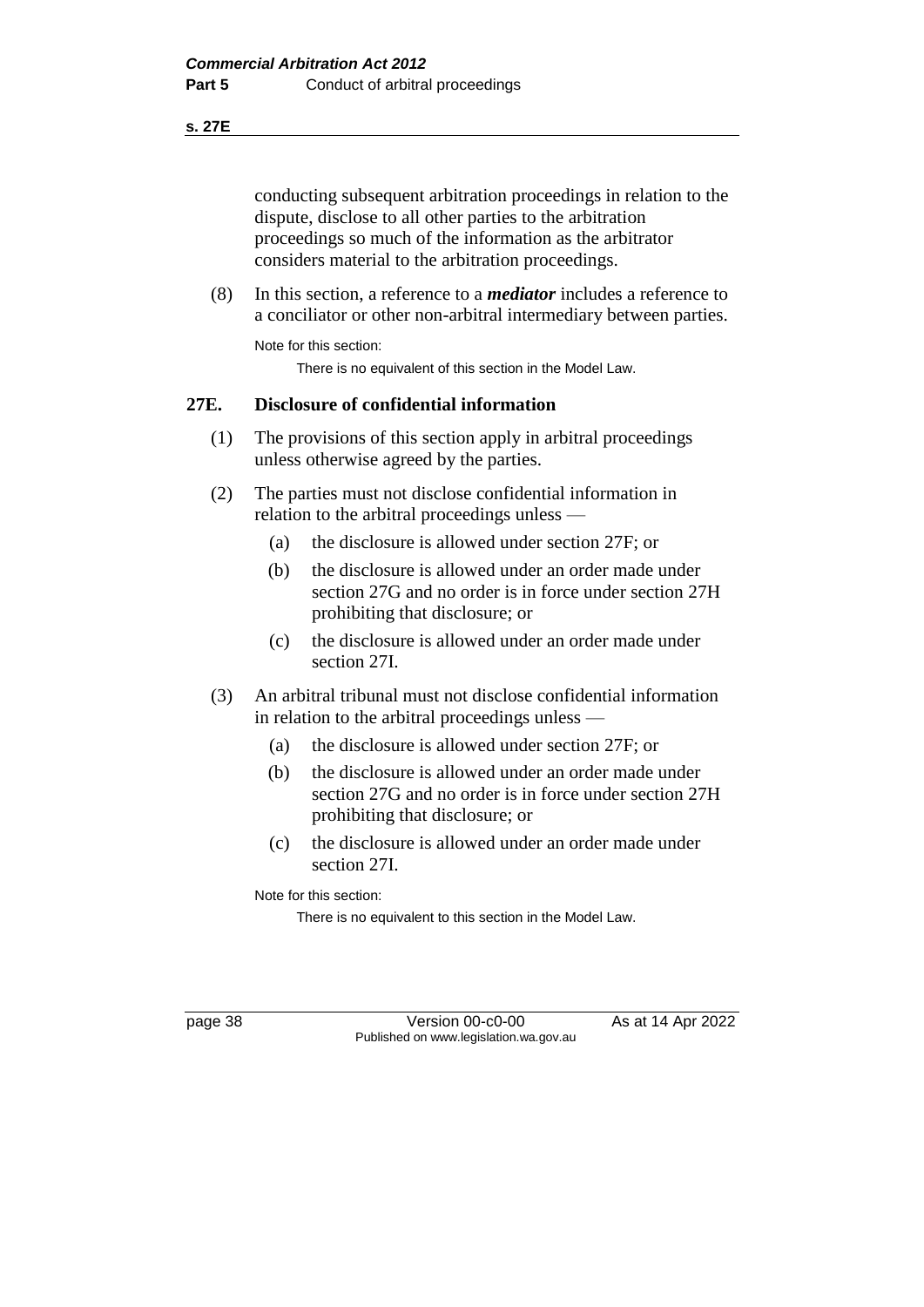## **27F. Circumstances in which confidential information may be disclosed**

- (1) This section sets out the circumstances in which confidential information in relation to arbitral proceedings may be disclosed  $by$  —
	- (a) a party; or
	- (b) an arbitral tribunal.
- (2) The information may be disclosed with the consent of all the parties to the arbitral proceedings.
- (3) The information may be disclosed to a professional or other adviser of any of the parties.
- (4) The information may be disclosed if it is necessary to ensure that a party has a reasonable opportunity to present the party's case and the disclosure is no more than reasonable for that purpose.
- (5) The information may be disclosed if it is necessary for the establishment or protection of a party's legal rights in relation to a third party and the disclosure is no more than reasonable for that purpose.
- (6) The information may be disclosed if it is necessary for the purpose of enforcing an arbitral award and the disclosure is no more than reasonable for that purpose.
- (7) The information may be disclosed if it is necessary for the purposes of this Act and the disclosure is no more than reasonable for that purpose.
- (8) The information may be disclosed if the disclosure is in accordance with an order made or a subpoena issued by a court.
- (9) The information may be disclosed if the disclosure is authorised or required by a relevant law or required by a competent regulatory body, and the person making the disclosure gives

As at 14 Apr 2022 Version 00-c0-00 page 39 Published on www.legislation.wa.gov.au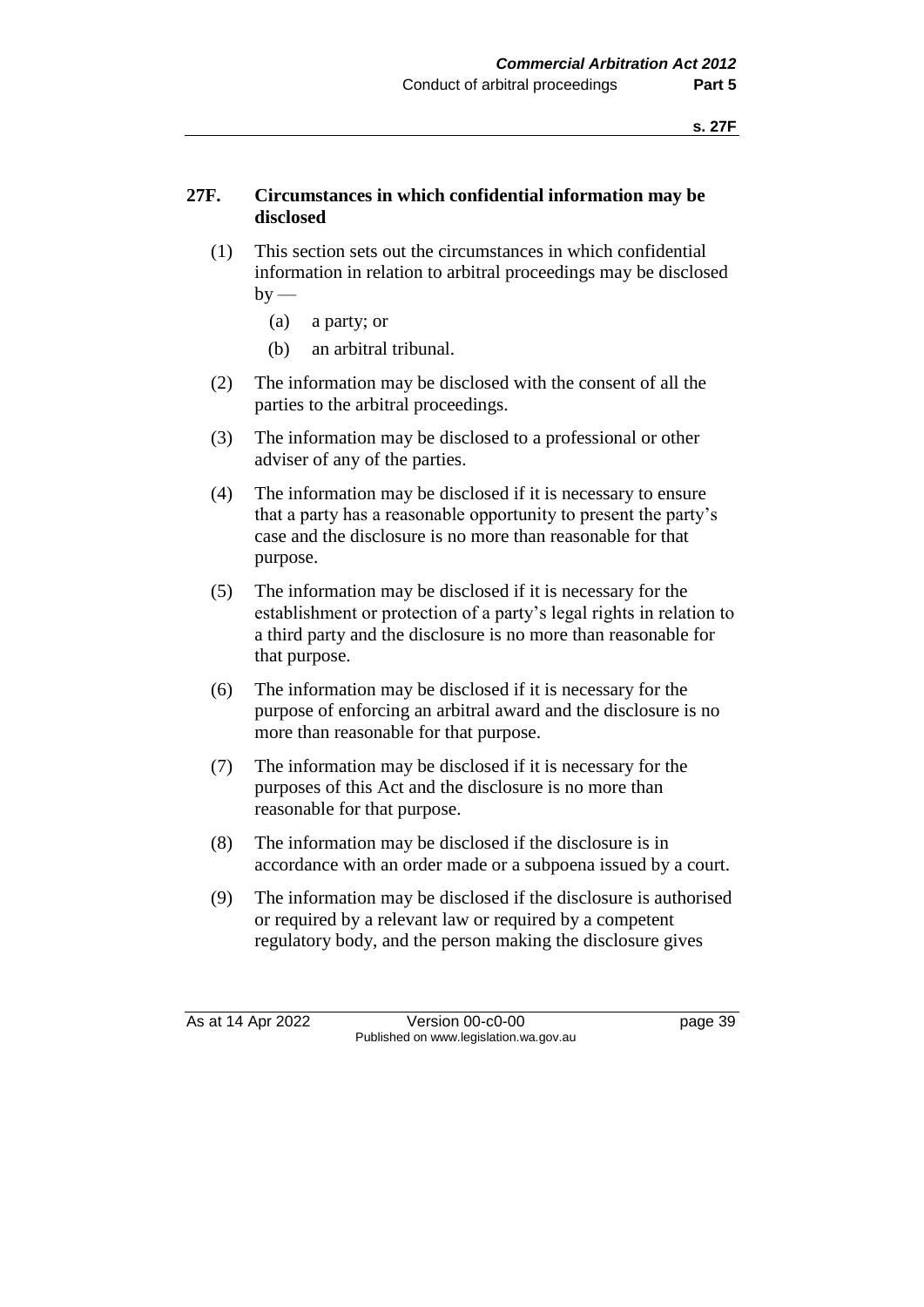#### **s. 27G**

written details of the disclosure (including an explanation of the reasons for the disclosure) to —

- (a) if the person is a party, the other parties and the arbitral tribunal; and
- (b) if the arbitral tribunal is making the disclosure, all the parties.
- $(10)$  In this section —

## *relevant law* means —

- (a) a law of this State (other than this Act); and
- (b) a law of the Commonwealth; and
- (c) a law of another State or Territory.

Note for this section:

There is no equivalent to this section in the Model Law.

## **27G. Arbitral tribunal may allow disclosure of confidential information in certain circumstances**

- (1) An arbitral tribunal may make an order allowing a party to arbitral proceedings to disclose confidential information in relation to the proceedings in circumstances other than those mentioned in section 27F.
- (2) An order under subsection (1) may only be made at the request of one of the parties and after giving each of the parties the opportunity to be heard.

Note for this section:

There is no equivalent to this section in the Model Law.

## **27H. The Court may prohibit disclosure of confidential information in certain circumstances**

(1) The Court may make an order prohibiting a party from disclosing confidential information in relation to the arbitral proceedings if the Court is satisfied, in the circumstances of the particular case, that —

page 40 Version 00-c0-00 As at 14 Apr 2022 Published on www.legislation.wa.gov.au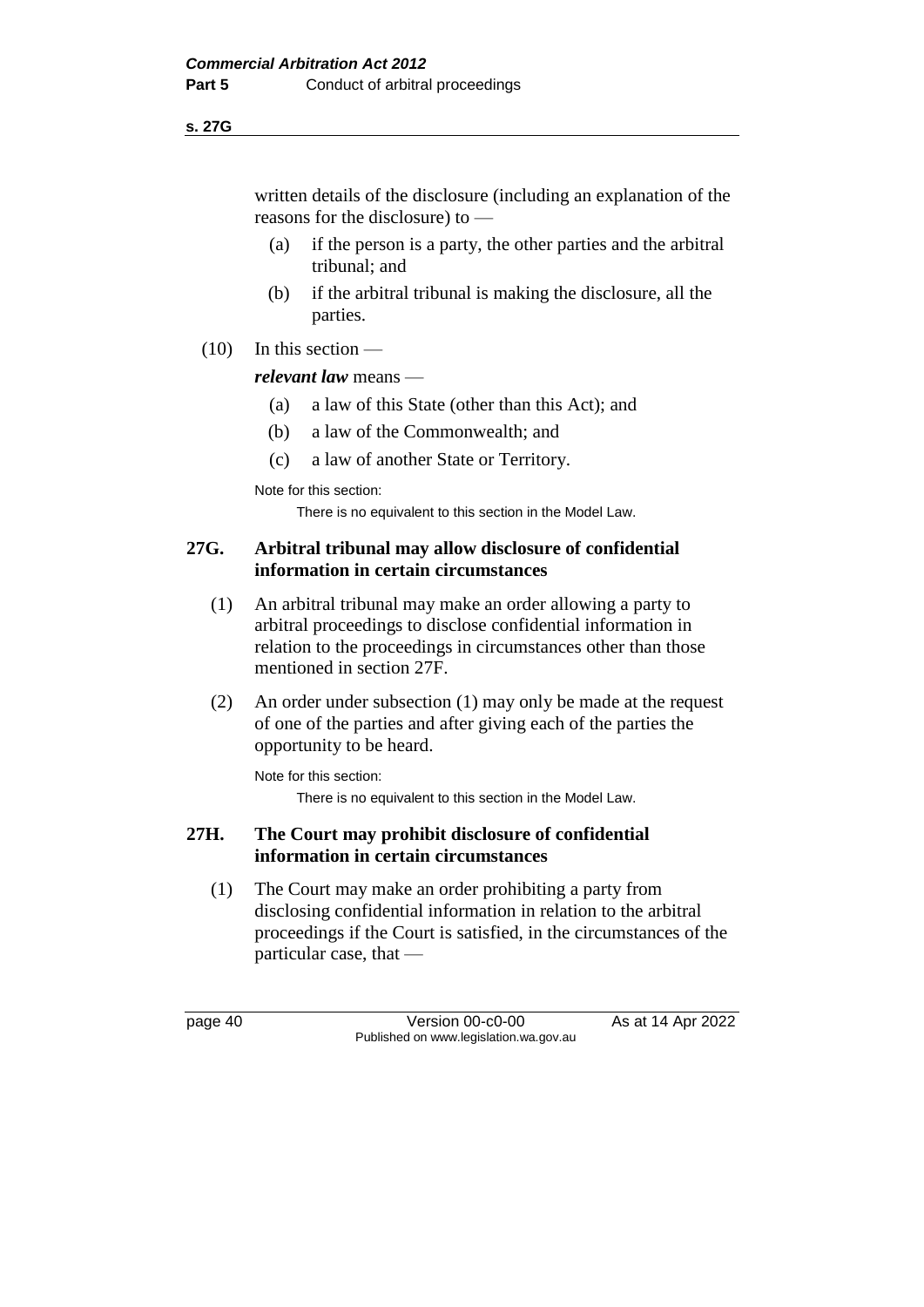- (a) the public interest in preserving the confidentiality of arbitral proceedings is not outweighed by other considerations that render it desirable in the public interest for the confidential information to be disclosed; and
- (b) the disclosure is more than is reasonable for that purpose.
- (2) An order under subsection (1) may only be made on the application of a party to the arbitral proceedings and after giving each of the parties to the arbitral proceedings the opportunity to be heard.
- (3) A party may only apply for an order under subsection (1) if the arbitral tribunal has made an order under section 27G(1) allowing disclosure of the information.
- (4) The Court may order that the confidential information not be disclosed pending the outcome of the application under subsection (2).
- (5) An order of the Court under this section that is made within the limits of the authority of the Court is final.

Note for this section:

There is no equivalent to this section in the Model Law.

## **27I. The Court may allow disclosure of confidential information in certain circumstances**

- (1) The Court may make an order allowing a party to disclose confidential information in relation to the arbitral proceedings in circumstances other than those mentioned in section 27F if the Court is satisfied, in the circumstances of the particular case,  $that -$ 
	- (a) the public interest in preserving the confidentiality of arbitral proceedings is outweighed by other considerations that render it desirable in the public interest for the confidential information to be disclosed; and

As at 14 Apr 2022 Version 00-c0-00 Page 41 Published on www.legislation.wa.gov.au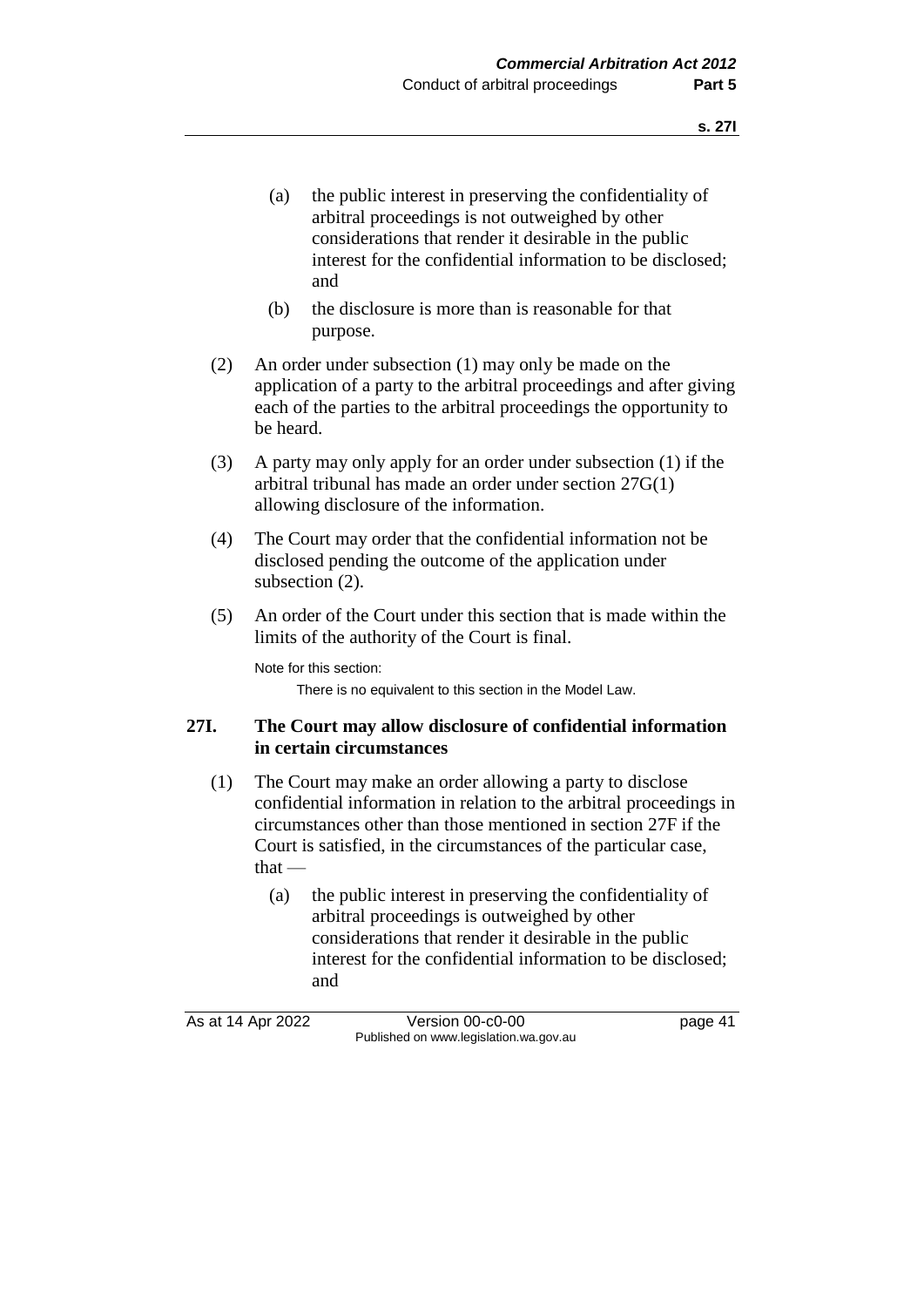**s. 27J**

- (b) the disclosure is no more than is reasonable for that purpose.
- (2) An order under subsection (1) may only be made on the application of a person who is or was a party to the arbitral proceedings and after giving each person who is or was a party to the arbitral proceedings the opportunity to be heard.
- (3) A party to arbitral proceedings may only apply for an order under subsection (1) if —
	- (a) the mandate of the arbitral tribunal has been terminated under section 32; or
	- (b) a request by the party to the arbitral tribunal to make an order under section 27G has been refused.
- (4) An order of the Court under this section that is made within the limits of the authority of the Court is final.

Note for this section:

There is no equivalent to this section in the Model Law.

## **27J. Determination of preliminary point of law by the Court**

- (1) Unless otherwise agreed by the parties, on an application to the Court made by any of the parties to an arbitration agreement the Court has jurisdiction to determine any question of law arising in the course of the arbitration.
- (2) An application under this section may be made by a party only with the consent of —
	- (a) an arbitrator who has entered on the reference; or
	- (b) all the other parties,

and with the leave of the Court.

Note for this section:

There is no equivalent to this section in the Model Law.

page 42 Version 00-c0-00 As at 14 Apr 2022 Published on www.legislation.wa.gov.au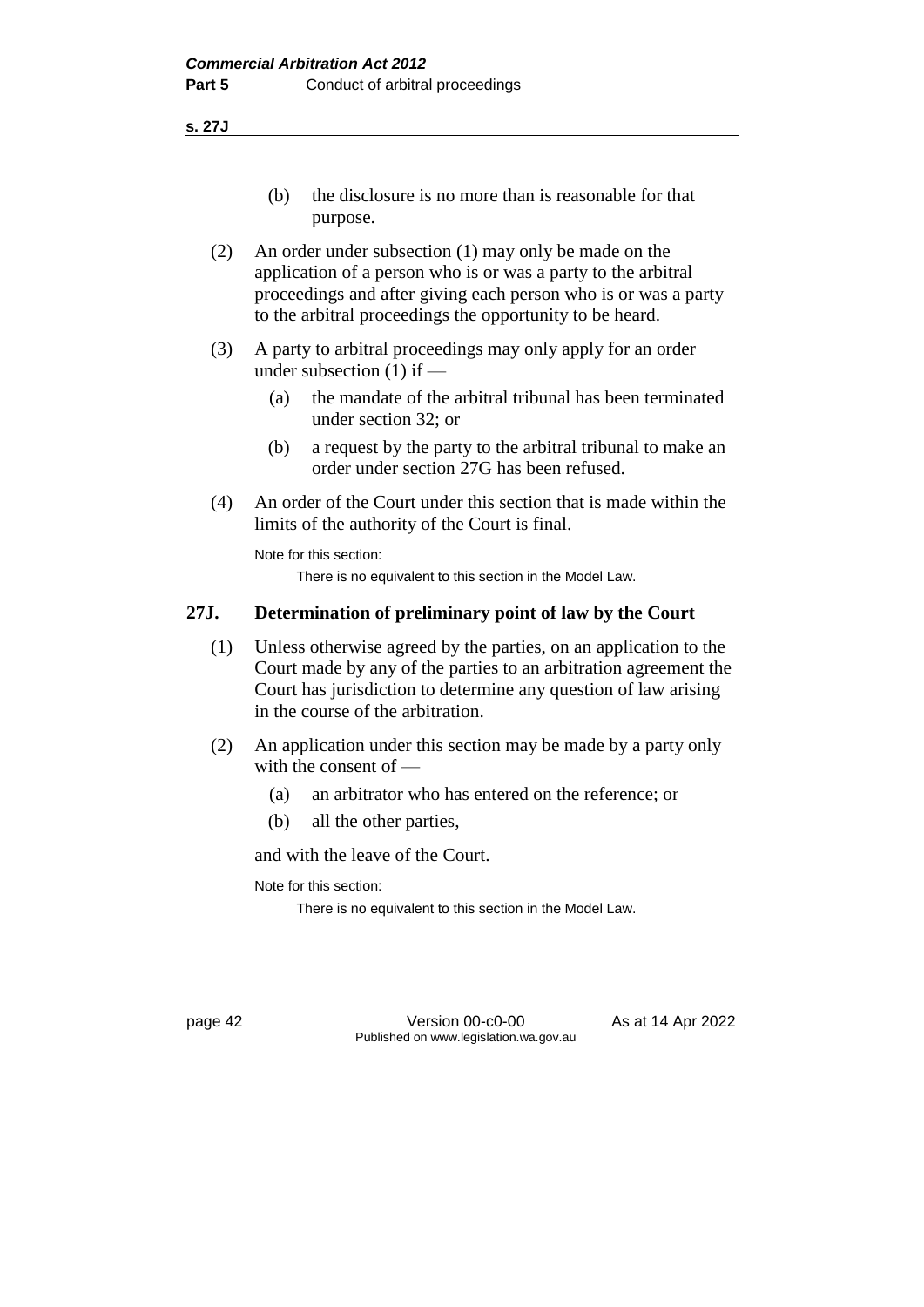# **Part 6 — Making of award and termination of proceedings**

## **28. Rules applicable to substance of dispute (cf. Model Law Art 28)**

- (1) The arbitral tribunal must decide the dispute in accordance with such rules of law as are chosen by the parties as applicable to the substance of the dispute.
- (2) Any designation of the law or legal system of a given State or Territory must be construed, unless otherwise expressed, as directly referring to the substantive law of that State or Territory and not to its conflict of laws rules.
- (3) Failing any designation by the parties, the arbitral tribunal must apply the law determined by the conflict of laws rules which it considers applicable.
- (4) The arbitral tribunal must decide the dispute, if the parties so agree, in accordance with such other considerations as are agreed to by the parties.
- (5) In all cases, the arbitral tribunal must decide in accordance with the terms of the contract and must take into account the usages of the trade applicable to the transaction.

Note for this section:

This section (other than subsection (4)) is substantially the same as Art 28 of the Model Law.

## **29. Decision-making by panel of arbitrators (cf. Model Law Art 29)**

- (1) In arbitral proceedings with more than one arbitrator, any decision of the arbitral tribunal must be made, unless otherwise agreed by the parties, by a majority of all its members.
- (2) However, questions of procedure may be decided by a presiding arbitrator, if so authorised by the parties or all members of the arbitral tribunal.

As at 14 Apr 2022 Version 00-c0-00 Page 43 Published on www.legislation.wa.gov.au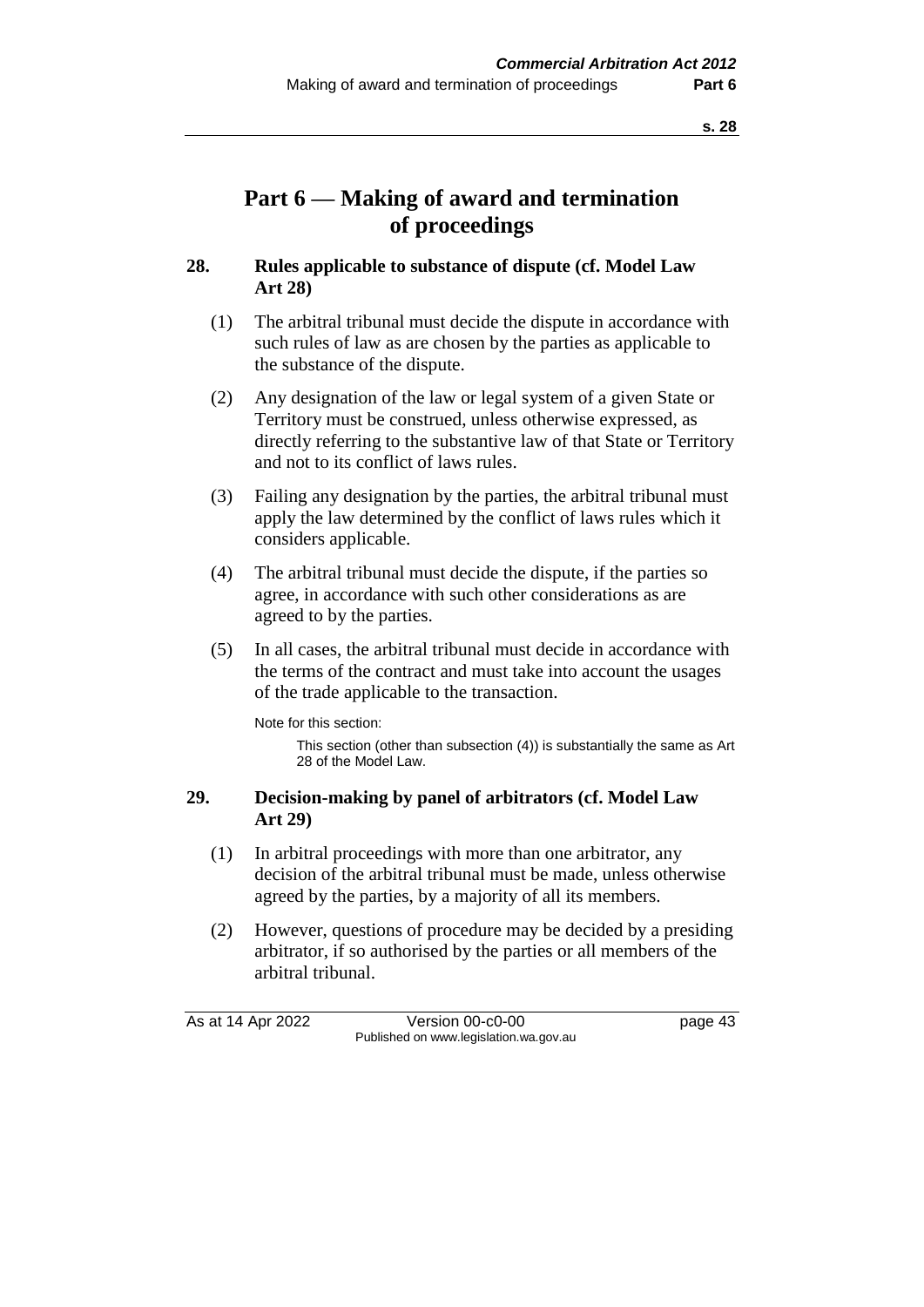```
s. 30
```
## **30. Settlement (cf. Model Law Art 30)**

- (1) If, during arbitral proceedings, the parties settle the dispute, the arbitral tribunal must terminate the proceedings and, if requested by the parties and not objected to by the arbitral tribunal, record the settlement in the form of an arbitral award on agreed terms.
- (2) An award on agreed terms is to be made in accordance with section 31 and must state that it is an award.
- (3) Such an award has the same status and effect as any other award on the merits of the case.

## **31. Form and contents of award (cf. Model Law Art 31)**

- (1) The award must be made in writing and must be signed by the arbitrator or arbitrators.
- (2) In arbitral proceedings with more than one arbitrator, the signatures of the majority of all members of the arbitral tribunal suffices, provided that the reason for any omitted signature is stated.
- (3) The award must state the reasons upon which it is based, unless the parties have agreed that no reasons are to be given or the award is an award on agreed terms under section 30.
- (4) The award must state its date and the place of arbitration as determined in accordance with section 20.
- (5) The award is taken to have been made at the place stated in the award in accordance with subsection (4).
- (6) After the award is made, a copy signed by the arbitrators in accordance with subsection (1) must be delivered to each party.

#### **32. Termination of proceedings (cf. Model Law Art 32)**

(1) The arbitral proceedings are terminated by the final award or by an order of the arbitral tribunal in accordance with subsection (2).

page 44 Version 00-c0-00 As at 14 Apr 2022 Published on www.legislation.wa.gov.au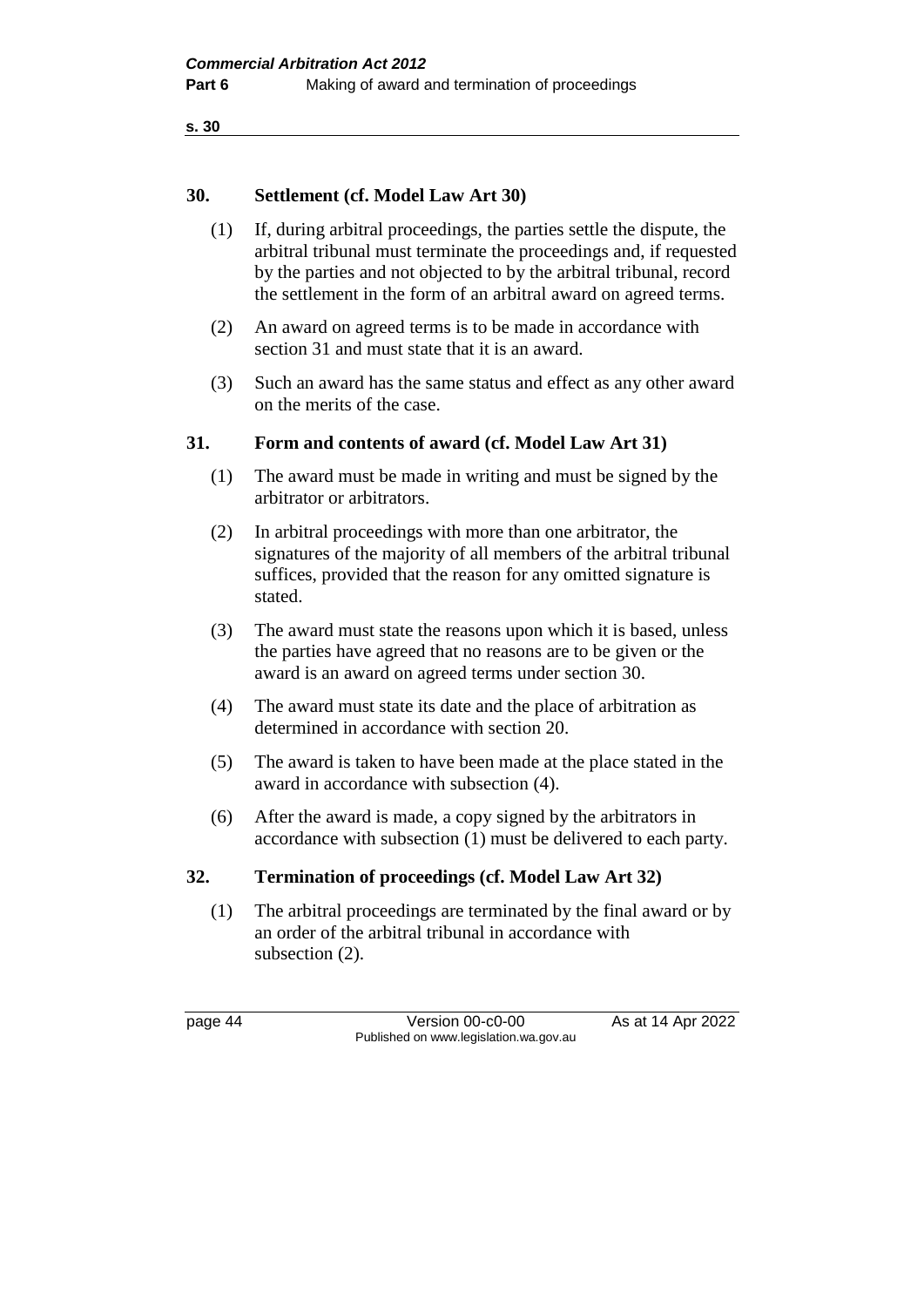- (2) The arbitral tribunal is to issue an order for the termination of the arbitral proceedings when —
	- (a) the claimant withdraws his or her claim, unless the respondent objects and the arbitral tribunal recognises a legitimate interest on the respondent's part in obtaining a final settlement of the dispute; or
	- (b) the parties agree on the termination of the proceedings; or
	- (c) the arbitral tribunal finds that the continuation of the proceedings has for any other reason become unnecessary or impossible; or
	- (d) the arbitral tribunal makes an award under section  $25(2)(a)$  dismissing the claim.
- (3) The mandate of the arbitral tribunal terminates with the termination of the arbitral proceedings, subject to sections 33 and 34(4).

## **33. Correction and interpretation of award; additional award (cf. Model Law Art 33)**

- (1) Within 30 days of receipt of the award, unless another period of time has been agreed on by the parties —
	- (a) a party, with notice to the other party, may request the arbitral tribunal to correct in the award any errors in computation, any clerical or typographical errors or any errors of similar nature; and
	- (b) if so agreed by the parties, a party, with notice to the other party, may request the arbitral tribunal to give an interpretation of a specific point or part of the award.
- (2) If the arbitral tribunal considers a request under subsection (1) to be justified, it must make the correction or give the interpretation within 30 days of receipt of the request.
- (3) The interpretation forms part of the award.

As at 14 Apr 2022 Version 00-c0-00 page 45 Published on www.legislation.wa.gov.au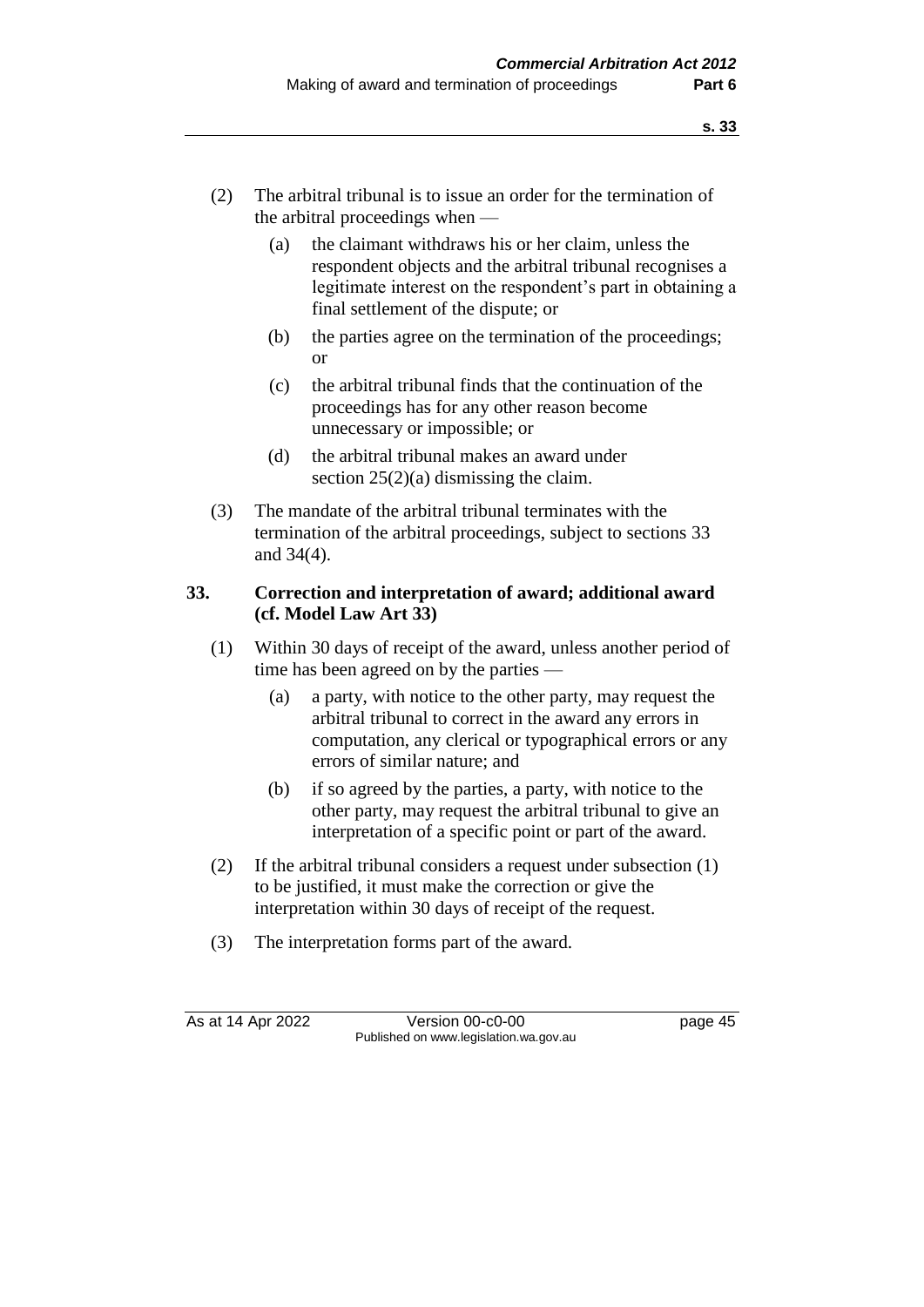**s. 33A**

- (4) The arbitral tribunal may correct any error of the type referred to in subsection (1)(a) on its own initiative within 30 days of the date of the award.
- (5) Unless otherwise agreed by the parties, a party, with notice to the other party, may request, within 30 days of receipt of the award, the arbitral tribunal to make an additional award as to claims presented in the arbitral proceedings but omitted from the award.
- (6) If the arbitral tribunal considers the request to be justified, it must make the additional award within 60 days.
- (7) The arbitral tribunal may extend, if necessary, the period of time within which it may make a correction, interpretation or an additional award under subsection (2) or (5).
- (8) Section 31 applies to a correction or interpretation of the award or to an additional award.

## **33A. Specific performance**

Unless otherwise agreed by the parties, the arbitrator has the power to make an award ordering specific performance of any contract if the Court would have power to order specific performance of that contract.

Note for this section: There is no equivalent to this section in the Model Law.

#### **33B. Costs**

- (1) Unless otherwise agreed by the parties, the costs of an arbitration (including the fees and expenses of the arbitrator or arbitrators) are to be in the discretion of the arbitral tribunal.
- (2) Unless otherwise agreed by the parties, the arbitral tribunal may direct that the costs of an arbitration, or of any part of the arbitral proceedings, are to be limited to a specified amount.
- (3) A direction under subsection (2) may be varied at any stage, but this must be done sufficiently in advance of the incurring of

page 46 Version 00-c0-00 As at 14 Apr 2022 Published on www.legislation.wa.gov.au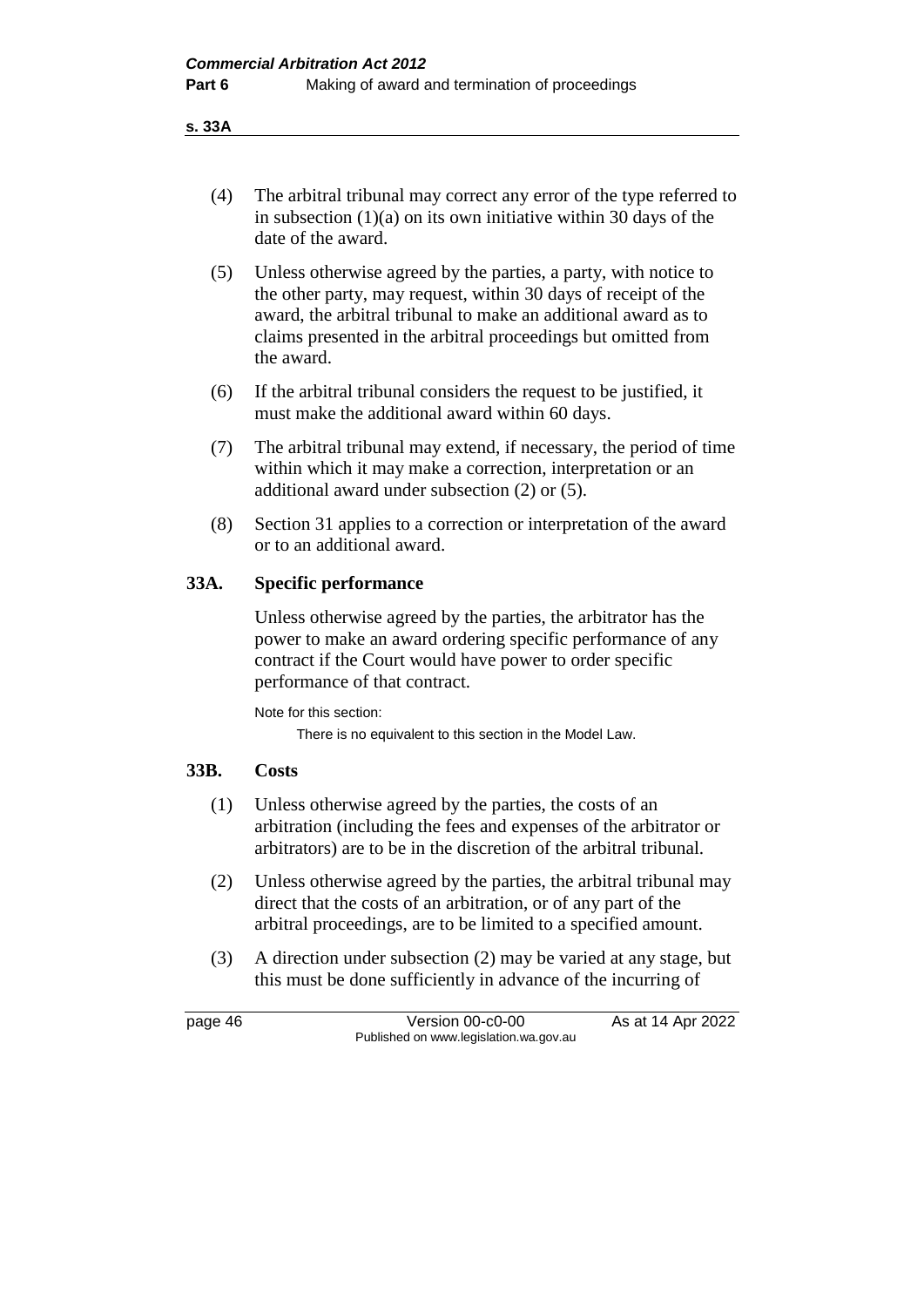costs to which it relates, or the taking of any steps in the proceedings which may be affected by it, for the limit to be taken into account.

- (4) The arbitral tribunal may, in making an award
	- (a) direct to whom, by whom, and in what manner, the whole or any part of the costs that it awards are to be paid; and
	- (b) tax or settle the amount of costs to be paid or any part of those costs; and
	- (c) award costs to be taxed or settled as between party and party or as between legal practitioner and client.
- (5) Any costs of an arbitration (other than the fees or expenses of an arbitrator) that are directed to be paid by an award are, to the extent that they have not been taxed or settled by the arbitral tribunal, to be assessed in the Court having jurisdiction under section 34 to hear applications setting aside the award.
- (6) If no provision is made by an award with respect to the costs of the arbitration, a party may, within 14 days after receiving the award, apply to the arbitral tribunal for directions as to the payment of those costs.
- (7) The arbitral tribunal must, after hearing any party who wishes to be heard, amend the award by adding to it such directions as the arbitral tribunal thinks proper with respect to the payment of the costs of the arbitration.

Note for this section: There is no equivalent to this section in the Model Law.

#### **33C. Application of** *Legal Profession Act 2008*

For the purposes of section 33B(5), the *Legal Profession Act 2008* Part 10 Division 8 applies with any necessary modifications.

Note for this section:

There is no equivalent to this section in the Model Law.

As at 14 Apr 2022 Version 00-c0-00 page 47 Published on www.legislation.wa.gov.au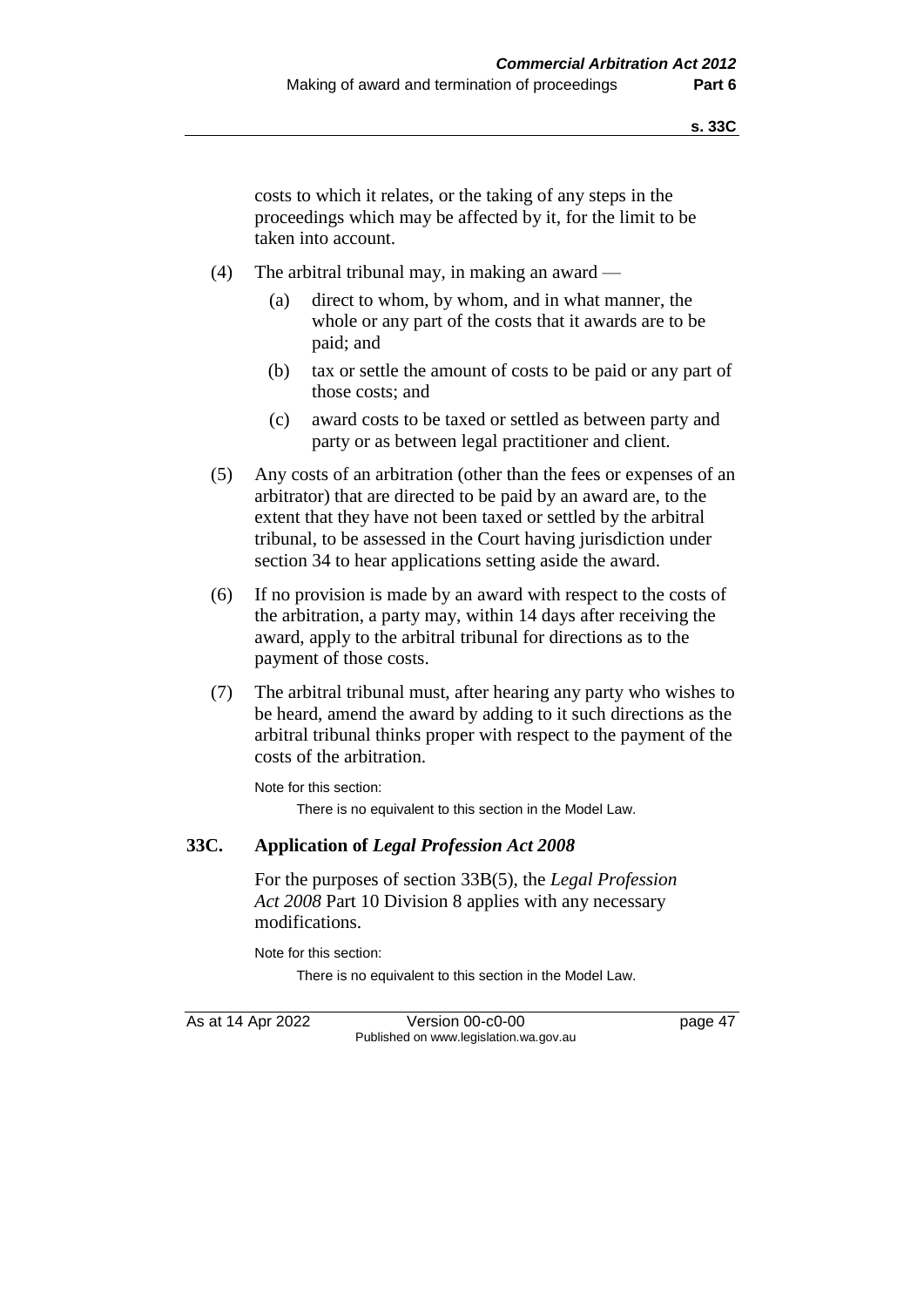**s. 33D**

#### **33D. Costs of abortive arbitration**

- (1) Unless otherwise agreed in writing by the parties, if an arbitration is commenced but for any reason fails, the Court may, on the application of a party or the arbitral tribunal made within 6 months after the failure of the arbitration, make such orders in relation to the costs of the arbitration as it thinks just.
- (2) For the purposes of this section, an arbitration is taken to have failed if —
	- (a) a final award is not made by the arbitral tribunal before the arbitration terminates; or
	- (b) an award made is wholly set aside by the Court.
- (3) If the failed arbitration is a related proceedings (within the meaning of section 27C), the Court may stay proceedings on the application under subsection (1) pending the determination of the other arbitration proceedings to which the failed arbitration is related.

Note for this section:

There is no equivalent to this section in the Model Law.

#### **33E. Interest up to making of award**

- (1) Unless otherwise agreed by the parties, where an arbitral tribunal makes an award for the payment of money (whether on a claim for a liquidated or an unliquidated amount), the arbitral tribunal may include in the sum for which the award is made interest, at such reasonable rate as the arbitral tribunal determines —
	- (a) on the whole or any part of the money; and
	- (b) for the whole or any part of the period between the date on which the cause of action arose and the date on which the award is made.
- (2) Subsection (1) does not
	- (a) authorise the awarding of interest on interest awarded under this section; or

page 48 Version 00-c0-00 As at 14 Apr 2022 Published on www.legislation.wa.gov.au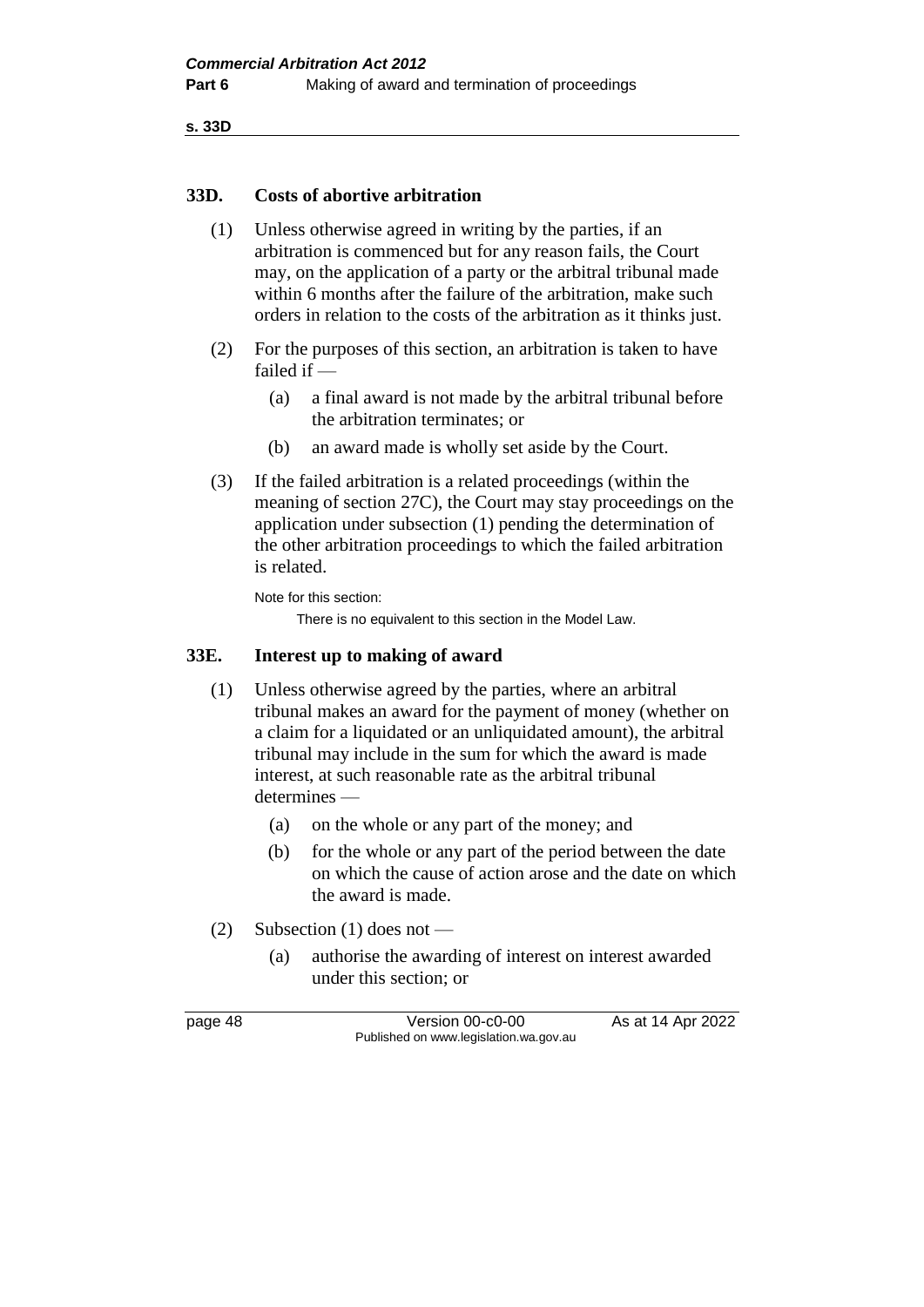- (b) apply in relation to any amount on which interest is payable as of right whether because of an agreement or otherwise; or
- (c) affect the damages recoverable for the dishonour of a bill of exchange.

Note for this section:

There is no equivalent to this section in the Model Law.

#### **33F. Interest on debt under award**

- (1) This section applies if
	- (a) an arbitral tribunal makes an award for the payment of an amount of money; and
	- (b) under the award, the amount is to be paid by a particular day (the *due date*),

unless otherwise agreed by the parties.

- (2) The arbitral tribunal may direct that interest, including compound interest, is payable if the amount is not paid on or before the due date.
- (3) The arbitral tribunal may set a reasonable rate of interest.
- (4) The interest is payable
	- (a) from the day immediately following the due date; and
	- (b) on so much of the money as remains unpaid.
- (5) The direction is taken to form part of the award.

Note for this section:

There is no equivalent to this section in the Model Law.

As at 14 Apr 2022 Version 00-c0-00 Published on www.legislation.wa.gov.au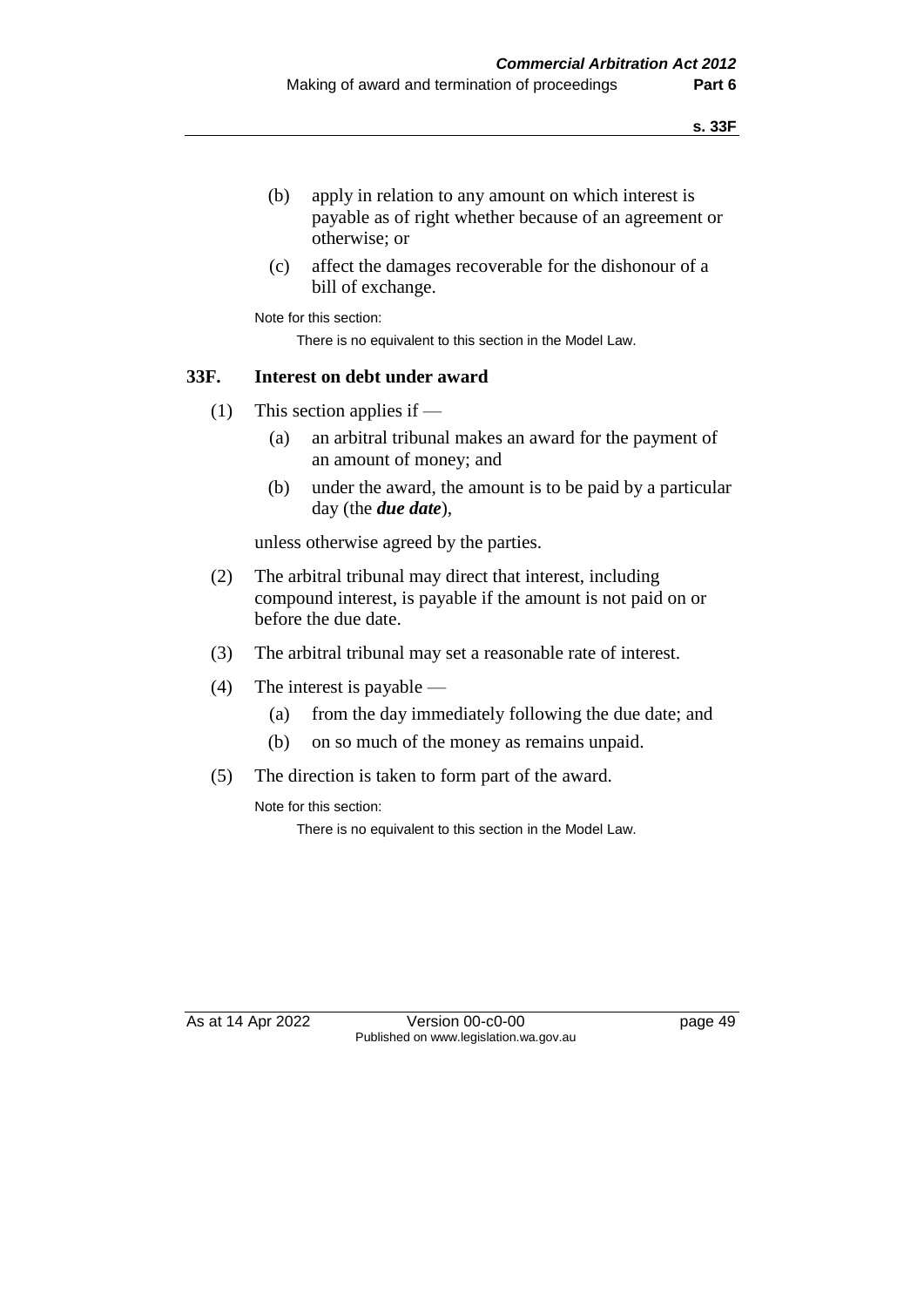**s. 34**

# **Part 7 — Recourse against award**

### **34. Application for setting aside as exclusive recourse against arbitral award (cf. Model Law Art 34)**

(1) Recourse to the Court against an arbitral award may be made only by an application for setting aside in accordance with subsections (2) and (3) or by an appeal under section 34A.

Note for this subsection:

The Model Law does not provide for appeals as under section 34A.

- (2) An arbitral award may be set aside by the Court only if  $-$ 
	- (a) the party making the application furnishes proof that  $-$ 
		- (i) a party to the arbitration agreement referred to in section 7 was under some incapacity, or the arbitration agreement is not valid under the law to which the parties have subjected it or, failing any indication in it, under the law of this State; or
		- (ii) the party making the application was not given proper notice of the appointment of an arbitral tribunal or of the arbitral proceedings or was otherwise unable to present the party's case; or
		- (iii) the award deals with a dispute not contemplated by or not falling within the terms of the submission to arbitration, or contains decisions on matters beyond the scope of the submission to arbitration, provided that, if the decisions on matters submitted to arbitration can be separated from those not so submitted, only that part of the award which contains decisions on matters not submitted to arbitration may be set aside; or
		- (iv) the composition of the arbitral tribunal or the arbitral procedure was not in accordance with the agreement of the parties, unless such agreement was in conflict with a provision of this Act from which the parties cannot derogate, or, failing

page 50 Version 00-c0-00 As at 14 Apr 2022 Published on www.legislation.wa.gov.au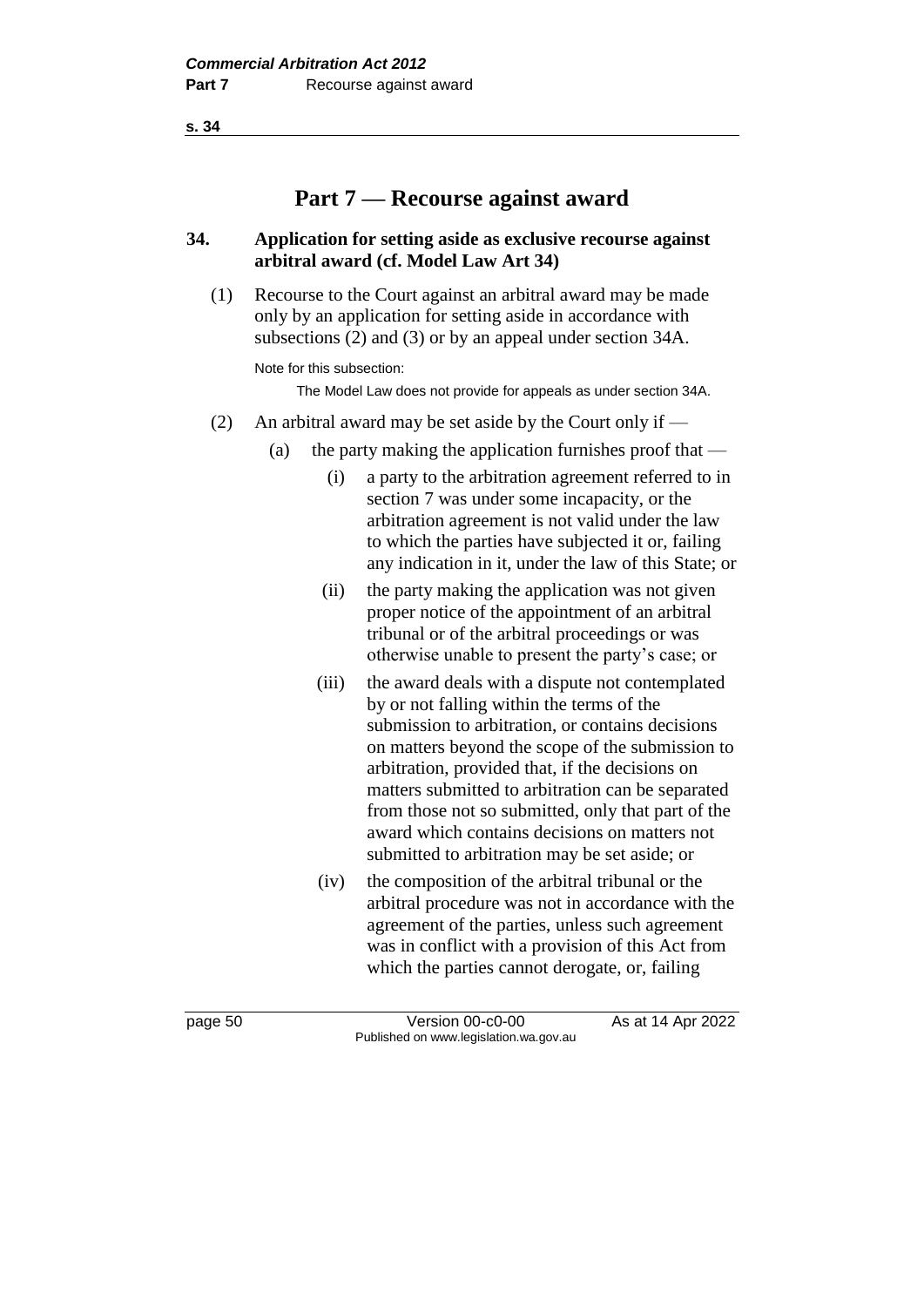such agreement, was not in accordance with this Act;

- or
- (b) the Court finds that
	- (i) the subject matter of the dispute is not capable of settlement by arbitration under the law of this State; or
	- (ii) the award is in conflict with the public policy of this State.
- (3) An application for setting aside may not be made after 3 months have elapsed from the date on which the party making that application had received the award or, if a request had been made under section 33, from the date on which that request had been disposed of by the arbitral tribunal.
- (4) The Court, when asked to set aside an award, may, where appropriate and so requested by a party, suspend the setting aside of proceedings for a period of time determined by it in order to give the arbitral tribunal an opportunity to resume the arbitral proceedings or to take such other action as in the arbitral tribunal's opinion will eliminate the grounds for setting aside.

#### **34A. Appeals against awards**

- (1) An appeal lies to the Court on a question of law arising out of an award if —
	- (a) the parties agree, before the end of the appeal period referred to in subsection (6), that an appeal may be made under this section; and
	- (b) the Court grants leave.
- (2) An appeal under this section may be brought by any of the parties to an arbitration agreement.
- (3) The Court must not grant leave unless it is satisfied
	- (a) that the determination of the question will substantially affect the rights of one or more of the parties; and

As at 14 Apr 2022 Version 00-c0-00 page 51 Published on www.legislation.wa.gov.au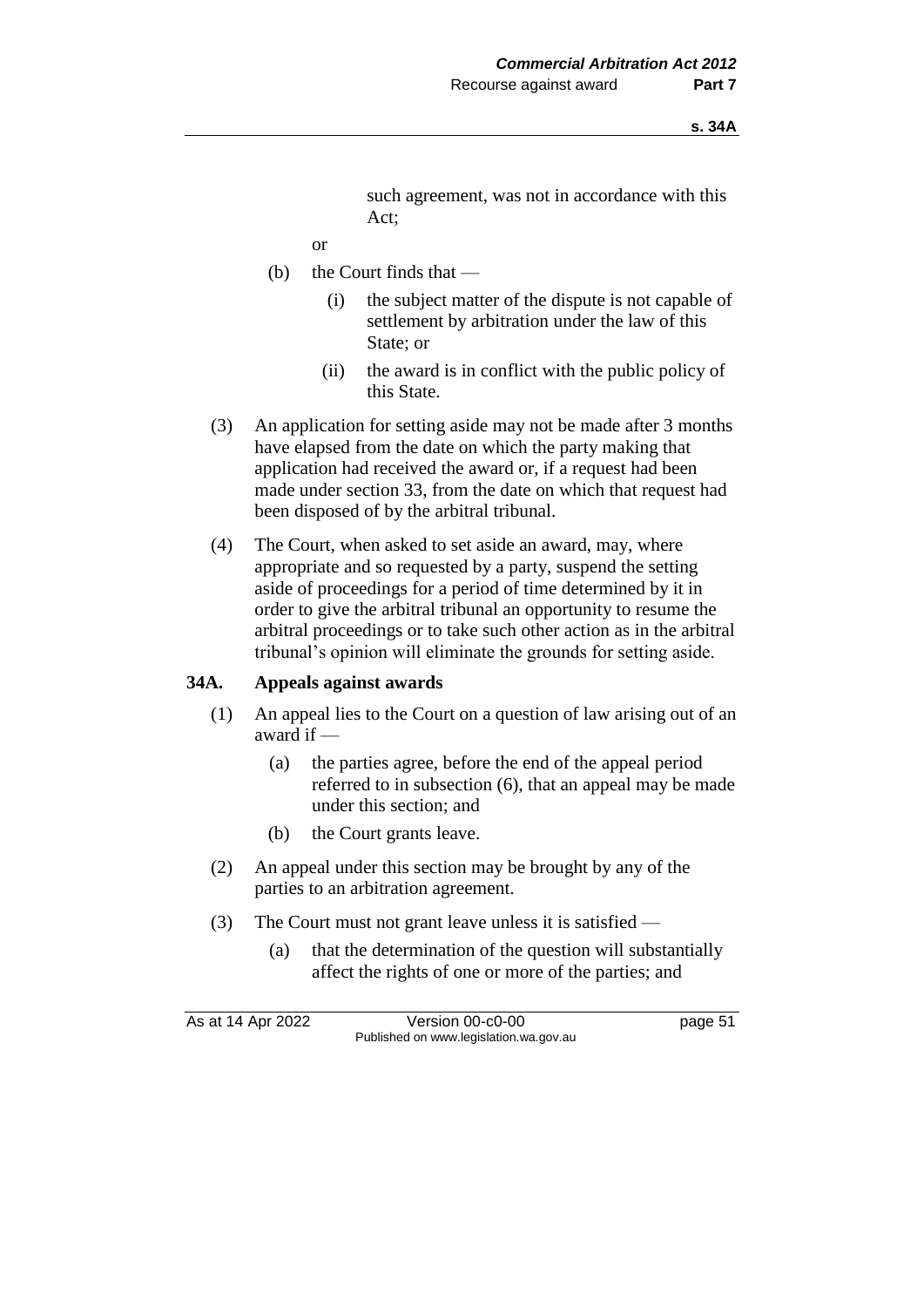**s. 34A**

- (b) that the question is one which the arbitral tribunal was asked to determine; and
- (c) that, on the basis of the findings of fact in the award
	- (i) the decision of the tribunal on the question is obviously wrong; or
	- (ii) the question is one of general public importance and the decision of the tribunal is at least open to serious doubt;

and

- (d) that, despite the agreement of the parties to resolve the matter by arbitration, it is just and proper in all the circumstances for the Court to determine the question.
- (4) An application for leave to appeal must identify the question of law to be determined and state the grounds on which it is alleged that leave to appeal should be granted.
- (5) The Court is to determine an application for leave to appeal without a hearing unless it appears to the Court that a hearing is required.
- (6) An appeal may not be made under this section after 3 months have elapsed from the date on which the party making the appeal received the award or, if a request had been made under section 33, from the date on which that request had been disposed of by the arbitral tribunal (in this section referred to as the *appeal period*).
- (7) On the determination of an appeal under this section the Court may by order —
	- (a) confirm the award; or
	- (b) vary the award; or
	- (c) remit the award, together with the Court's opinion on the question of law which was the subject of the appeal, to the arbitrator for reconsideration or, where a new arbitrator has been appointed, to that arbitrator for consideration; or

page 52 Version 00-c0-00 As at 14 Apr 2022 Published on www.legislation.wa.gov.au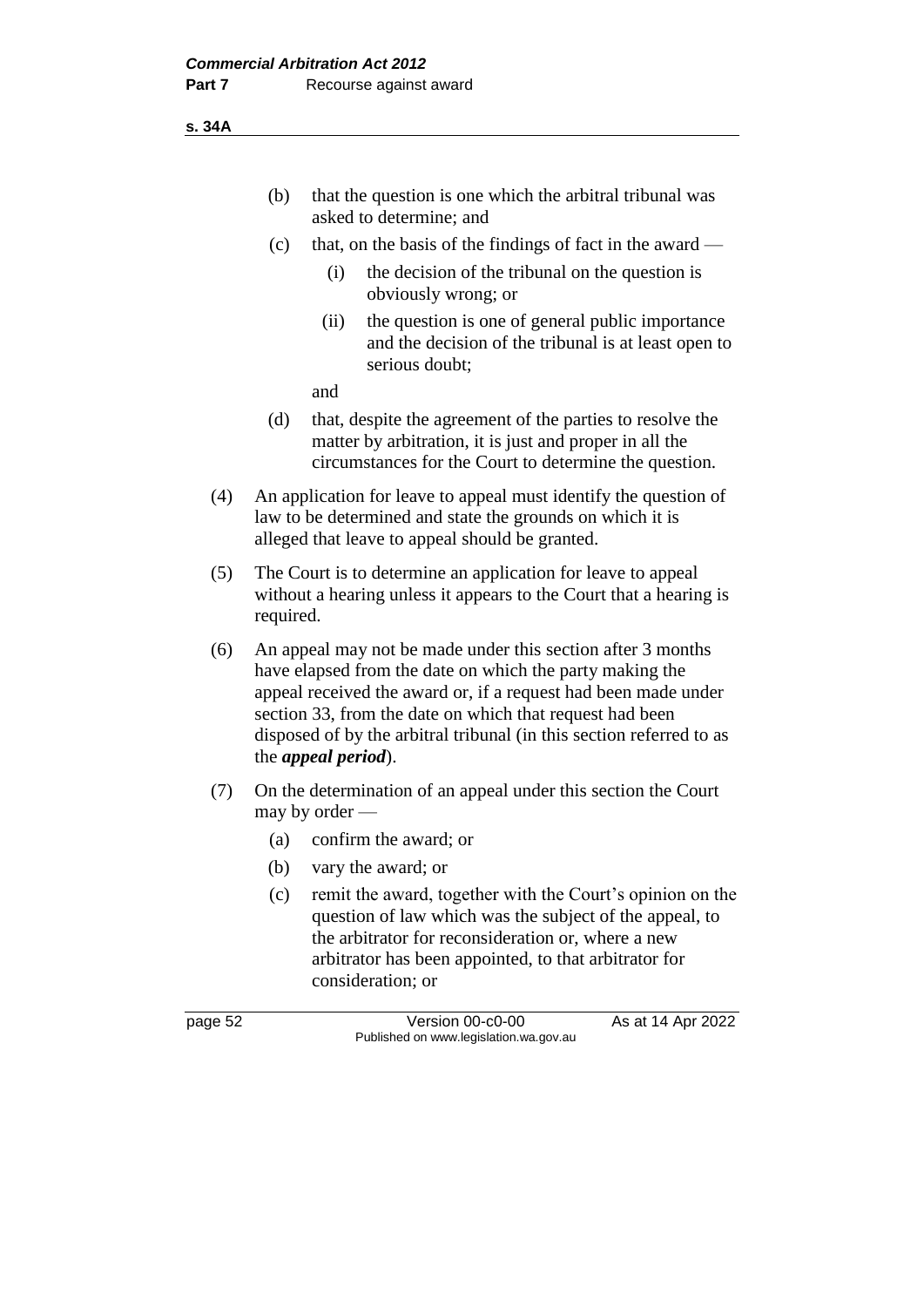- (d) set aside the award in whole or in part.
- (8) The Court must not exercise its power to set aside an award, in whole or in part, unless it is satisfied that it would be inappropriate to remit the matters in question to the arbitral tribunal for reconsideration.
- (9) Where the award is remitted under subsection  $(7)(c)$  the arbitrator must, unless the order otherwise directs, make the award within 3 months after the date of the order.
- (10) The Court may make any leave which it grants under subsection (3)(c) subject to the applicant complying with any conditions it considers appropriate.
- (11) Where the award of an arbitrator is varied on an appeal under this section, the award as varied has effect (except for the purposes of this section) as if it were the award of the arbitrator.

Note for this section:

There is no equivalent to this section in the Model Law.

As at 14 Apr 2022 Version 00-c0-00 page 53 Published on www.legislation.wa.gov.au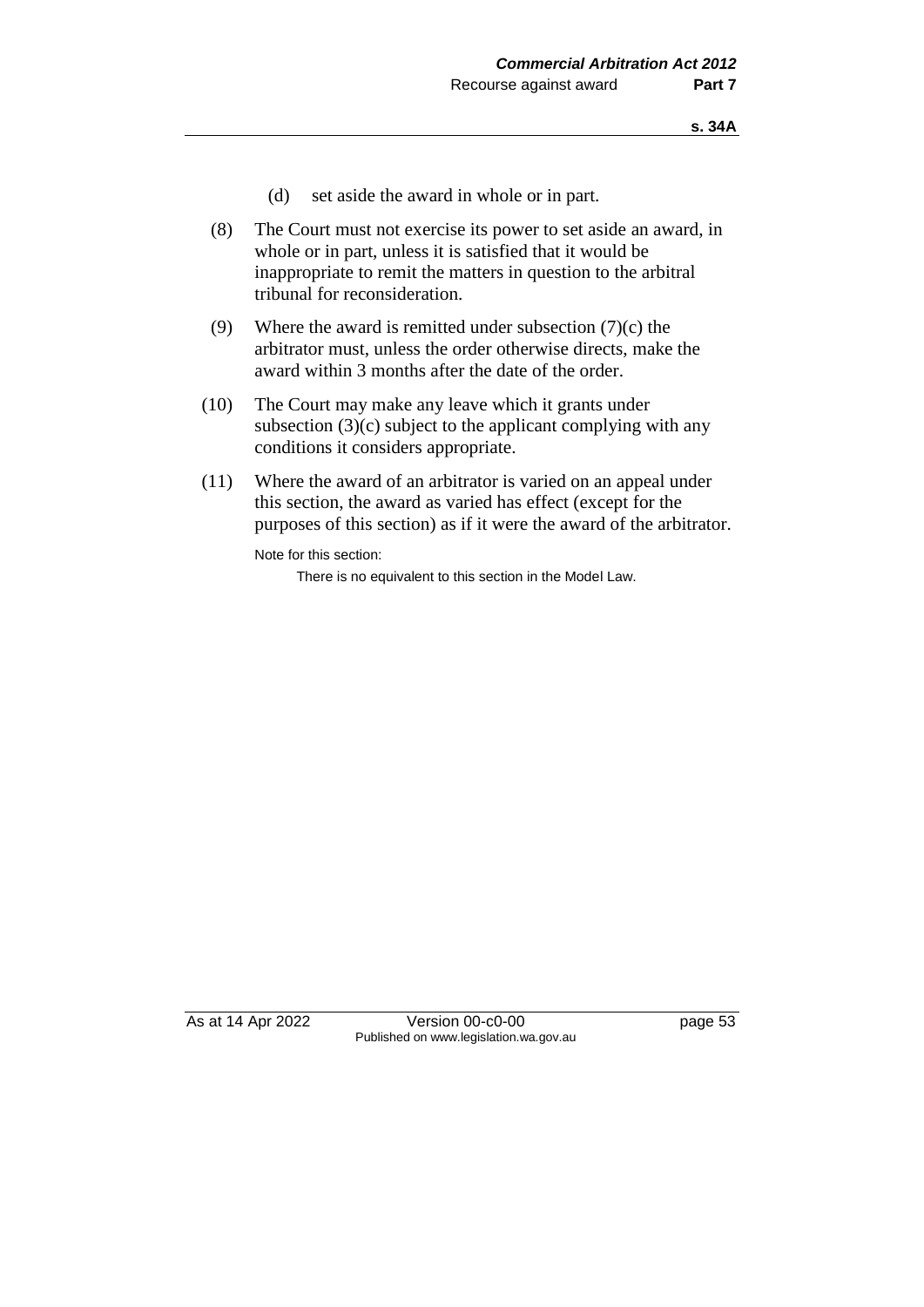**s. 35**

# **Part 8 — Recognition and enforcement of awards**

## **35. Recognition and enforcement (cf. Model Law Art 35)**

- (1) An arbitral award, irrespective of the State or Territory in which it was made, is to be recognised in this State as binding and, on application in writing to the Court, is to be enforced subject to the provisions of this section and section 36.
- (2) The party relying on an award or applying for its enforcement must supply the original award or a copy of the original award.
- (3) If the award is not made in English, the Court may request the party to supply a translation of it into English.

Note for this section:

So much of Art 35(2) of the Model Law as provides for the translation of an award that is not in the official language of the enforcing State has been modified.

## **36. Grounds for refusing recognition or enforcement (cf. Model Law Art 36)**

- (1) Recognition or enforcement of an arbitral award, irrespective of the State or Territory in which it was made, may be refused  $only$ —
	- (a) at the request of the party against whom it is invoked, if that party furnishes to the Court proof that —
		- (i) a party to the arbitration agreement was under some incapacity, or the arbitration agreement is not valid under the law to which the parties have subjected it or, failing any indication in it, under the law of the State or Territory where the award was made; or
		- (ii) the party against whom the award is invoked was not given proper notice of the appointment of an arbitrator or of the arbitral proceedings or was otherwise unable to present the party's case; or

page 54 Version 00-c0-00 As at 14 Apr 2022 Published on www.legislation.wa.gov.au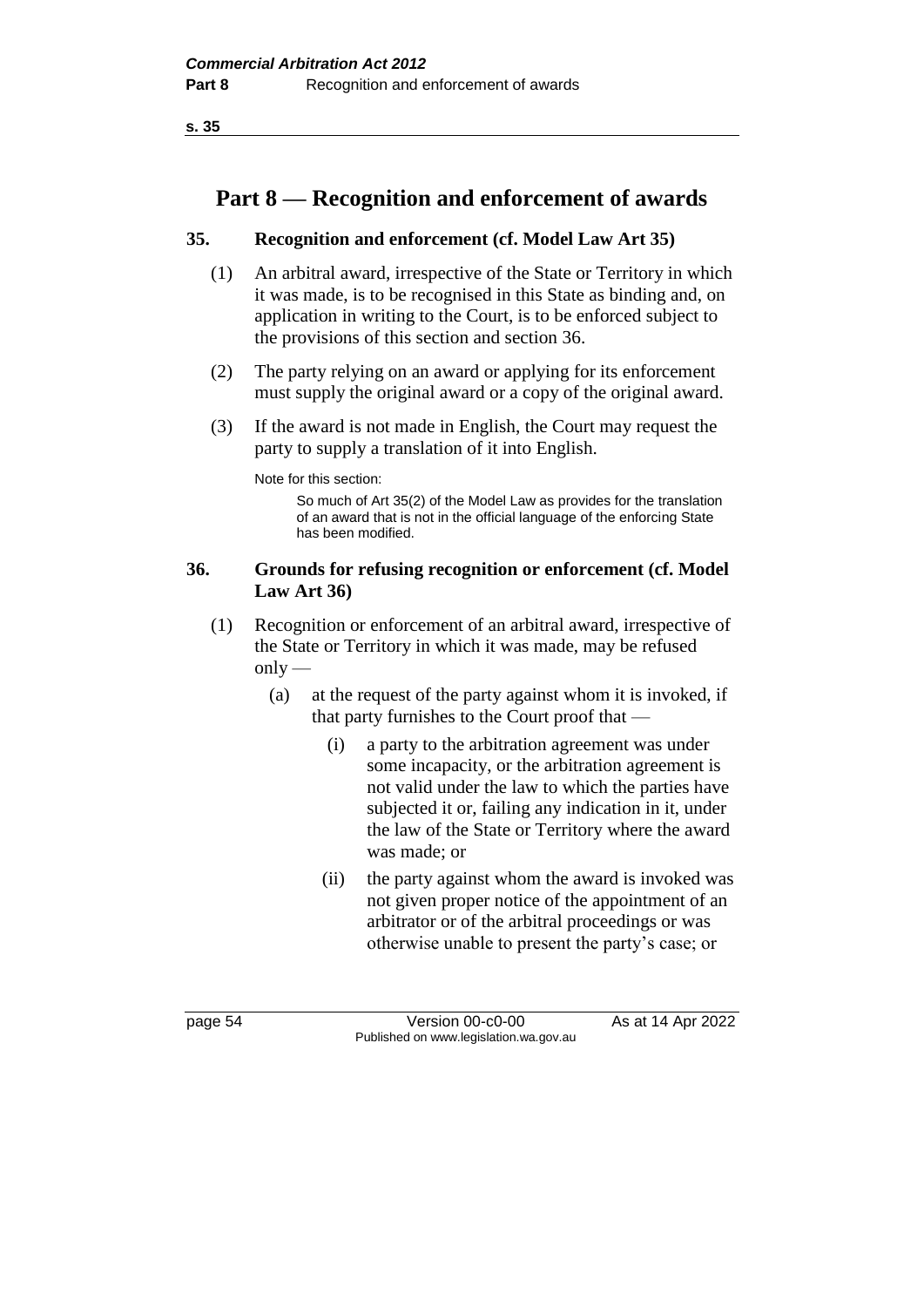- (iii) the award deals with a dispute not contemplated by or not falling within the terms of the submission to arbitration, or it contains decisions on matters beyond the scope of the submission to arbitration, provided that, if the decisions on matters submitted to arbitration can be separated from those not so submitted, that part of the award which contains decisions on matters submitted to arbitration may be recognised and enforced; or
- (iv) the composition of the arbitral tribunal or the arbitral procedure was not in accordance with the agreement of the parties or, failing such agreement, was not in accordance with the law of the State or Territory where the arbitration took place; or
- (v) the award has not yet become binding on the parties or has been set aside or suspended by a court of the State or Territory in which, or under the law of which, that award was made;
- or
- (b) if the Court finds that
	- (i) the subject matter of the dispute is not capable of settlement by arbitration under the law of this State; or
	- (ii) the recognition or enforcement of the award would be contrary to the public policy of this State.
- (2) If an application for setting aside or suspension of an award has been made to a court referred to in subsection  $(1)(a)(v)$ , the Court may, if it considers it proper, adjourn its decision and may also, on the application of the party claiming recognition or enforcement of the award, order the party to provide appropriate security.

As at 14 Apr 2022 Version 00-c0-00 page 55 Published on www.legislation.wa.gov.au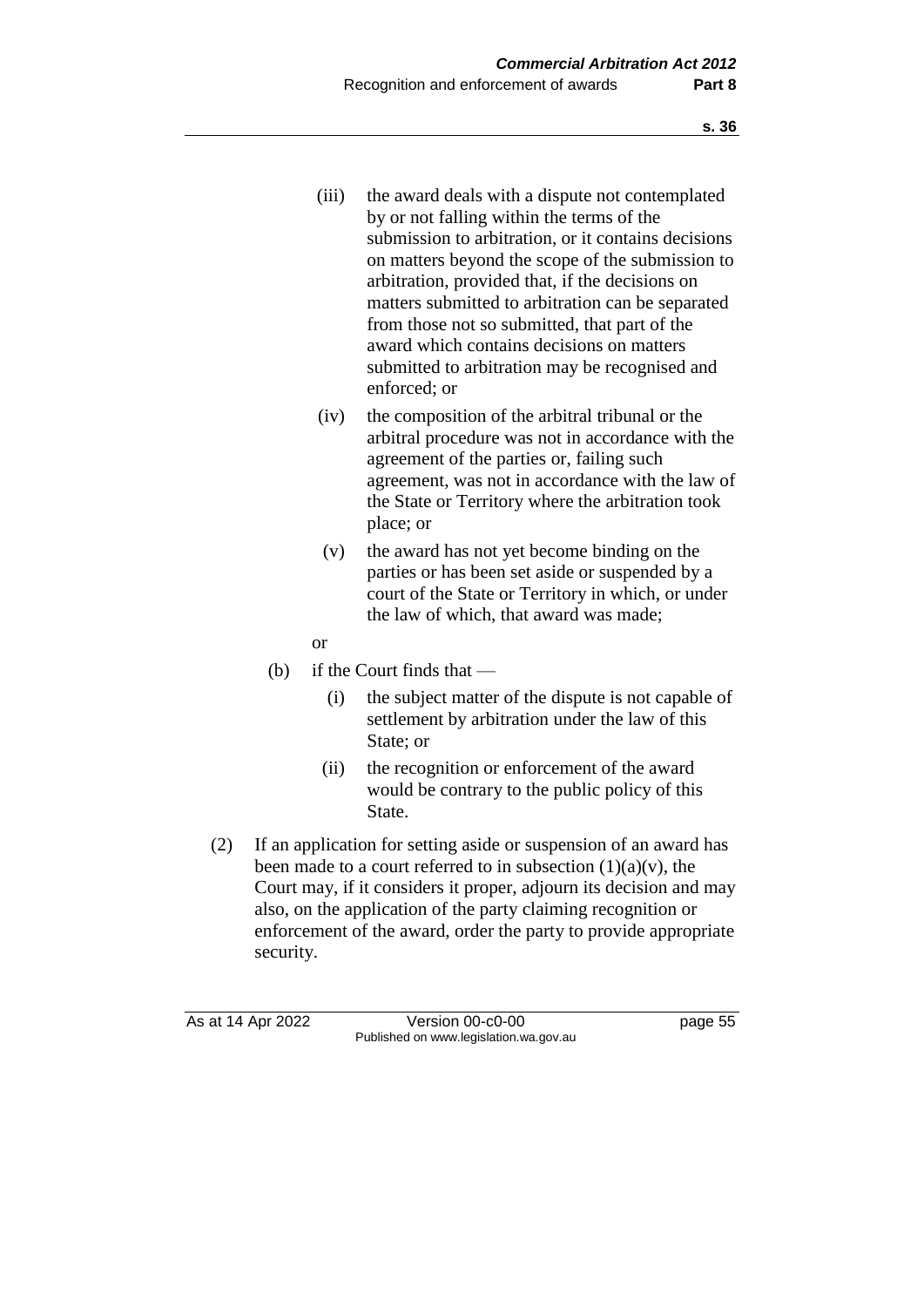**s. 37**

# **Part 9 — Miscellaneous**

## **37. Death of party**

- (1) Unless otherwise agreed by the parties, if a party to an arbitration agreement dies, the agreement is not discharged (either as respects the deceased or any other party) and the authority of an arbitral tribunal is not revoked by the death but that agreement is enforceable by or against the personal representative of the deceased.
- (2) Nothing in subsection (1) affects the operation of any enactment or rule of law by virtue of which a right of action is extinguished by the death of a person.

Note for this section: There is no equivalent to this section in the Model Law.

## **38. Interpleader**

Where relief by way of interpleader is granted in any court and it appears to that court that the claims in question are matters to which an arbitration agreement (to which the claimants are parties) applies, the Court must, unless it is satisfied that there is sufficient reason why the matters should not be referred to arbitration in accordance with the agreement, make an order directing the issue between the claimants to be determined in accordance with the agreement.

Note for this section:

There is no equivalent to this section in the Model Law.

## **39. Immunity**

- (1) An arbitrator is not liable for anything done or omitted to be done in good faith in his or her capacity as arbitrator.
- (2) An entity that appoints, or fails to appoint, a person as arbitrator is not liable in relation to the appointment, failure or refusal if done in good faith.

page 56 **Version 00-c0-00** As at 14 Apr 2022 Published on www.legislation.wa.gov.au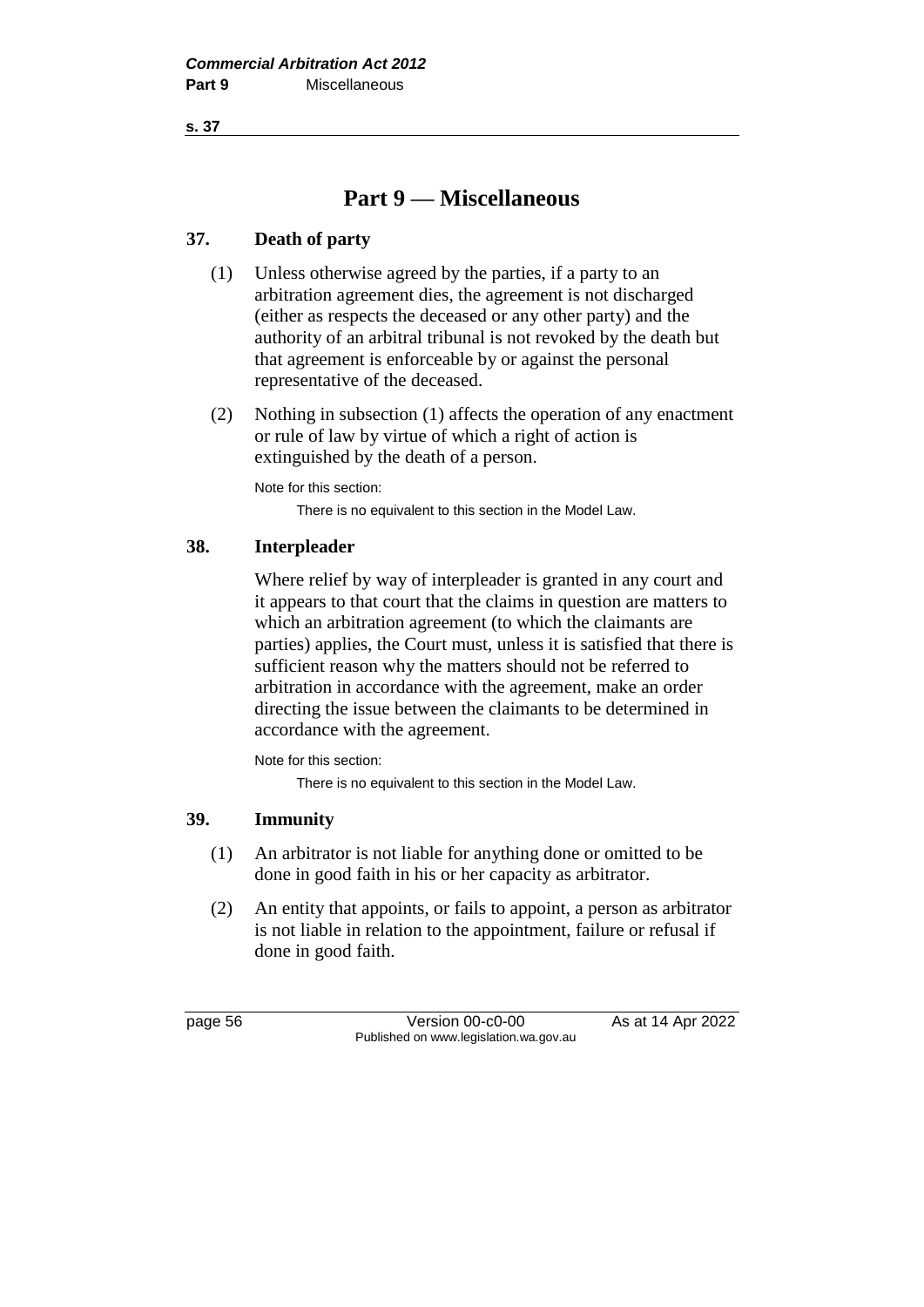- **s. 40**
- (3) In this section, a reference to an arbitrator includes an arbitrator acting as a mediator, conciliator or other non-arbitral intermediary under section 27D.

Note for this section:

There is no equivalent to this section in the Model Law.

#### **40. Court rules**

- (1) Rules of court may be made for carrying the purposes of this Act into effect and, in particular, for or with respect to the following —
	- (a) applications to a court under this Act and the costs of such applications;
	- (b) the payment or bringing of money into and out of a court in satisfaction of claims to which arbitration agreements apply and the investment of that money;
	- (c) the examination of witnesses before a court or before any other person and the issue of commissions or requests for the examination of witnesses outside Western Australia, for the purposes of an arbitration;
	- (d) offers of compromise in relation to claims to which arbitration agreements apply;
	- (e) any other matter or thing for or with respect to which rules are by this Act authorised or required to be made by a court.
- (2) Subsection (1) does not limit the rule-making powers conferred on a court by any other Act.

Note for this section:

There is no equivalent to this section in the Model Law.

## **41. Regulations**

The Governor may make regulations prescribing all matters that are required or permitted by this Act to be prescribed, or are

As at 14 Apr 2022 Version 00-c0-00 page 57 Published on www.legislation.wa.gov.au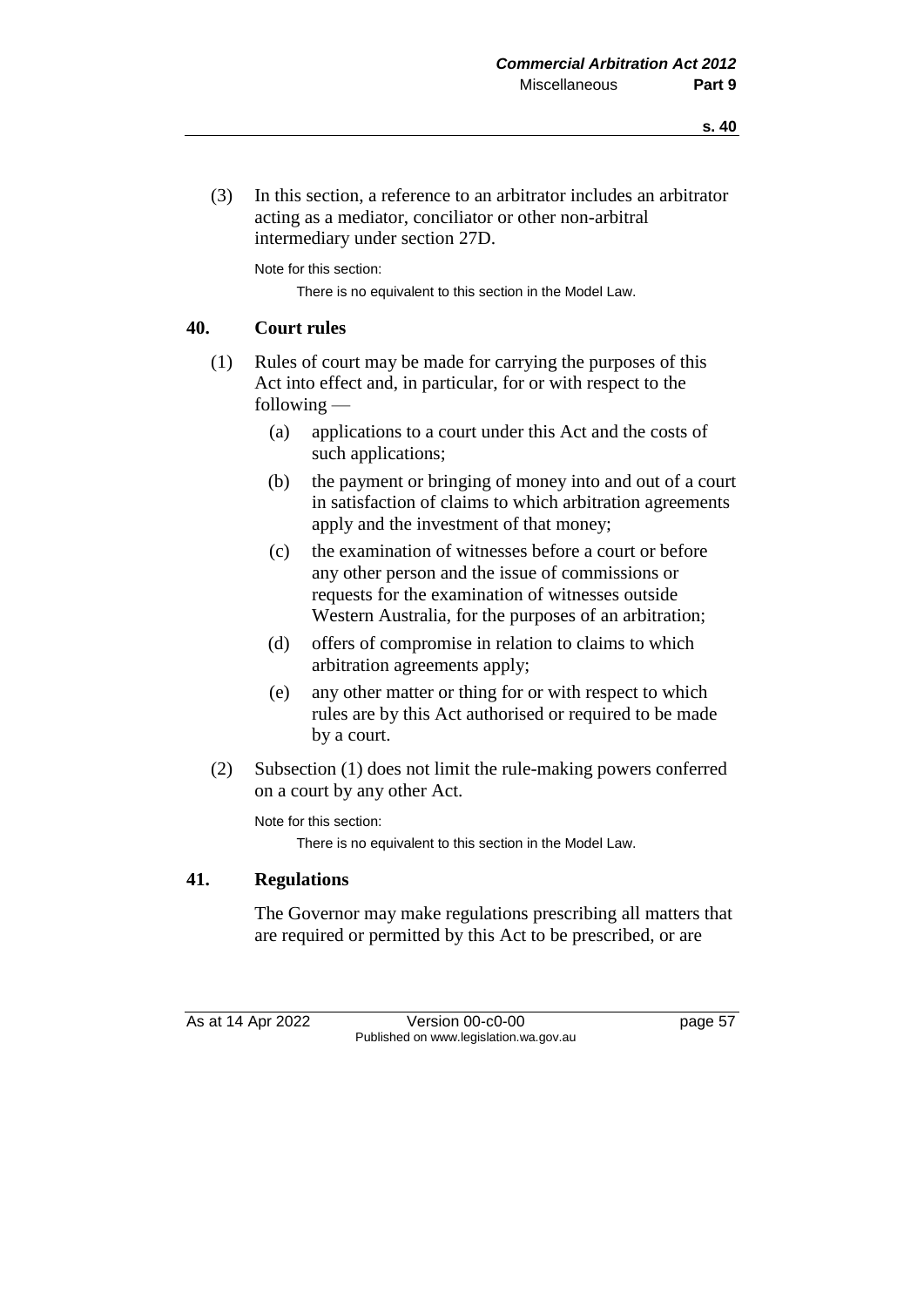## **s. 41**

necessary or convenient to be prescribed for giving effect to the purposes of this Act.

Note for this section:

There is no equivalent to this section in the Model Law.

page 58 Version 00-c0-00 As at 14 Apr 2022 Published on www.legislation.wa.gov.au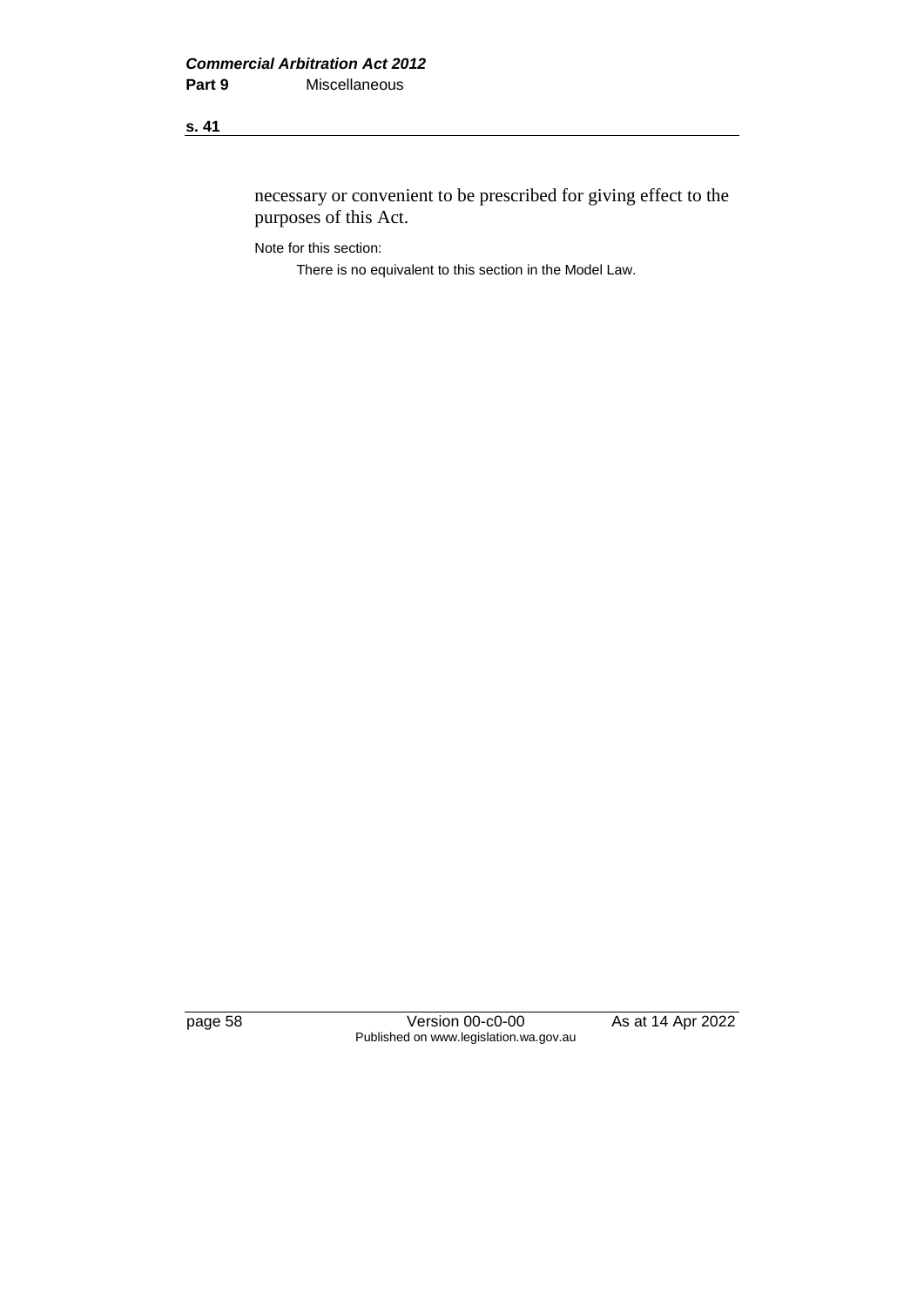# **Part 10 — Transitional**

Note for this Part:

There is no equivalent to this Part in the Model Law.

## **42. Transitional regulations**

- (1) If there is not sufficient provision in this Act for dealing with a transitional matter, regulations under this Act may prescribe all matters that are required or necessary or convenient to be prescribed for dealing with the matter.
- (2) In subsection  $(1)$  —

*transitional matter* —

- (a) means a matter that needs to be dealt with for the purpose of effecting the transition from the provisions of the *Commercial Arbitration Act 1985* to the provisions of this Act; and
- (b) includes a saving or application matter.
- (3) Regulations made under subsection (1) may provide that specified provisions of a written law —
	- (a) do not apply to or in relation to any matter; or
	- (b) apply with specified modifications to or in relation to any matter.
- (4) If regulations under subsection (1) provide that a specified state of affairs is taken to have existed, or not to have existed, on and from a day that is earlier than the day on which the regulations are published in the *Gazette* but not earlier than the day this section comes into operation, the regulations have effect according to their terms.
- (5) In subsections (3) and (4) —

*specified* means specified or described in the regulations.

As at 14 Apr 2022 Version 00-c0-00 page 59 Published on www.legislation.wa.gov.au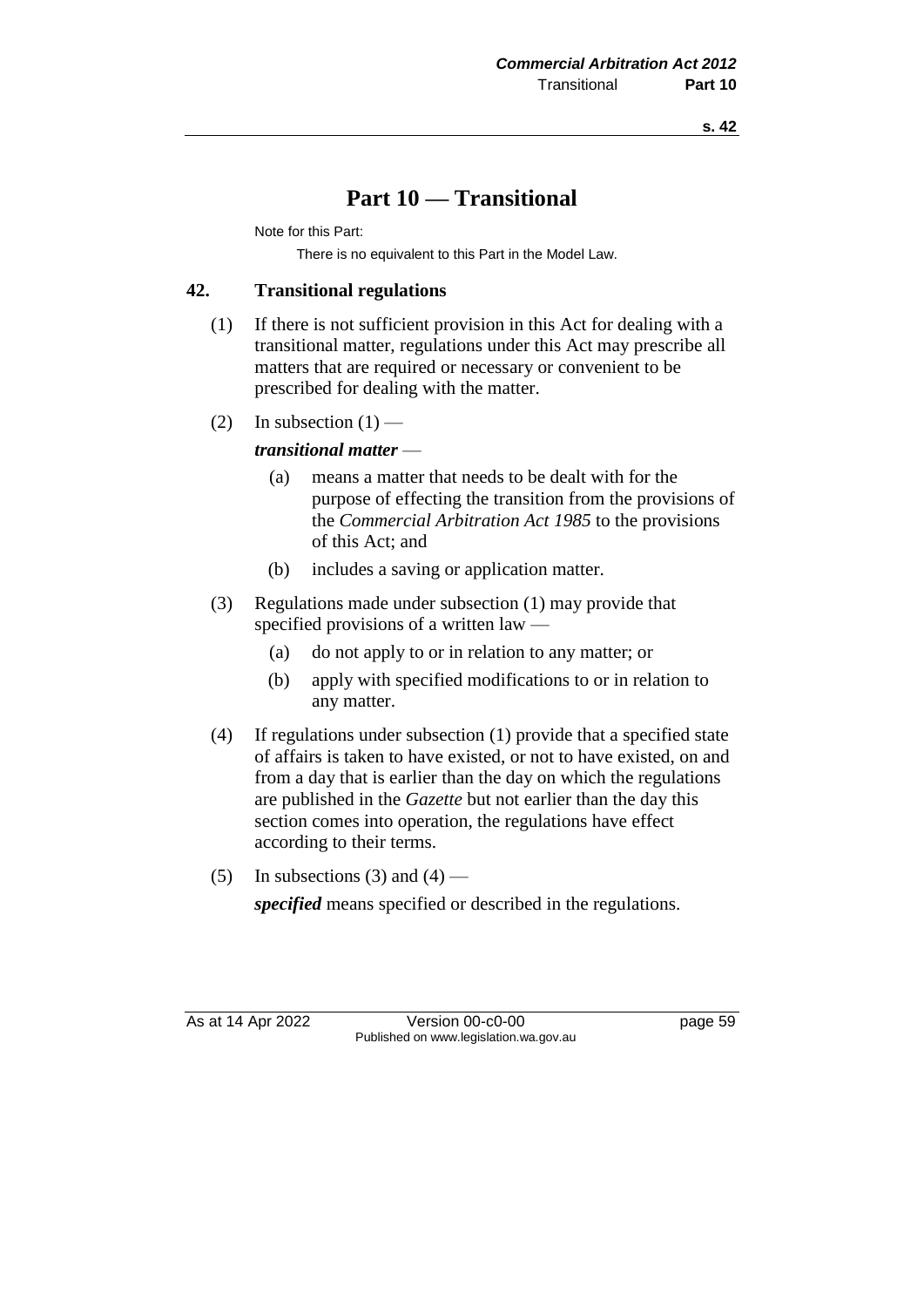- (6) If regulations contain a provision referred to in subsection (4), the provision does not operate so as —
	- (a) to affect, in a manner prejudicial to any person (other than the State), the rights of that person existing before the day of publication of those regulations; or
	- (b) to impose liabilities on any person (other than the State or an authority of the State) in respect of anything done or omitted to be done before the day of publication of those regulations.
- (7) Regulations made under subsection (1) in relation to a matter referred to in subsection (3) must be made within such period as is reasonably and practicably necessary to deal with a transitional matter that arises as a result of the enactment of this Act.

## **43. Savings and transitional provisions**

- (1) Subject to subsection  $(2)$ 
	- (a) this Act applies to an arbitration agreement (whether made before or after the commencement of this section) and to an arbitration under such an agreement; and
	- (b) a reference in an arbitration agreement to the *Commercial Arbitration Act 1985*, or a provision of that Act, is to be construed as a reference to this Act or to the corresponding provision (if any) of this Act.
- (2) If an arbitration was commenced before the commencement of this section, the law governing the arbitration and the arbitration agreement is to be that which would have been applicable if this Act had not been enacted.
- (3) For the purposes of this section, an arbitration is taken to have been commenced if —
	- (a) a dispute to which the relevant arbitration agreement applies has arisen; and
	- (b) the arbitral tribunal has been properly constituted.

page 60 **Version 00-c0-00** As at 14 Apr 2022 Published on www.legislation.wa.gov.au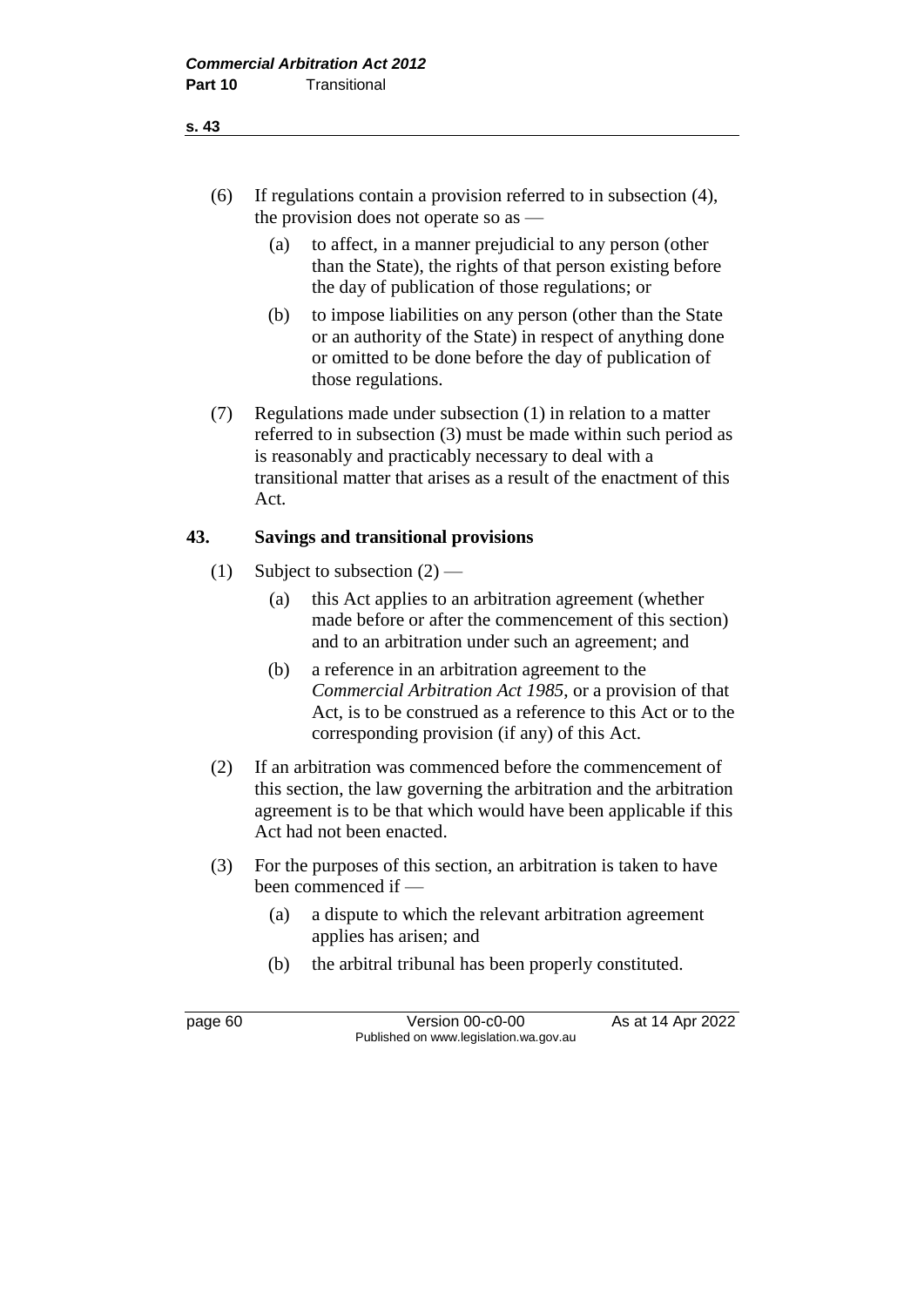# **Part 11 — Repeal and amendments**

Note for this Part:

There is no equivalent to this Part in the Model Law.

## **Division 1 — Repeal**

### **44.** *Commercial Arbitration Act 1985* **repealed**

The *Commercial Arbitration Act 1985* is repealed.

## **Division 2 — Amendments**

#### **45. Acts amended**

- (1) This section amends the Acts listed in the Table.
- (2) Amend the provisions listed in the Table as set out in the Table.

| ۰.<br>v<br>×<br>×<br>۰.<br>۰, |
|-------------------------------|
|-------------------------------|

| Provision                                                       | <b>Delete</b>                             | <b>Insert</b>                             |  |  |
|-----------------------------------------------------------------|-------------------------------------------|-------------------------------------------|--|--|
| $\mathcal{I}$ .<br>Has not come into operation.]                |                                           |                                           |  |  |
| <b>Anglican Church of Australia Constitution Act 1960</b><br>2. |                                           |                                           |  |  |
| s. 10                                                           | Commercial<br><b>Arbitration Act 1985</b> | Commercial<br><b>Arbitration Act 2012</b> |  |  |
| 3.<br><b>Bulk Handling Act 1967</b>                             |                                           |                                           |  |  |
| s. $48(3)$                                                      | <b>Arbitration Act 1895</b>               | Commercial<br><b>Arbitration Act 2012</b> |  |  |
| $\overline{A}$ .<br>Has not come into operation.]               |                                           |                                           |  |  |
| 5.<br><b>District Court of Western Australia Act 1969</b>       |                                           |                                           |  |  |
| s. $79(1a)$                                                     | Commercial<br>Arbitration Act 1985        | Commercial<br><b>Arbitration Act 2012</b> |  |  |

As at 14 Apr 2022 Version 00-c0-00 page 61 Published on www.legislation.wa.gov.au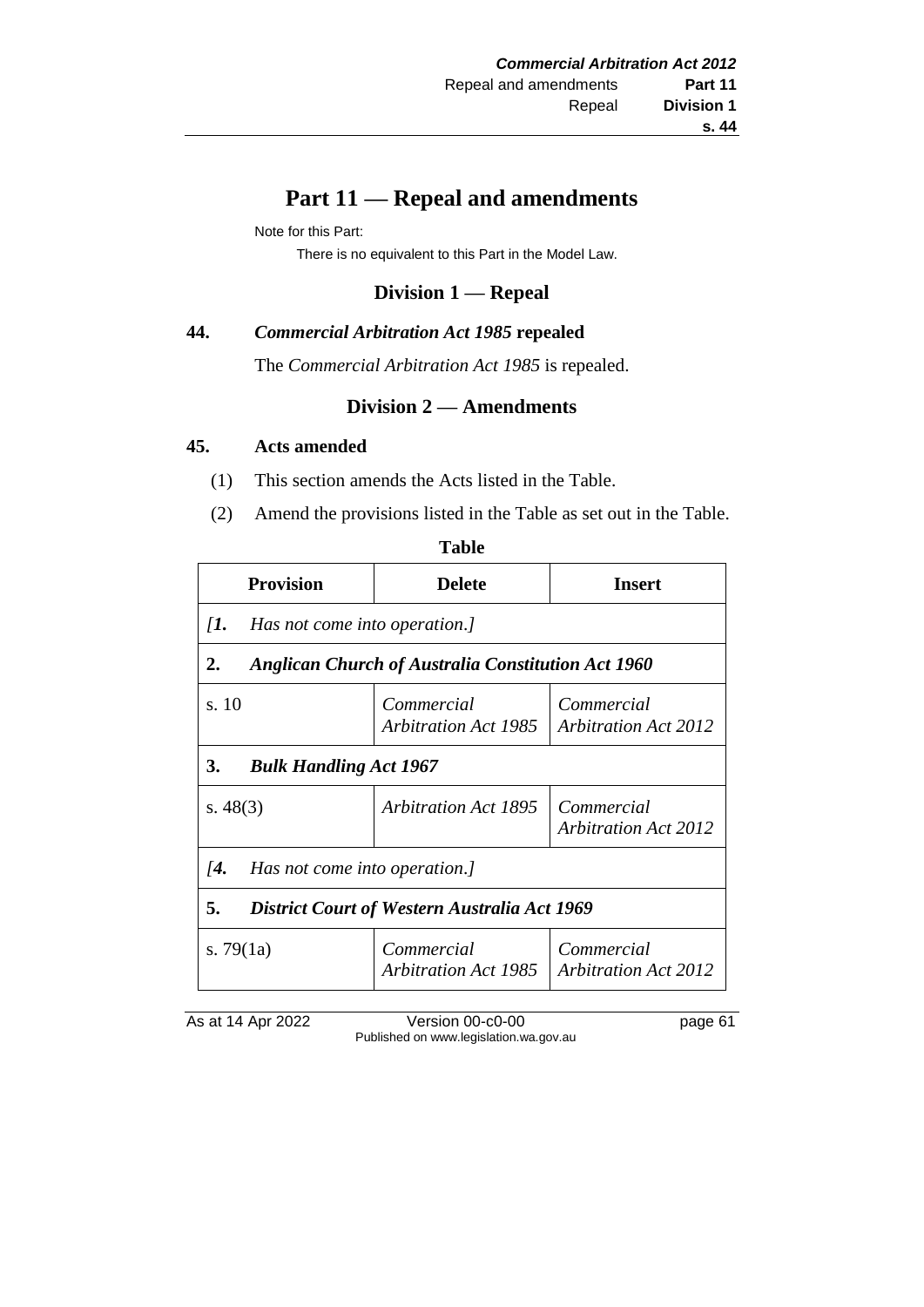**Provision Delete Insert 6.** *Electricity Act 1945* s. 11(2) *Commercial Arbitration Act 1985 Commercial Arbitration Act 2012* **7.** *Energy Arbitration and Review Act 1998* s. 77 *Commercial Arbitration Act 1985 Commercial Arbitration Act 2012* **8.** *Fluoridation of Public Water Supplies Act 1966* s. 13(3) *Arbitration Act 1895 Commercial Arbitration Act 2012* **9.** *Health Act 1911* s. 64(4) and (5), 96 *Commercial Arbitration Act 1985 Commercial Arbitration Act 2012* **10.** *Heritage of Western Australia Act 1990* s. 75(4)(b)(ii), 76(3) *Commercial Arbitration Act 1985 Commercial Arbitration Act 2012* **11.** *Land Administration Act 1997* s. 35(5)(a)(ii) *Commercial Arbitration Act 1985 Commercial Arbitration Act 2012* **12.** *Local Government Act 1995* s. 3.23 *Commercial Arbitration Act 1985* (each occurrence) *Commercial Arbitration Act 2012*

page 62 Version 00-c0-00 As at 14 Apr 2022 Published on www.legislation.wa.gov.au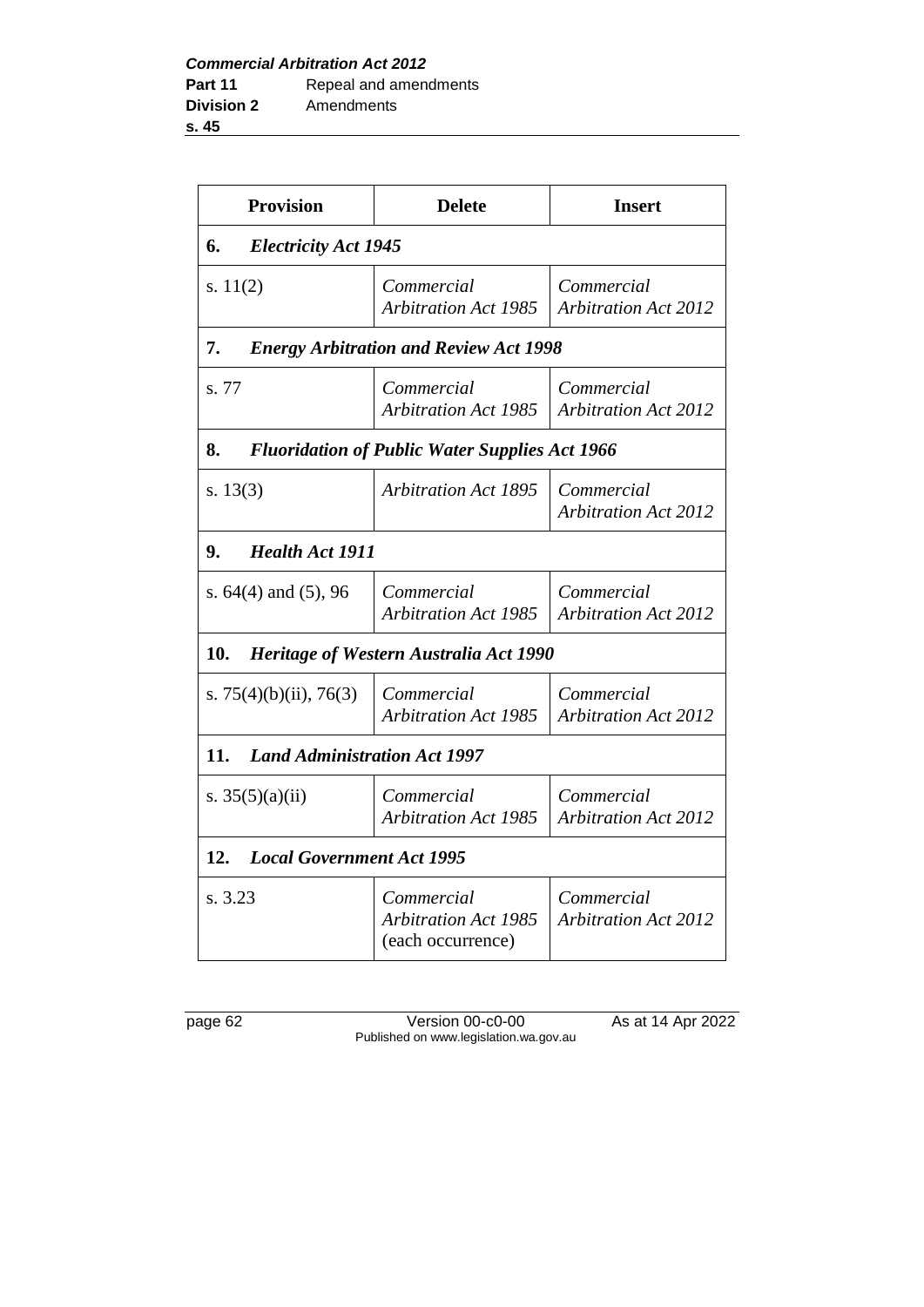| <b>Provision</b>                                                                         | <b>Delete</b>                             | <b>Insert</b>                             |  |  |
|------------------------------------------------------------------------------------------|-------------------------------------------|-------------------------------------------|--|--|
| 13.<br><b>Local Government (Miscellaneous Provisions) Act 1960</b>                       |                                           |                                           |  |  |
| s. $684(a)$                                                                              | Commercial<br><b>Arbitration Act 1985</b> | Commercial<br><b>Arbitration Act 2012</b> |  |  |
| 14.<br><b>Petroleum Act 1936</b>                                                         |                                           |                                           |  |  |
| s. $13(4)$ , $14(3)$ , $71(1)$                                                           | <b>Arbitration Act 1895</b>               | Commercial<br><b>Arbitration Act 2012</b> |  |  |
| 15.<br><b>Petroleum and Geothermal Energy Resources Act 1967</b>                         |                                           |                                           |  |  |
| s. $13(4)$                                                                               | Commercial<br><b>Arbitration Act 1985</b> | Commercial<br><b>Arbitration Act 2012</b> |  |  |
| 16.<br><b>Planning and Development Act 2005</b>                                          |                                           |                                           |  |  |
| s. $156(2)$ , $176(2)$ ,<br>$184(4)$ , $185(3)$ ,<br>$188(2)(a)$ , $(3)(a)$<br>and $(4)$ | Commercial<br><b>Arbitration Act 1985</b> | Commercial<br><b>Arbitration Act 2012</b> |  |  |
| <b>Private Railways (Level Crossings) Act 1966</b><br>17.                                |                                           |                                           |  |  |
| s. 5(3)                                                                                  | <b>Arbitration Act 1895</b>               | Commercial<br><b>Arbitration Act 2012</b> |  |  |
| 18.<br><b>Rights in Water and Irrigation Act 1914</b>                                    |                                           |                                           |  |  |
| s. 37, Sch. 1<br>cl. $17(3)(b)(ii)$<br>and $39(8)$                                       | Commercial<br><b>Arbitration Act 1985</b> | Commercial<br><b>Arbitration Act 2012</b> |  |  |

As at 14 Apr 2022 Version 00-c0-00 page 63 Published on www.legislation.wa.gov.au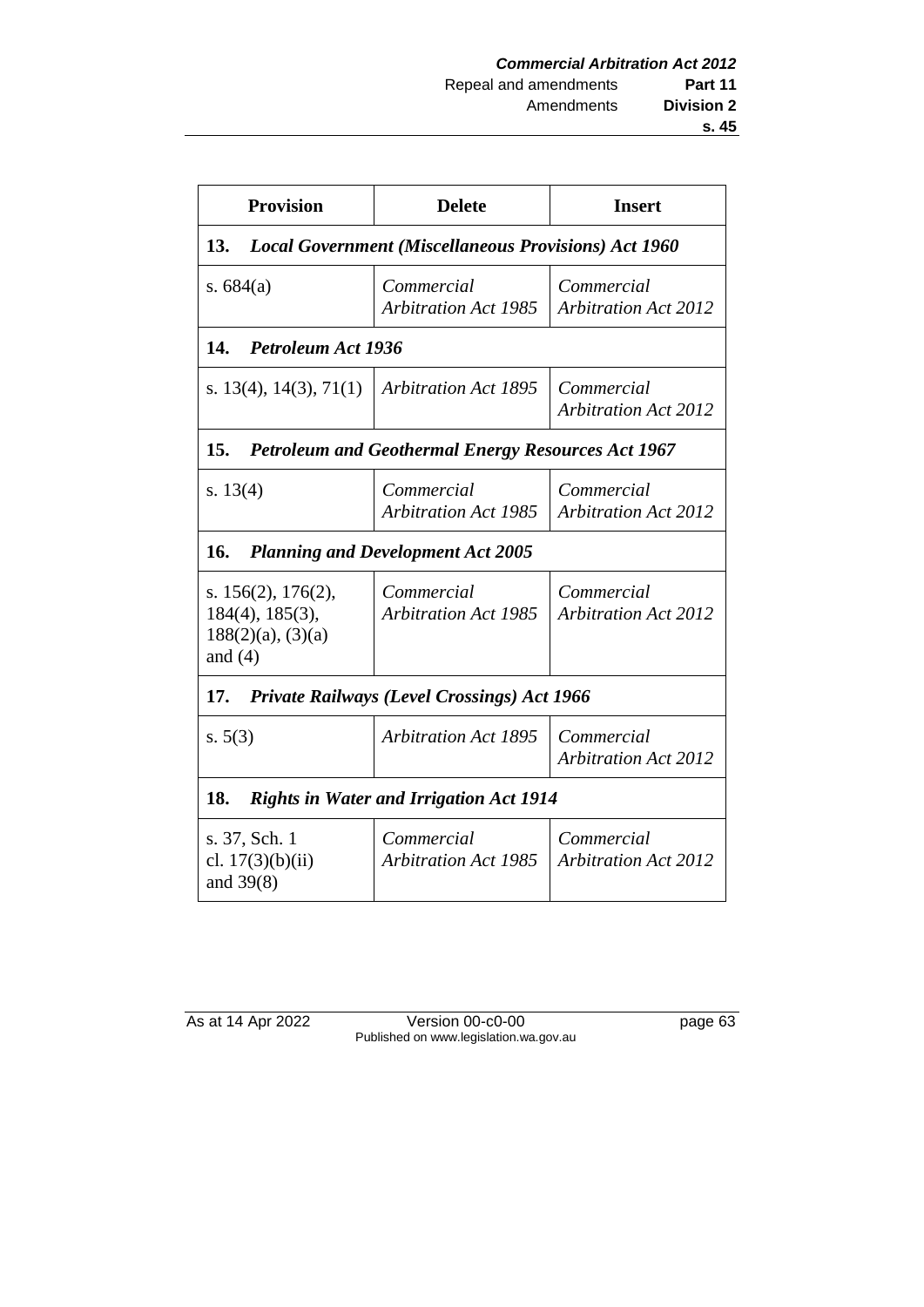| <b>Provision</b>                                                 | <b>Delete</b>                             | <b>Insert</b>                             |  |  |
|------------------------------------------------------------------|-------------------------------------------|-------------------------------------------|--|--|
| <b>Supreme Court Act 1935</b><br>19.                             |                                           |                                           |  |  |
| s. 53                                                            | Commercial<br>Arbitration Act 1985        | Commercial<br><b>Arbitration Act 2012</b> |  |  |
| <b>Swan and Canning Rivers Management Act 2006</b><br><b>20.</b> |                                           |                                           |  |  |
| s. $89(7)$                                                       | Commercial<br><b>Arbitration Act 1985</b> | Commercial<br><b>Arbitration Act 2012</b> |  |  |

Note: The heading to amended section 77 of the *Energy Arbitration and Review Act 1998* is to read:

*Commercial Arbitration Act 2012* **does not apply**

 $\equiv$ 

page 64 Version 00-c0-00 As at 14 Apr 2022 Published on www.legislation.wa.gov.au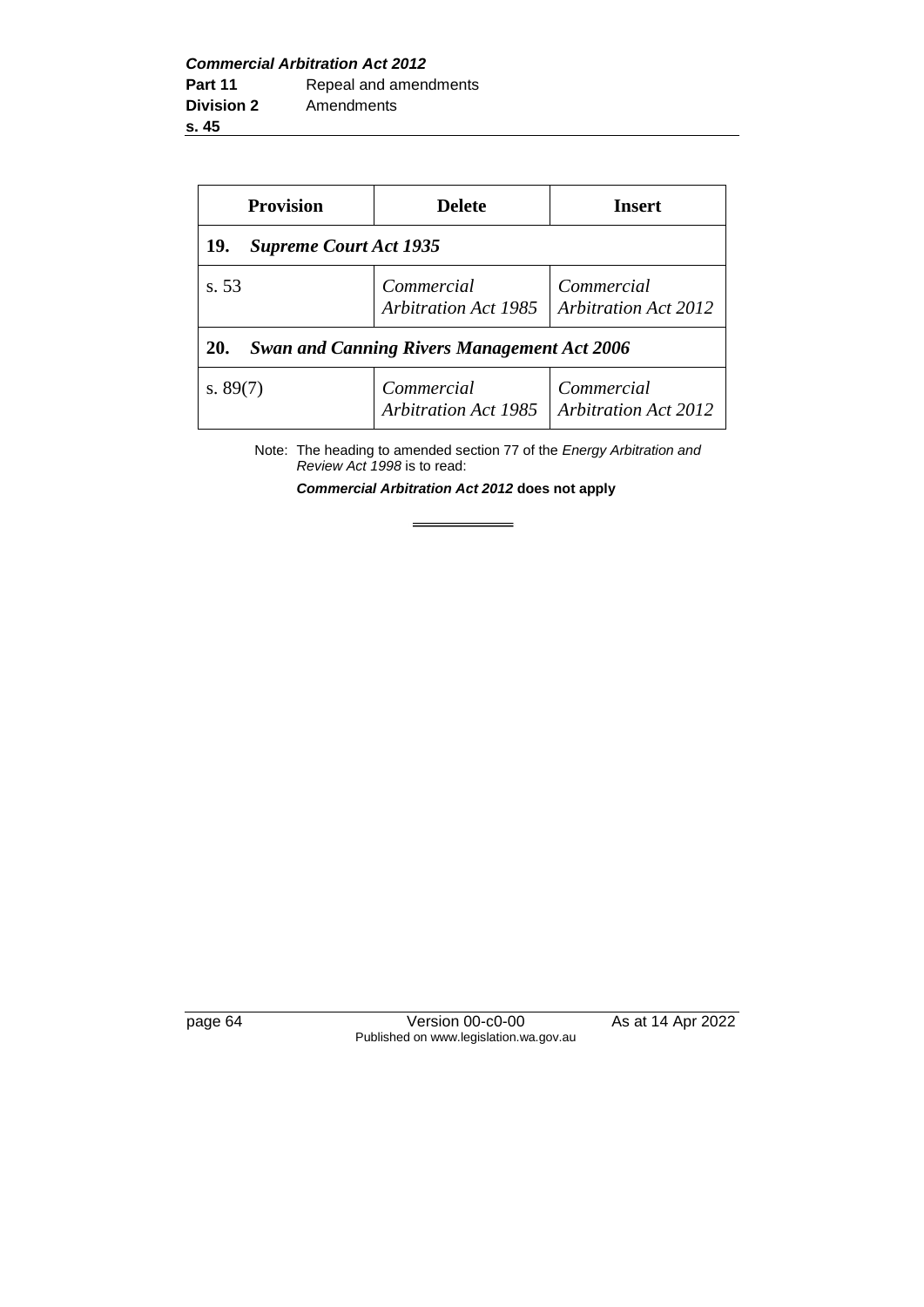# **Notes**

This is a compilation of the *Commercial Arbitration Act 2012* and includes amendments made by other written laws. For provisions that have come into operation see the compilation table. For provisions that have not yet come into operation see the uncommenced provisions table.

#### **Compilation table**

| <b>Short title</b>                 | <b>Number</b><br>and year | Assent | <b>Commencement</b>                                                                                                                                                                          |
|------------------------------------|---------------------------|--------|----------------------------------------------------------------------------------------------------------------------------------------------------------------------------------------------|
| Commercial Arbitration<br>Act 2012 | 23 of 2012                |        | 29 Aug 2012 s. 1A and 1B: 29 Aug 2012<br>(see s. $1B(a)$ ):<br>Act other than s. 1A, 1B and<br>$45(2)$ the Table it. 1 and 4:<br>7 Aug 2013 (see s. 1B(b) and<br>Gazette 6 Aug 2013 p. 3677) |

### **Uncommenced provisions table**

To view the text of the uncommenced provisions see *Acts as passed* on the WA Legislation website.

| <b>Short title</b>                                                           | <b>Number</b><br>and year | Assent | <b>Commencement</b>                            |
|------------------------------------------------------------------------------|---------------------------|--------|------------------------------------------------|
| Commercial Arbitration<br>Act 2012 s. 45(2) the Table<br>it. 1 and 4         | 23 of 2012                |        | 29 Aug 2012 To be proclaimed (see s. $1B(b)$ ) |
| <b>Legal Profession Uniform</b><br>Law Application Act 2022<br>Pt. 17 Div. 5 | 9 of 2022                 |        | 14 Apr 2022 To be proclaimed (see s. $2(c)$ )  |

As at 14 Apr 2022 Version 00-c0-00 page 65 Published on www.legislation.wa.gov.au